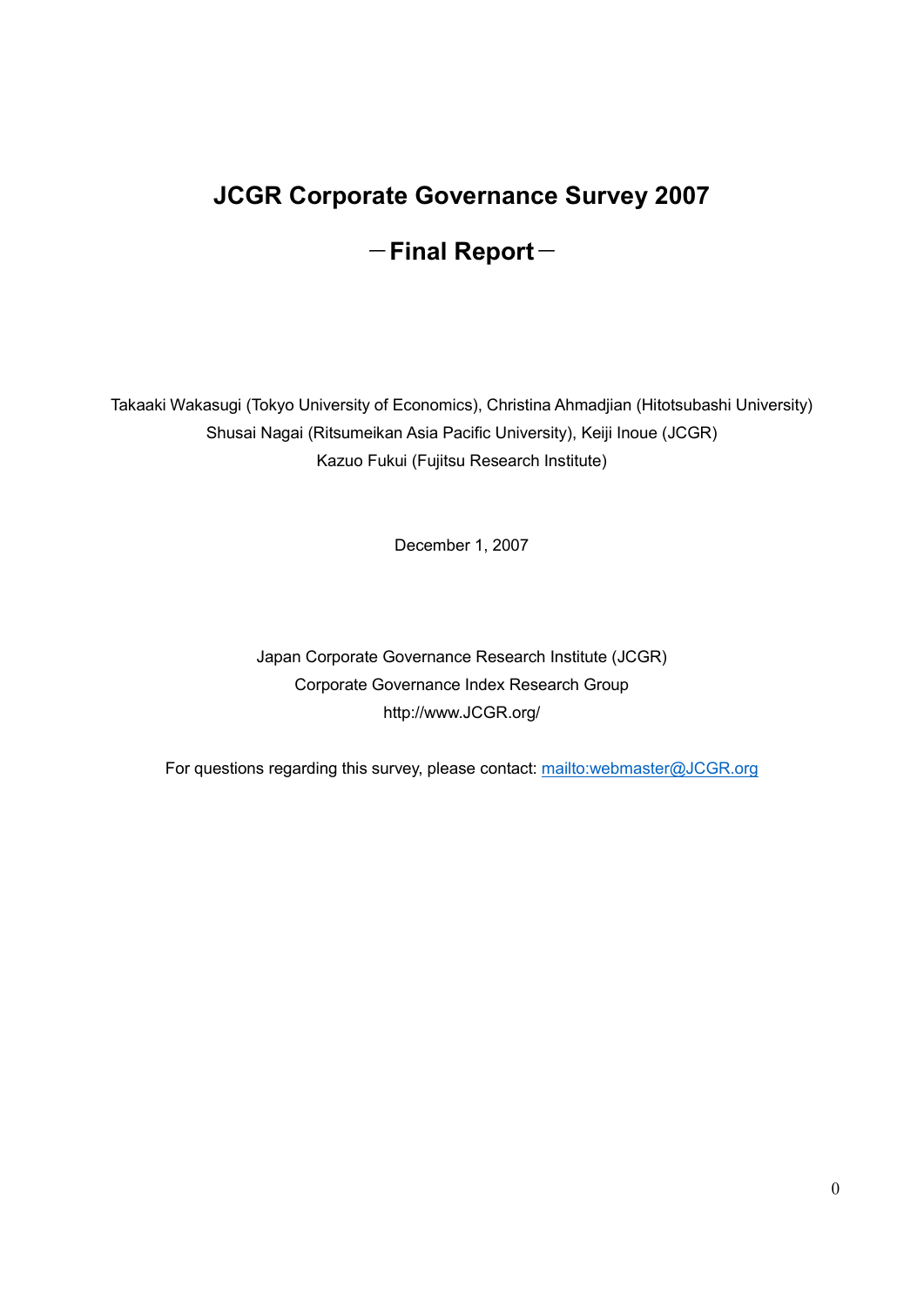## Summary and Recommendations

#### Outline of the Survey

The objective of corporate governance is to assure long-term corporate performance by establishing a system that makes management accountable for achieving corporate goals. A good corporate governance system leads to excellent corporate performance because it brings out superior management.

The framework of joint-stock company requires shareholders to take responsibility for the companies in the form of exercising their voting right. In the face of the business environment of the 21st century, with its intensifying global competition and rapid technological change, shareholders have made efforts to enhance the ability of the board of directors to monitor the management by electing independent directors at the shareholders' meeting in the past decade. Hence, a corporate governance system that separates execution by managers (management) and monitoring by the board of directors (governance) has been spreading around the world. Even in Japan, the Commercial Code was revised to allow firms beginning in April 2003 to either introduce a new corporate governance system, called the Board with Committees, or maintain the existing system of statutory corporate auditors. In May 2005, the Companies Act was newly established and took effect with the aim to strengthen corporate governance by introducing two types of basic governance system for large public companies (companies with committees and companies with board of corporate auditors).

Since 2002, the Corporate Governance Index Group of the Japanese Corporate Governance Research Institute has conducted an annual survey of corporate governance of all firms listed on the First Section of the Tokyo Stock Exchange. This survey assesses how close a firm's corporate governance adheres to this desirable state of separation between management and governance and reports the results for each firm in terms of the JCGIndex.

Between August and October 2007, we surveyed Tokyo Stock Exchange First Section Firms. While the number of the respondents had steadily increased before, it decreased to 307 firms (17.8% of the total) this year from 312 firms (18.4%) of the last year. Nonetheless, 71 firms responded to our survey for the first time, this year, reflecting a solid interest in corporate governance. This report covers 306 firms that had responded to the survey by the deadline (November 10). The results of our analyses of the relationship between the JCGIndex and performance were generally like results of previous years: high JCGIndex companies enjoy superior performance, as measured by higher ROA, ROE; besides, they reward the shareholders through higher return on common stock.

The findings of the JCGIndex surveys from 2002 to 2007 demonstrate that there is a positive correlation between the JCGIndex and corporate performance, implying that a corporate governance system that separates governance and management is the best model in today's business environment. We hope that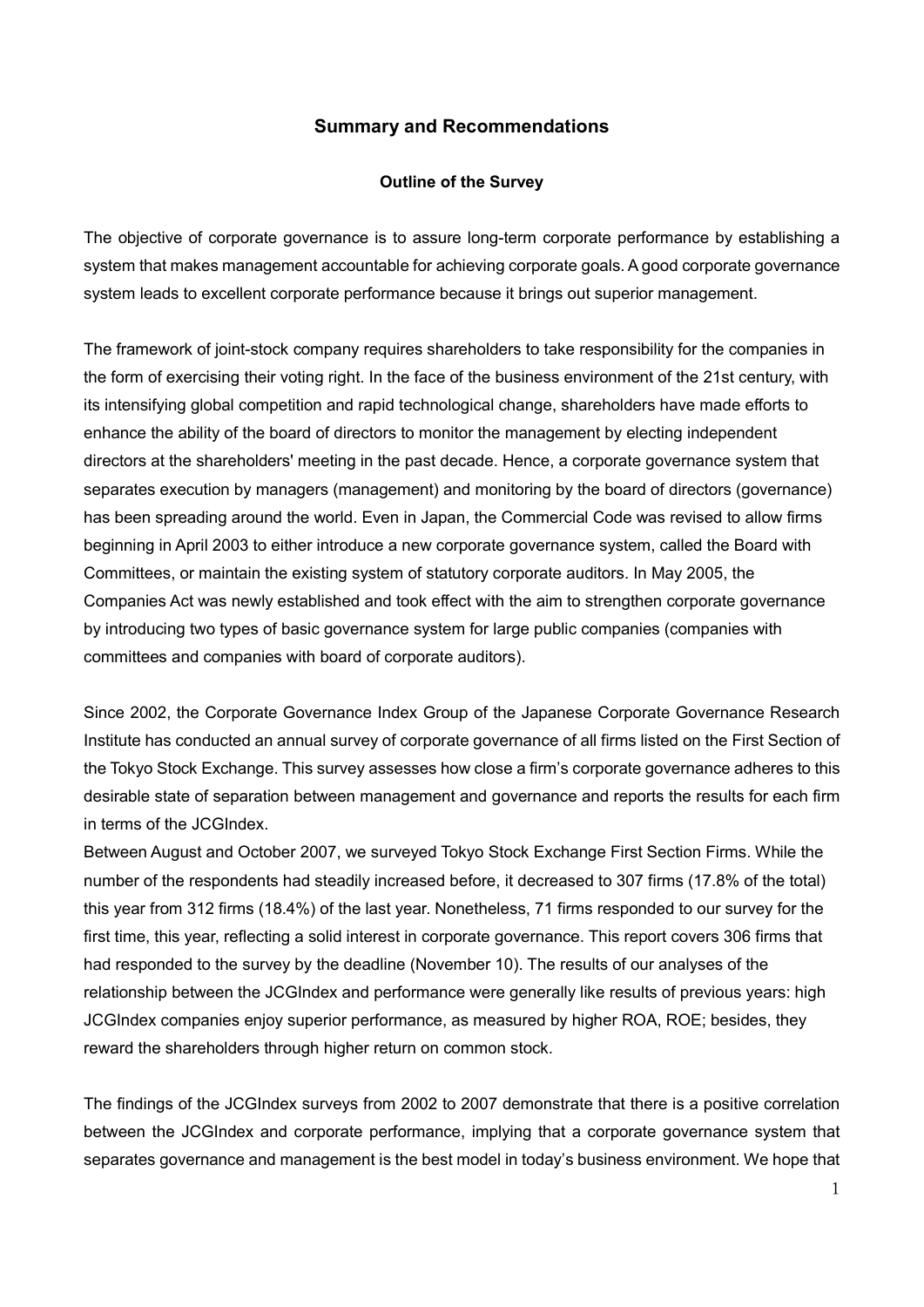the JCGIndex and the results of our analyses will be used by both investors and managers and will be useful in promoting continued corporate governance reform in Japan. We are very grateful to the companies that responded to this survey.

Since we started the survey, the environment surrounding the Japanese companies has been drastically changing: the new Companies Act, frequent takeover bids, etc. To address these changes, this time too, we modified questions, options, and proportions. Knowing that making changes every year is undesirable regarding the survey's consistency, we strongly believe that handling with the perpetually changing environment is much more important. Therefore, a company's JCGIndex may increase or decrease by about 10 points. We would appreciate your understanding.

#### 7 Important Results

#### 1. Response rate indicates a continued increase in interest in corporate governance

From August to November 2007, the Japan Corporate Governance Research Institute surveyed all firms listed on the First Section of the Tokyo Stock Exchange (1,728 firms as of July 26, 2007), and received responses from 307 firms. Survey questions were based on the "JCGR Corporate Governance Principles." The JCGIndex is based on these questions.

 This is the sixth consecutive year that we have carried out the survey. In 2002, we received responses from 159 firms. In 2003, 201 firms responded, 129 for the first time. In 2004, 341 firms responded, 189 for the first time. In 2005, 405 firms responded, 112 for the first time. In 2006, 312 firms responded, 70 for the first time. In 2007, 71 firms responded for the first time. Over the past six years, we have received responses from 731 firms (equal to over 40% of the firms currently listed on the First Section). This report analyses the results for 306 firms that had responded to the survey by the deadline of November 10.

#### 2. Characteristics of the responding firms: Large firms with high performance

Firms that responded to the survey tended to be very large. The average size of assets, sales, and number of employees of responding firms (averaged over 2002-2006) was more than twice the size of the average listed firm. ROA of responding firms was 6.12%, compared to 6.07% for all listed firms: ROE was 6.91% versus 5.10%. Like in the previous year, however, the return on common stock for responding firms was slightly lower than all listed firms (12.85% versus 13.32%).

#### 3. Distribution of the JCGIndex: Increased average score but wide range

This year, the average JCGIndex for the 306 responding firms is 49.4 (standard deviation 13.5), compared to an average of 47.3 (standard deviation 14.1) for last year.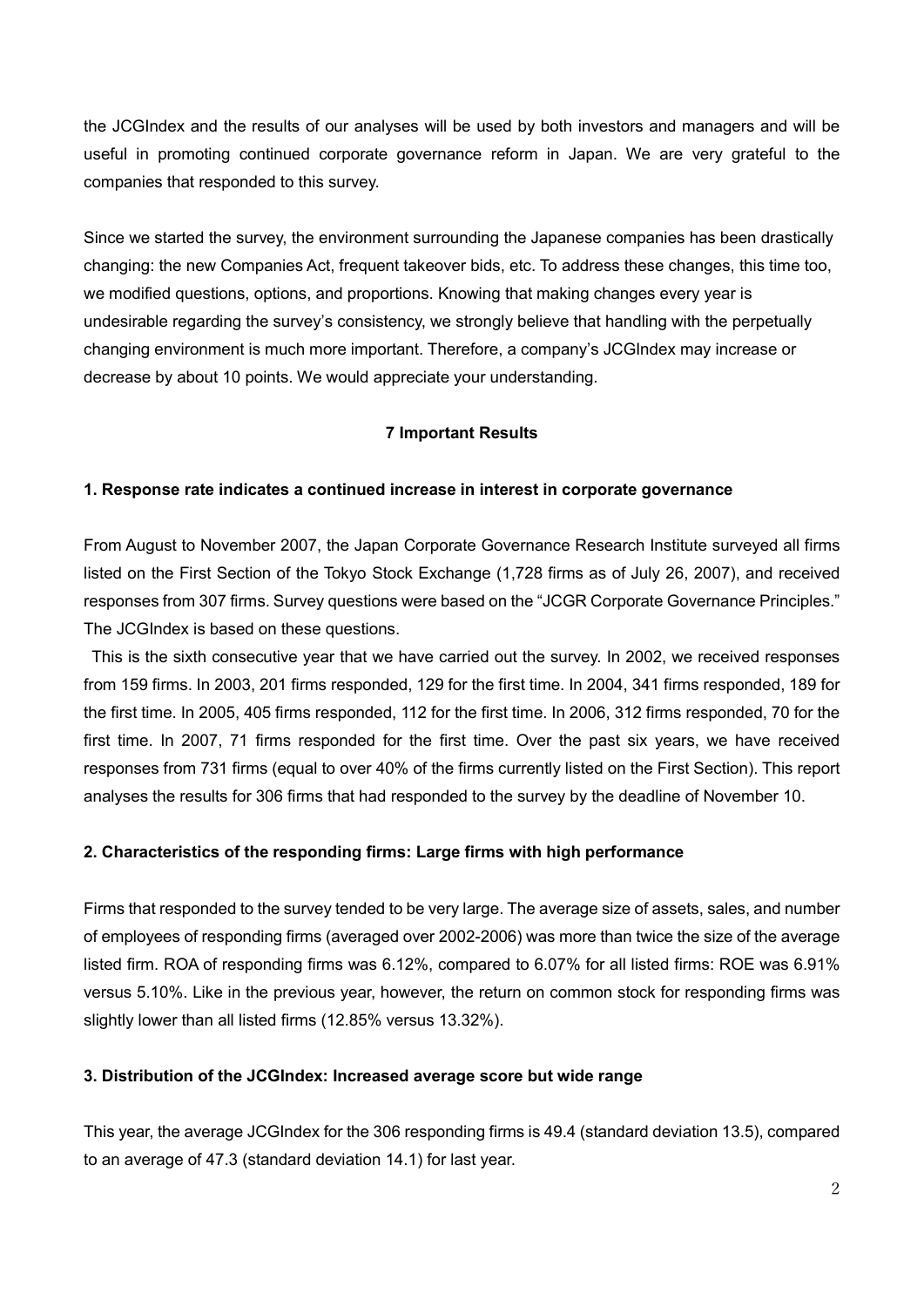Now that matters concerning takeover bids are discussed from the viewpoint of interest of shareholders, it is fair to say that the state of corporate governance in Japan continues to advance. However, the average JCGIndex is 49.4 points, lower than one half of the total of 100 possible points, and from this it can be concluded that the state of corporate governance in most Japanese firms is far from the ideal state of our governance model.

The range between the highest and lowest JCGIndex firms is quite large, as in the previous years. This year, the highest JCGIndex was 89 and the lowest was 17. Last year, the highest JCGIndex was 92 and the lowest 18. The standard deviation slightly decreased to 13.5 from the previous 14.1.

## 4. Average points by category: Governance reform is unbalanced

The JCGIndex is the sum of the points in 4 separate categories (Cg1, Cg2, Cg3, Cg4). Categories I and Ⅱ are related to corporate governance system, and Ⅲ and Ⅳ are about corporate management system.

The following table reports the average points in each category for the 306 responding firms. The better results in all the four Categories than last year pushed up the average of the JCGIndex. However, while in Categories III and IV, firms on average achieved over 50% of all possible points, the achievement rates for Categories I and II were far lower. Average points for Category II, the structure and function of board of directors, were particularly low, indicating that the separation of monitoring by the board of directors (governance) and execution by managers (management) has yet to spread widely.

Firms have focused on corporate management reform after the Lost Decade and have improved management systems and disclosure. In contrast, reform in the essence of governance, which is CEO accountability and board function, has not progressed as far.

| Category                                            | Mean/Total      | Achievement<br>rate*    |
|-----------------------------------------------------|-----------------|-------------------------|
|                                                     | possible points | (mean/total<br>possible |
|                                                     |                 | points)                 |
| I Corporate objectives and CEO responsibility       | 10.3/28         | 36.9% (36.4%)           |
| Il Structure and function of board of directors     | 9.0/25          | 35.9% (34.8%)           |
| III Management system                               | 16.7/27         | 61.7% (55.9%)           |
| IV Transparency and communication with shareholders | 13.5/20         | 67.3% (66.5%)           |

(Note) Results from last year's survey are in parentheses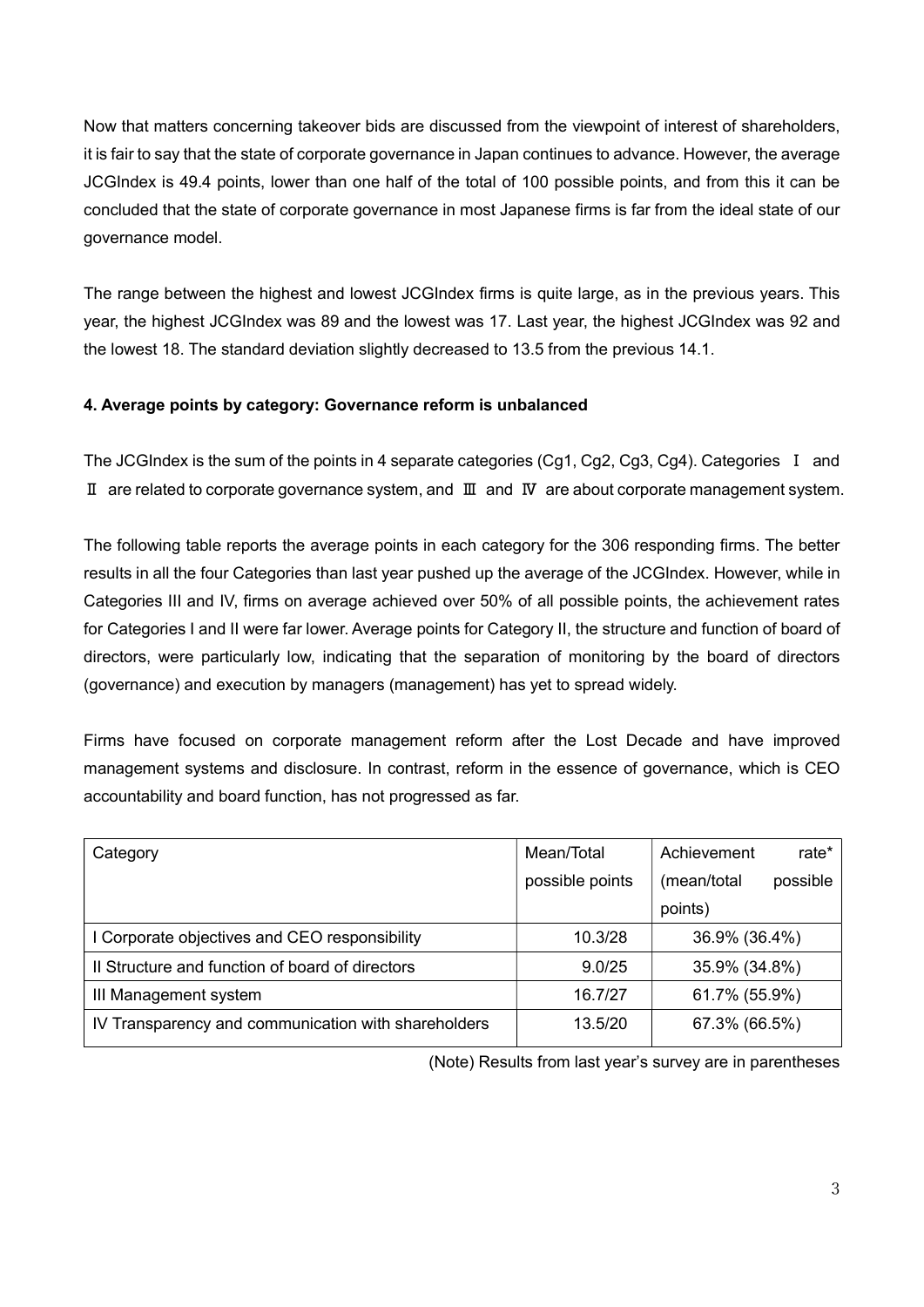## 5. Characteristics of high and low JCGIndex firms

To compare the characteristics of high and low JCGIndex firms and to examine the relationship between the JCGIndex and corporate performance, we constructed two groups: high and low JCGIndex firms. The high JCGIndex group consists of the 51 firms with a JCGIndex of 63 or more points (over one standard deviation above the mean) and the low JCGIndex group consists of the 47 firms with a JCGIndex of 35 or less (over one standard deviation below the mean). JCGR regards companies in the high JCGIndex group as companies with good governance.

#### (1) Characteristics of high and low JCGIndex firms: The percentage of foreign ownership is higher

The average percentage of shares held by foreigners in the high JCGIndex group is 30.3%, while the average for responding firms is 19.9%, and the average for low JCGIndex firms is even lower at 10.0%. Every year, our survey has illustrated that companies with good governance generally enjoy strong performance. It is not certain whether good governance defines high foreign ownership or vice versa.

There is no statistically significant difference in the average age of the CEO between high JCGIndex firms (61.5) and low JCGIndex firms (60.5).

#### (2) High JCGIndex firms are bigger

The total assets, sales, and number of employees are over 10 times greater in the high JCGIndex firms than the low JCGIndex firms.

#### (3) High JCGIndex firms are strong in all aspects of corporate governance

High JCGIndex firms have achieved high points in all four categories, indicating that a high JCGIndex cannot be achieved with high scores in only one or two categories. In Category I, high JCGIndex firms achieved on average 15.8 points (versus 5.5 points for low JCGIndex firms). In Category II, this was 16.9 versus 4.3, in Category III, 20.7 versus 11.2, and in Category IV, 16.9 versus 8.3. The JCGIndex captures the complete picture of a company's corporate governance capabilities and is not determined by single category.

#### 6. JCGIndex and firm performance: A clear relationship

The objective of corporate governance is to assure excellent corporate performance. Is there really a relationship between corporate governance and corporate performance? In the 2007 JCGIndex survey, as well as in surveys for previous years, we found a close relationship between the two.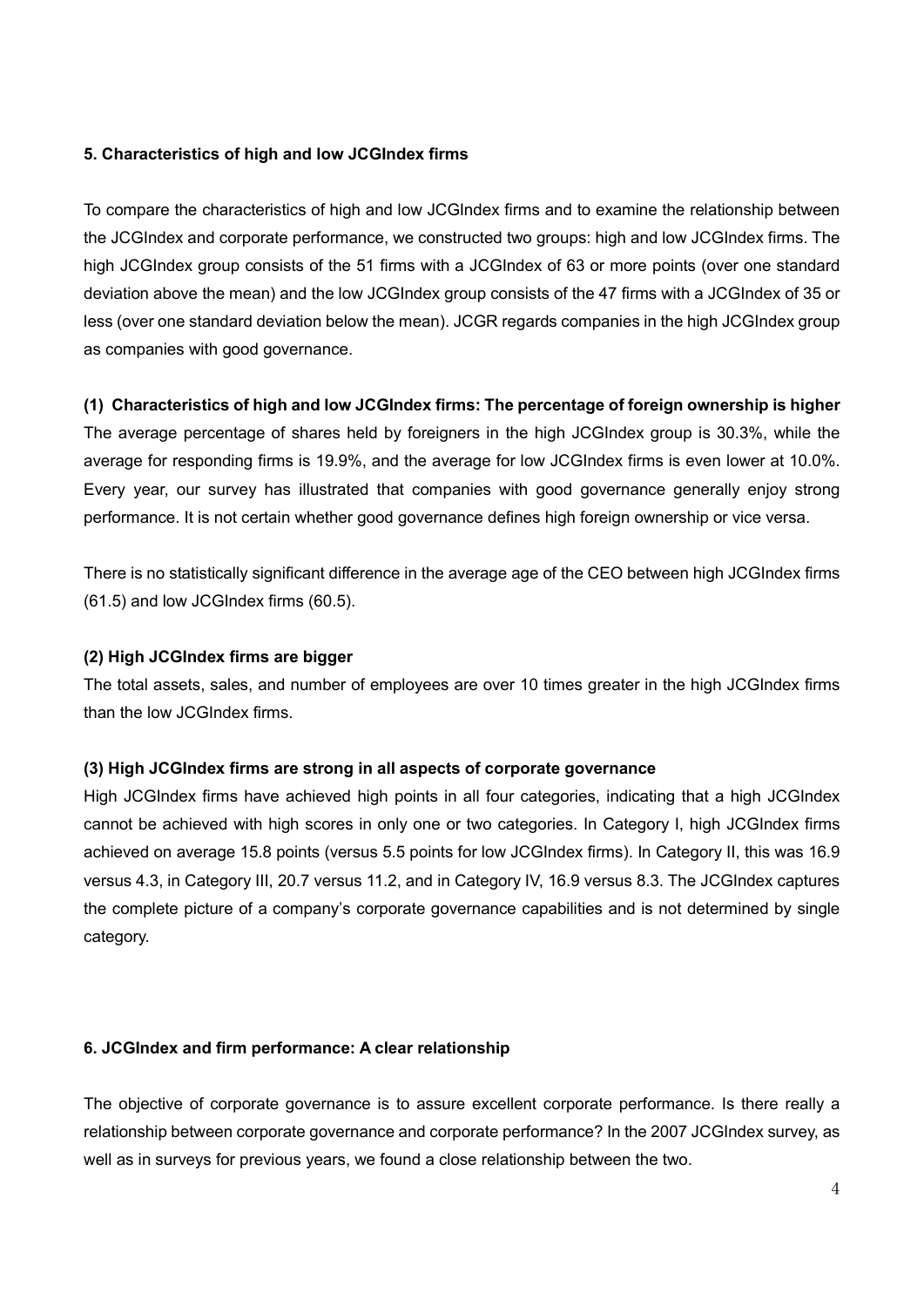## (1) High JCGIndex firms enjoy superior performance on most dimensions

Based on 5-year averages, ROA (7.31% versus 5.69%) and ROE (8.15% versus 5.49%) are higher in the high JCGIndex firms than in the low JCGIndex firms. While the 3-year average of return on common stock was higher in the high JCGIndex firms than in the low JCGIndex firms (27.35% versus 23.48%), the 5 year average was lower in the high JCGIndex (11.52% versus 13.42%). That could be because the improving economy in the last three years rewarded companies with good governance.

## (2) The rate of growth in employment is higher in the high JCGIndex firms

Based on the 3-year average (2004-2006) of growth of employment, high JCGIndex firms have a higher growth rate than low JCGIndex firms (6.81% versus 5.13%). While it is often said that in order to increase profits it is necessary to sacrifice employment, our result suggests that high JCGIndex companies are establishing high performance without cutting costs through reducing employment.

# 7. Relationship between each category and performance: Strongest for structure and function of the board of directors and transparency and communication with shareholders

To determine whether or not there was a similar relationship between performance and each of the categories of the JCGIndex, we constructed high and low JCGIndex groups in each of the 4 categories, choosing the firms with points of one standard deviation above the mean or one standard deviation below the mean for each of the categories. In the surveys for previous years, the groups with high points in each category had higher performance (averaged over the past 5 years) than firms with low points. This year, however, we found no clear differences across categories in the relationship to performance. The generally positive relationship between the JCGIndex as a whole and performance explained above indicates that corporate governance is not a question of a single category, but rather, of all the categories taken together.

#### Conclusion

## Corporate governance reform is key to the revival of the Japanese economy

The JCGR surveys over the past 6 years have demonstrated that corporate governance is strongly related to corporate performance. Although the response rate of the survey has not been high in any given year, we have received 1,725 responses for 687 distinct firms, and each year shows a similar relationship between JCGIndex and performance (although there are a few exceptions). Based on this, we feel that it is appropriate to conclude that corporate governance reform is a necessary condition for Japanese firms to compete in the 21st century business environment. We hope that investors and managers will use the JCGIndex to promote corporate governance reform.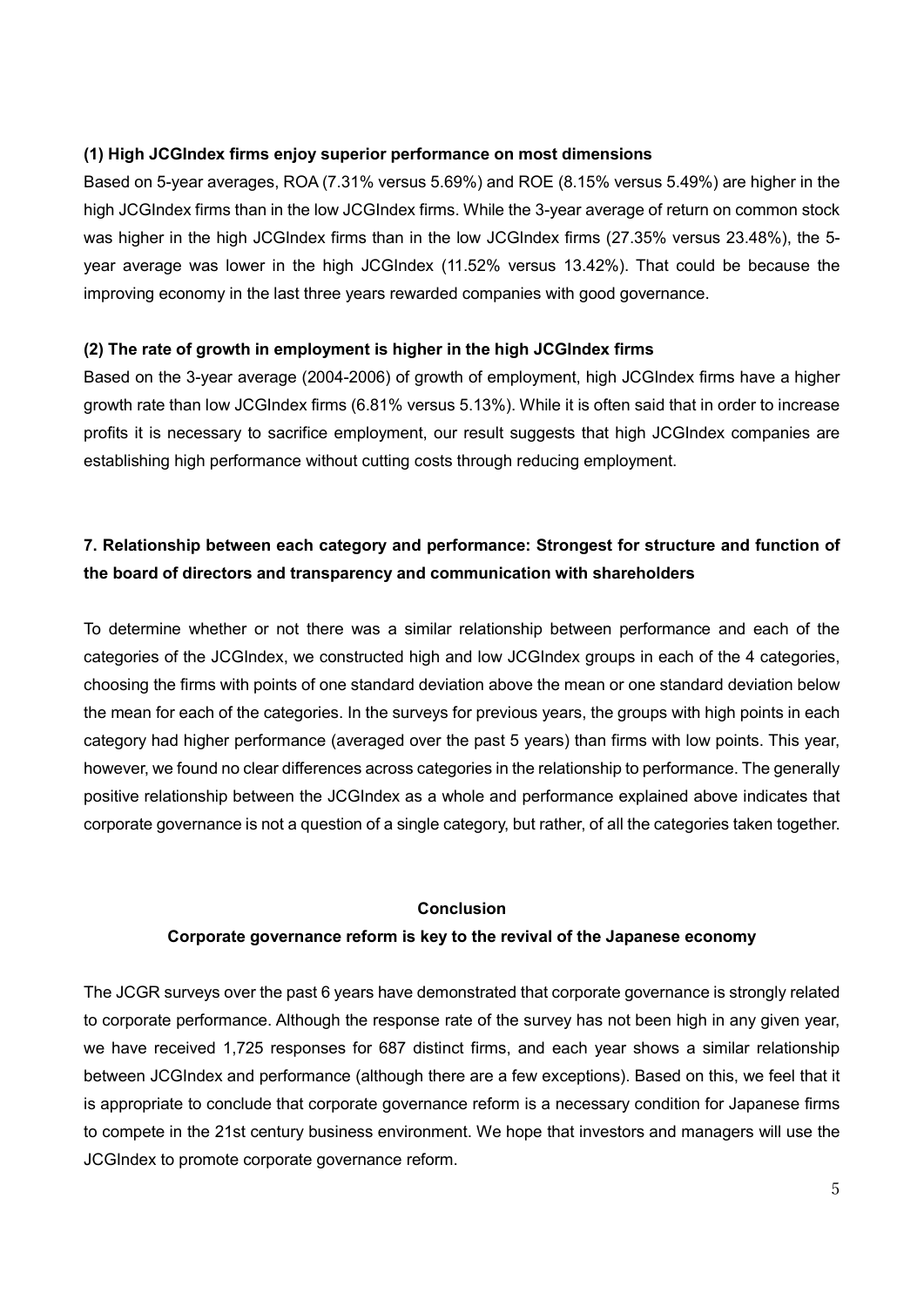Investors are particularly important to governance reform. From the perspective of managers, there is not much incentive to promote corporate governance, as corporate governance reform makes them more accountable for corporate performance. For investors, on the other hand, corporate governance reform has a close relationship to the improvement of the performance of their investment, and therefore, they have a strong incentive to push for reform. This is especially true for institutional investors, who manage such a large share of investment capital today.

As investors become more aware of the importance of corporate governance reform, shareholder activism, including exercise of voting rights and establishment of governance funds, will increase. We hope that the JCGIndex will be used as an important weapon in these activities. For this reason, in 2004, we started to ask all responding companies to disclose their JCGIndex results. As part of the survey, we ask firms to give us permission to disclose their name if they were in the top 50% of the JCGIndex. Fortunately, most of the companies have answered "yes." Thus, we have been able to report a list of the top 50% JCGIndex firms, as well as a list of all responding companies. We are very impressed by the courage of firms that permitted the disclosure of their names and are very grateful to them. We hope that firms and investors will find many uses for the JCGIndex.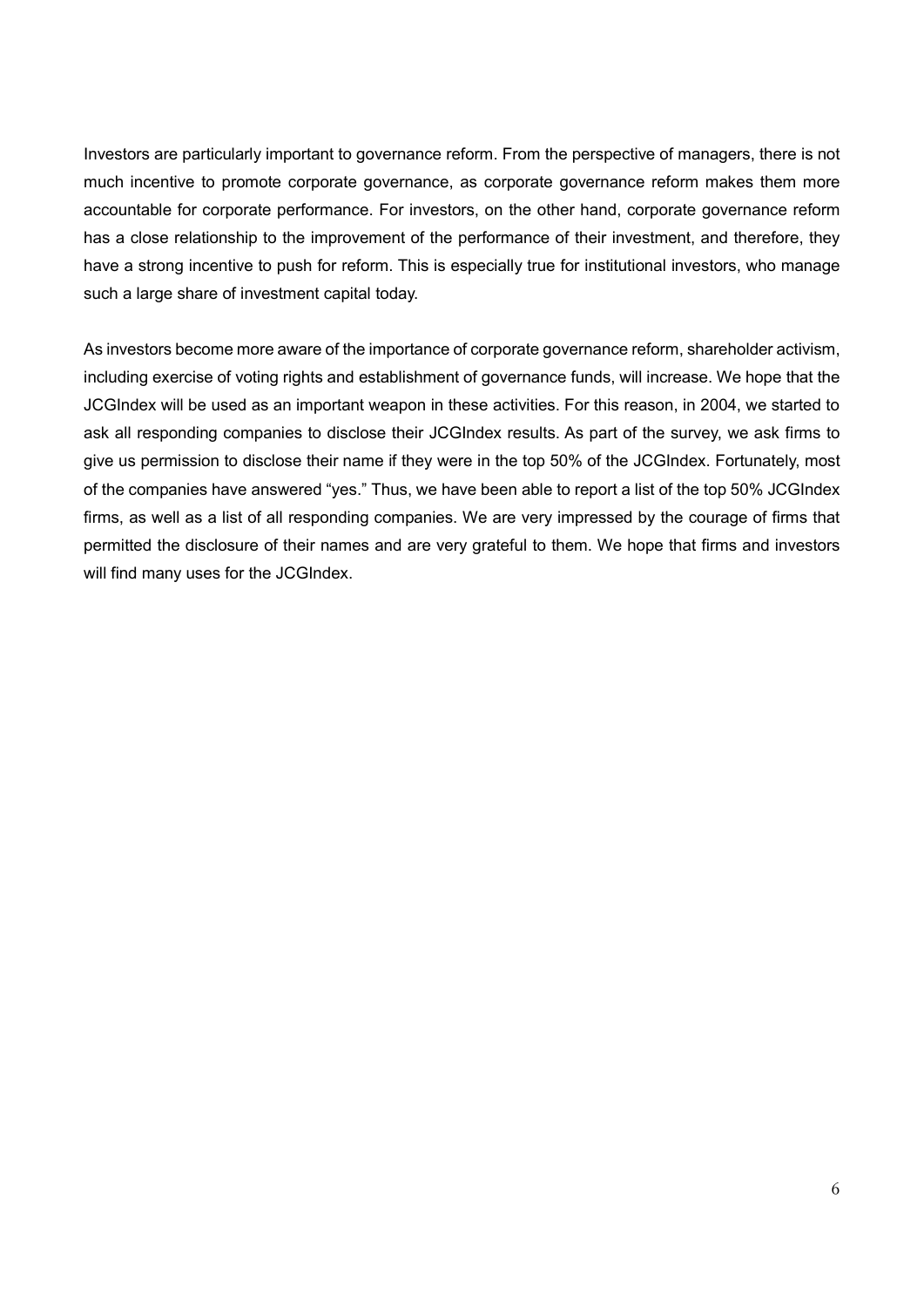| [Appendix] Firms with 50 or higher JCGIndex (151 firms) |  |  |  |  |
|---------------------------------------------------------|--|--|--|--|
|---------------------------------------------------------|--|--|--|--|

| Toshiba Corp.                     | 89 | Ube Industries, Ltd.                 | 67 |
|-----------------------------------|----|--------------------------------------|----|
| Daiwa Securities Group Inc.       | 84 | Terumo Corp.                         | 67 |
| Orix Corp.                        | 83 | Yamaha Motor Co., Ltd.               | 67 |
| Teijin Ltd.                       | 80 | Tokyo Gas Co., Ltd.                  | 67 |
| Aeon Co., Ltd.                    | 80 | Showa Denko K. K.                    | 65 |
| Konica Minolta Holdings, Inc.     | 78 | Nidec Corp.                          | 65 |
| Sony Corp.                        | 78 | Kao Corp.                            | 65 |
| Nissen Holdings Co., Ltd.         | 78 | TDK Corp.                            | 65 |
| Sumida Corp.                      | 76 | *(1 company)                         | 65 |
| Resona Holdings, Inc.             | 76 | Mitsui Mining & Smelting Co., Ltd.   | 64 |
| Benesse Corp.                     | 76 | NSK Ltd.                             | 64 |
| Omron Corp.                       | 76 | Sumitomo Corp.                       | 64 |
| Mitsubishi Electric Corp.         | 75 | *(1 company)                         | 64 |
| Nomura Holdings, Inc.             | 75 | Cosmo Oil Co., Ltd.                  | 63 |
| Shoei Co., Ltd.                   | 74 | Yokogawa Electric Corp.              | 63 |
| Asahi Glass Co., Ltd.             | 74 | <b>BANDAI NAMCO Holdings Inc.</b>    | 63 |
| Anritsu Corp.                     | 74 | ****(4 companies)                    | 63 |
| Hitachi, Ltd.                     | 73 | Kobe Steel, Ltd.                     | 62 |
| Mitsubishi Corp.                  | 73 | Ryohin Keikaku Co., Ltd.             | 62 |
| Millea Holdings, Inc.             | 72 | Yamaha Corp.                         | 62 |
| Sojitz Corp.                      | 71 | <b>JBCC Holdings Inc.</b>            | 62 |
| Nomura Research Institute, Ltd.   | 71 | **(2 companies)                      | 62 |
| Parco Co., Ltd.                   | 71 | <b>ITOCHU Techno-Solutions Corp.</b> | 61 |
| Ricoh Co., Ltd.                   | 70 | Japan Airlines Corp.                 | 61 |
| Fuji Seal International, Inc.     | 70 | Chubu Electric Power Co., Inc.       | 61 |
| * (1 company)                     | 70 | *(1 company)                         | 61 |
| Mitsui & Co., Ltd.                | 69 | Takachiho Koheki Co., Ltd.           | 60 |
| Hitachi Information Systems, Ltd. | 69 | Takeda Pharmaceutical Co., Ltd.      | 60 |
| Meitec Corp.                      | 69 | East Japan Railway Co.               | 60 |
| Shiseido Co., Ltd.                | 68 | Tokyo Theatres Co., Inc.             | 60 |
| HOYA Corp.                        | 68 | Sekisui House, Ltd.                  | 59 |
| * (1 company)                     | 68 | Asahi Kasei Corp.                    | 59 |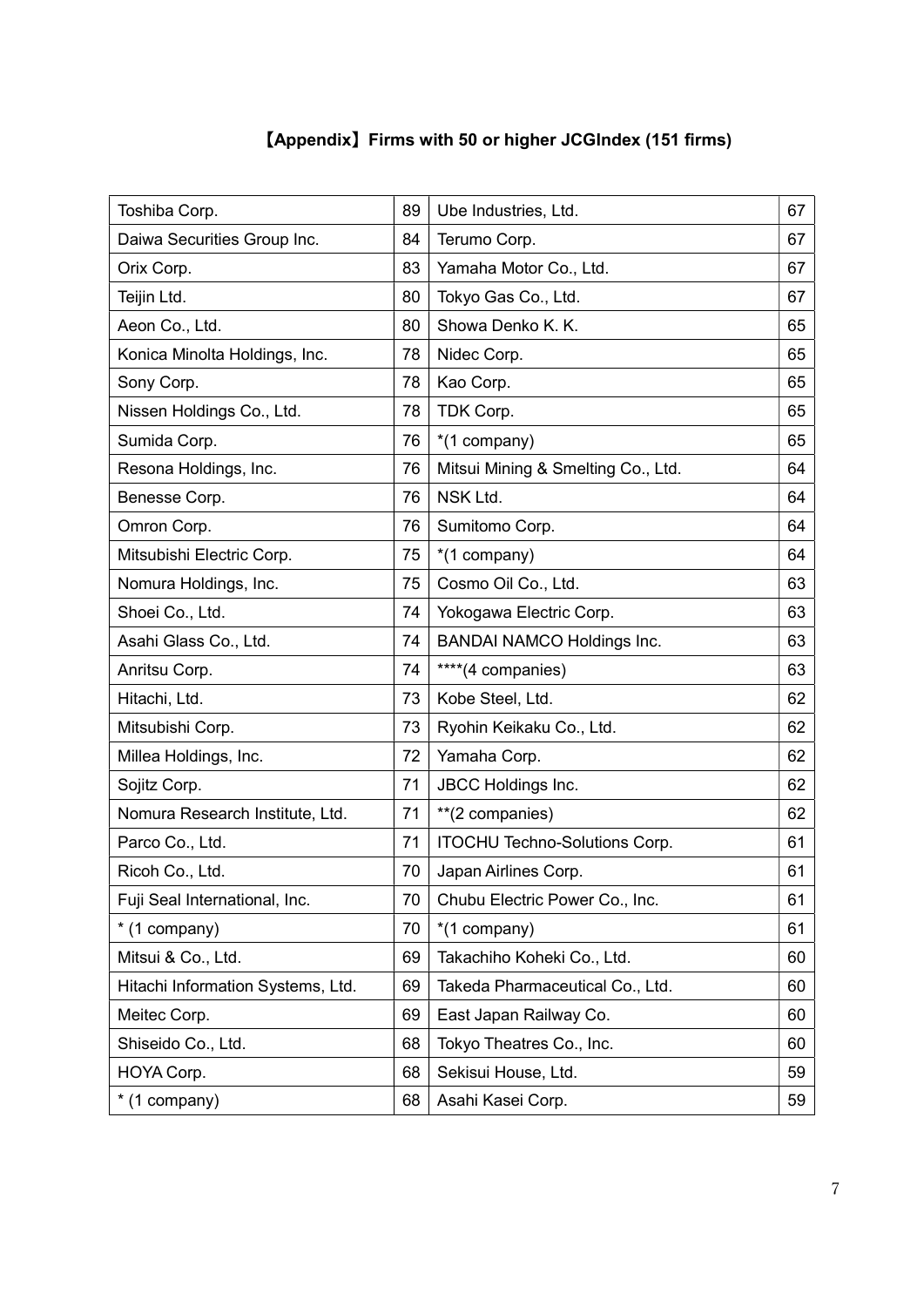| Showa Shell Sekiyu K.K.                  | 59     | ****(4 companies)                   | 55 |
|------------------------------------------|--------|-------------------------------------|----|
| Taiyo Yuden Co., Ltd.                    | 59     | NEC Fielding, Ltd.                  | 54 |
| Toho Co., Ltd                            | 59     | Nichirei Corp.                      | 54 |
| CSK Holdings Corp.                       | 59     | NTN Corp.                           | 54 |
| *(1 company)                             | 59     | Toshiba Tec Corp.                   | 54 |
| Toagosei Co., Ltd.                       | 58     | Yamatake Corp.                      | 54 |
| Sumitomo Mitsui Financial Group, Inc.    | 58     | Hanwa Co., Ltd.                     | 54 |
| Mitsui Sumitomo Insurance Co., Ltd.      | 58     | Nissho Electronics Corp.            | 54 |
| Kawasaki Kisen Kaisha, Ltd.              | 58     | *(1 company)                        | 54 |
| **(2 companies)                          | 58     | Obayashi Corp.                      | 53 |
| Japan Wool Textile Co., Ltd.             | 57     | Tokyo Ohka Kogyo Co., Ltd.          | 53 |
| Kyowa Hakko Kogyo Co., Ltd.              | 57     | Kurimoto, Ltd.                      | 53 |
| Hitachi Kokusai Electric Inc.            | 57     | Funai Electric Co., Ltd             | 53 |
| Tamura Corp.                             | 57     | Advantest Corp.                     | 53 |
| KOKUYO Co., Ltd.                         | 57     | Nifco Inc.                          | 53 |
| Toyota Tsusho Corp.                      | 57     | Marubeni Corp.                      | 53 |
| Sumisho Computer Systems Corp.           | 57     | ZECS Co., Ltd.                      | 53 |
| ***(3 companies)                         | 57     | The Kansai Electric Power Co., Inc. | 53 |
| Maeda Corp.                              | 56     | **(2 companies)                     | 53 |
| Kuraray CO., LTD.                        | 56     | Accordia Golf Co., Ltd.             | 52 |
| Dowa Holdings Co., Ltd.                  | 56     | Idemitsu Kosan Co., Ltd.            | 52 |
| Stanley Electric Co., Ltd.               | 56     | Dai Nippon Printing Co., Ltd.       | 52 |
| The Sumitomo Trust and Banking Co., Ltd. | 56     | Nikko Cordial Corp.                 | 52 |
| ACOM Co., Ltd.                           | 56     | ***(3 companies)                    | 52 |
| Hitachi Capital Corp.                    | 56     | NGK Insulators, Ltd.                | 51 |
| Tokyo Electric Power Co.                 | 56     | NEC TOKIN Corp.                     | 51 |
| **(2 companies)                          | 56     | Alpine Electronics, Inc.            | 51 |
| NEC Leasing, Ltd.                        | 55.125 | Nissan Motor Corp.                  | 51 |
| Taisei Corp.                             | 55     | Suzuden Corp.                       | 51 |
| <b>GUNZE Ltd.</b>                        | 55     | ***(3 companies)                    | 51 |
| Seikagaku Corp.                          | 55     | Totetsu Kogyo Co., Ltd.             | 50 |
| JFE Holdings, Inc.                       | 55     | ROHM Co., Ltd.                      | 50 |
| Tsubakimoto Chain Co.                    | 55     | Kyokuto Boeki Kaisha, Ltd.          | 50 |
| KITZ Corp.                               | 55     | NTT DATA Corp.                      | 50 |
| Mitsubishi Estate Co., Ltd.              | 55     | **(2 companies)                     | 50 |

An asterisk represents a company that declined to disclose its name.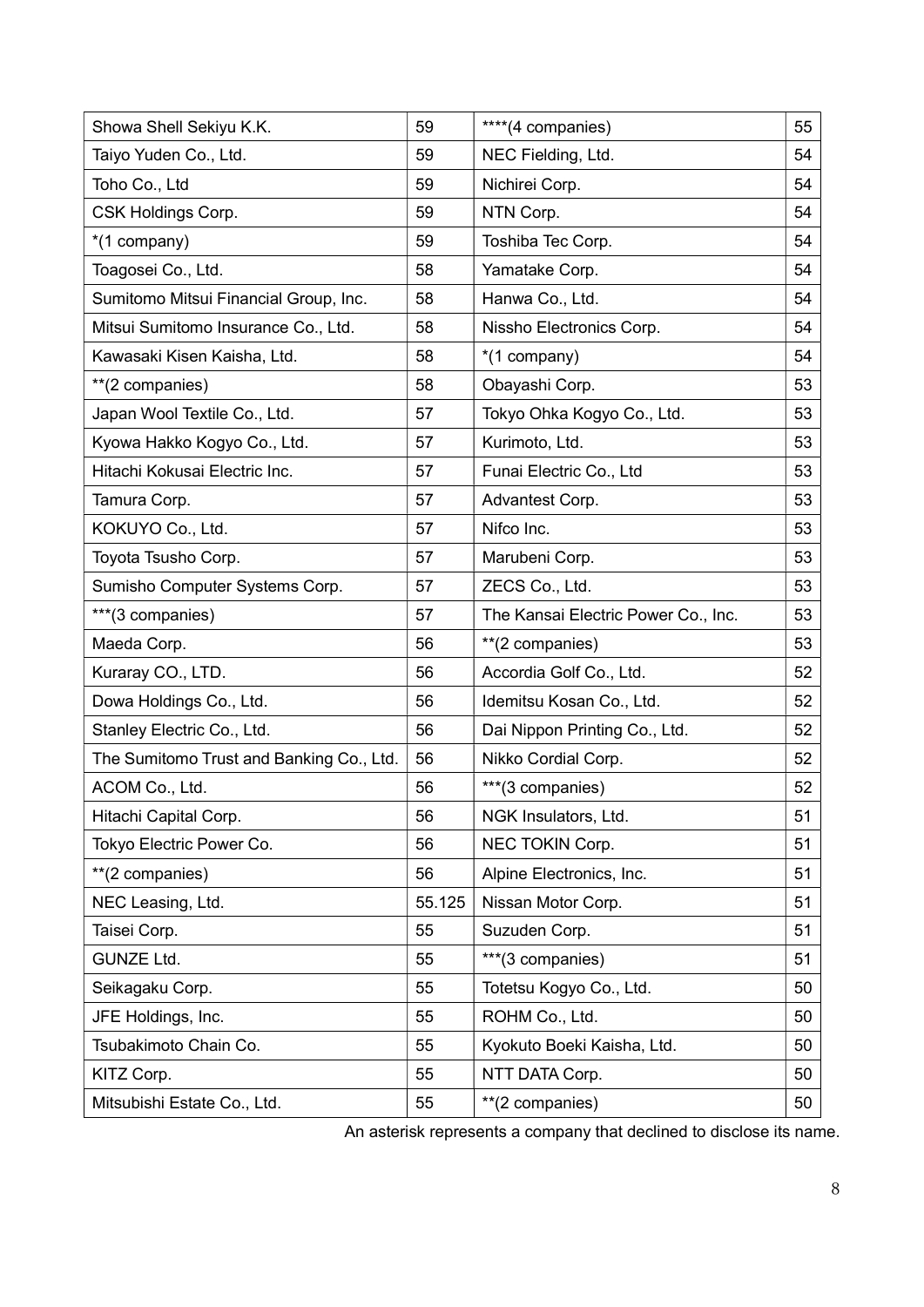## I. A description of the survey and the survey results

#### 1. An outline of the JCGIndex survey

Between August and October 2007, the Japan Corporate Governance Research Institute (JCGR) sent its sixth annual survey to all Tokyo Stock Exchange First Section firms (1,728 firms as of July 26, 2007). We received responses from 307 firms. The names of these firms are listed in the Appendix. This report analyzes the responses from 306 firms that had responded to the survey by the deadline.

 159 firms responded in 2002, 201 firms in 2003, 341 firms in 2004, 405 firms in 2005, and 312 firms in 2006. 660 firms responded in one or all the five years. Of the 307 firms that responded to the survey in 2007, 71 firms responded for the first time. Over the six years that we have administered the survey, we have received 1,725 responses from a total of 731 firms.

#### 2. The objective of the JCGIndex survey

 The objective of the JCGIndex is to measure the current state of corporate governance in Japanese firms through indexation. We hope that the JCGIndex will help Japanese people to look at Japanese firms in a new light. Furthermore, we hope that the JCGIndex will help the foreign business community better understand the corporate governance situation in Japan. We believe that in the process of responding to the questions in the JCGIndex survey, Japanese companies will gain a deeper understanding of our corporate governance model and hope that the JCGIndex is helpful to Japanese firms in realizing the corporate governance that they desire.

#### 3. About the JCGIndex

 The objective of corporate governance is to give corporate executives a clear goal for corporate performance and to create a system by which they assume responsibility to reach those goals. For this reason, it is important to separate the execution of management (management) by executive officers from the monitoring of management (governance) by the board of directors, and to maintain transparency to shareholders and all stakeholders regarding the state of the corporation.

 The JCGIndex is based on about 50 questions, derived from the "JCGR Corporate Governance Principles." These 50 questions can be divided into the following nine groups:

- governance from the perspective of shareholders
- clear and measurable corporate goals
- a system to assure the responsibility of CEO and top management team for realizing the goals
- an independent board with capability to monitor and motivate management
- systems for managerial decision-making and implementation to achieve performance targets
- risk-management to fulfill compliance, internal control, and social responsibilities
- accountability to shareholders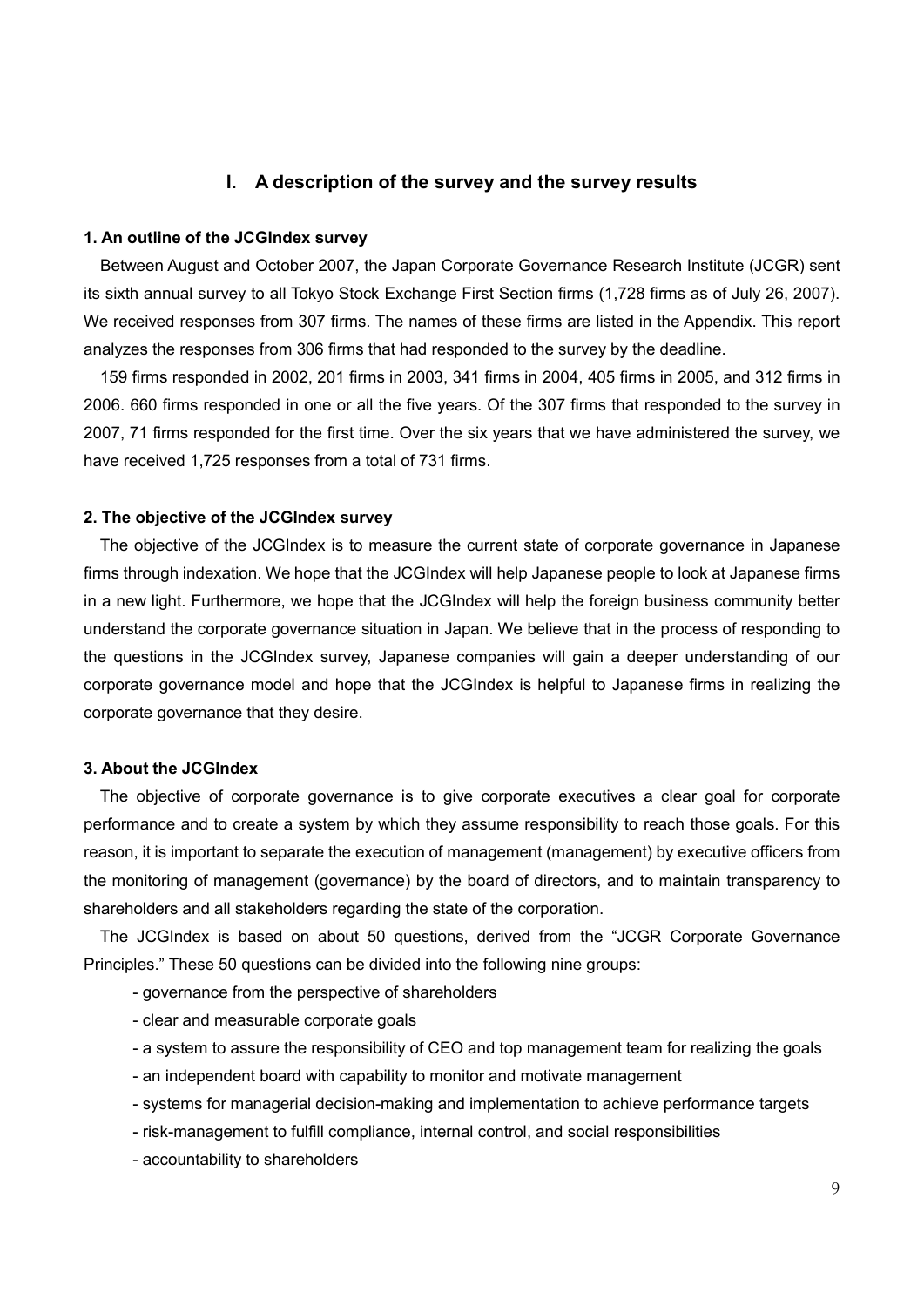- provision of appropriate information to shareholders through investor relations activities

- maintenance of transparency through disclosure to all stakeholders

The 50 questions are further reclassified into the following four categories, and the score for each category is calculated.

## I. Corporate objectives and CEO responsibility

- II. Structure and function of board of directors
- III. Management system
- IV. Transparency and communication with shareholders

The JCGIndex is the sum of the four category scores. If all points in all four categories are achieved, a firm receives a JCGIndex of 100. The fewer the points achieved, the closer the JCGIndex is to 0.

## II. Characteristics of responding companies and the JCGIndex

#### 1. A comparison of responding companies to all listed companies

The 307 responding companies represent 17.8% of the companies listed on the Tokyo Stock Exchange First Section. The table below presents comparisons of financials of responding companies and all listed companies, based on 5-year averages (2002-2006). The averages do not include companies that did not report financials in all five years.

 Companies that responded to the JCGIndex survey were far larger than average in terms of total assets, sales, and number of employees. ROA, ROE, and return on common stock, which are not related to firm size, were larger for responding companies than for the average listed companies and their variance was smaller than that for all listed companies. The differences in these measures of size and performance for responding firms and all listed firms were significant in all cases.

| total assets (consolidated) | firms | average    | minimum  | maximum       | standard deviation |
|-----------------------------|-------|------------|----------|---------------|--------------------|
| listed firms                | 1.418 | 417.058.27 | 1.749.40 | 25.684.799.80 | 1,337,903.21       |
| responding firms            | 271   | 914.217.42 | 4.399.40 | 13,788,509.80 | 1,926,982.94       |
|                             |       |            |          |               | (million yen)      |
| sales (consolidated)        | firms | average    | minimum  | Maximum       | standard deviation |
| listed firms                | 1,418 | 366.454.10 | 478.00   | 19.377.115.20 | 1,184,008.33       |
| responding firms            | 271   | 850,485.61 | 4,153.40 | 17,044,370.40 | 2,023,314.94       |
|                             |       |            |          |               | (million yen)      |
| ROA (consolidated)          | firms | average    | minimum  | Maximum       | standard deviation |

#### <5-year averages>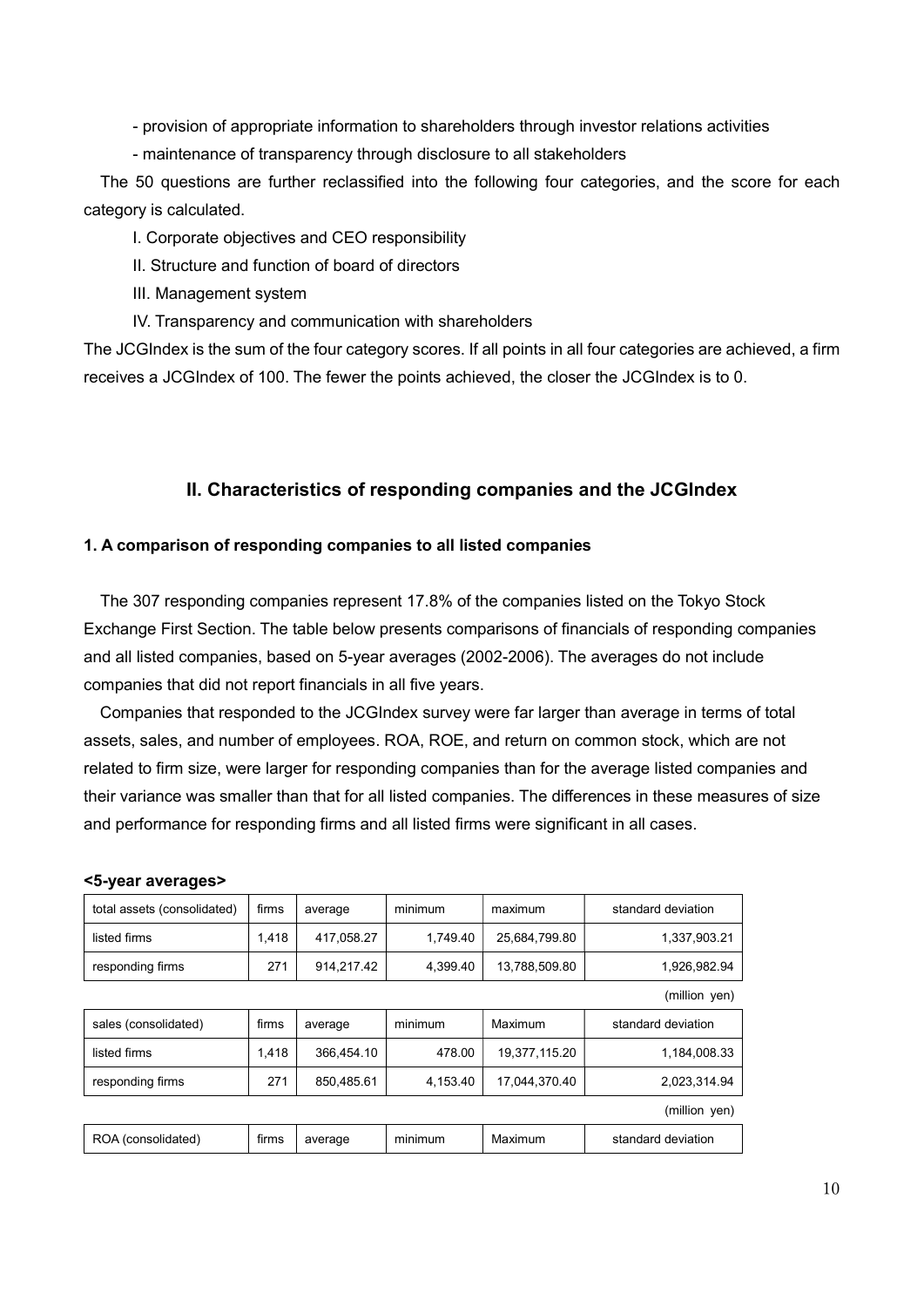| 1,362 | 6.072     | $-14.63$  | 55.45      | 4.65                  |
|-------|-----------|-----------|------------|-----------------------|
| 262   | 6.118     | $-3.97$   | 27.40      | 4.12                  |
|       |           |           |            | (% )                  |
| firms | average   | minimum   | Maximum    | standard deviation    |
| 1,352 | 5.104     | $-222.41$ | 47.27      | 12.74                 |
| 261   | 6.907     | $-24.64$  | 42.03      | 6.93                  |
|       |           |           |            | (% )                  |
| firms |           | minimum   | maximum    | standard deviation    |
|       |           |           |            |                       |
| 1,417 | 7,217.54  | 15.80     | 325,559.20 | 21,317.91             |
| 271   | 14,450.38 | 181.40    | 325,559.20 | 31,103.99             |
|       |           |           |            | (number of employees) |
| firms | average   | minimum   | maximum    | standard deviation    |
| 1,353 | 13.316    | $-39.70$  | 78.00      | 13.20                 |
|       |           | average   |            |                       |

(%)

## 2. Distribution of the JCGIndex



(note) The x axis depicts a range of +/- 2.5 around the number indicated. For example, the number 15 depicts a range greater than 12.5 and less than 17.5. Because the JCGIndex is rounded to the nearest integer, the reported range is 13 to 17.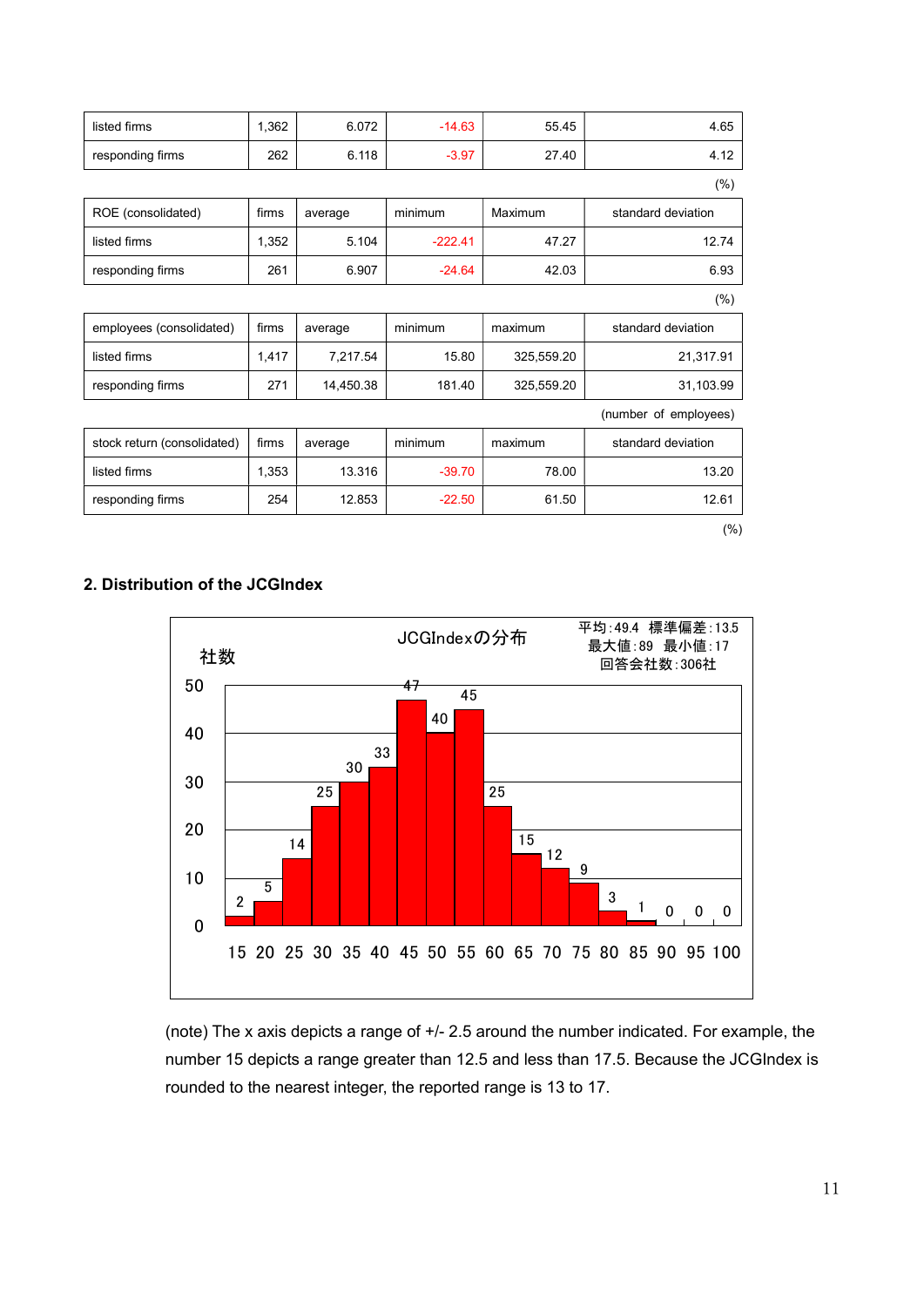The JCGIndex for individual companies was distributed widely, ranging from a maximum of 89 to a minimum of 17. Given that the model that JCGR adopts is an ideal one, companies achieving 80 or higher scores effectively achieve a maximum level of corporate governance. Unfortunately, some companies score less than 30 (a few even fall below 20); it cannot be helped that they fail to achieve even a minimum level of management, let alone governance. The mean JCGIndex was 49.4 (last year, 47.3), the standard deviation was 13.5 (last year, 14.1.)

#### 3. Board with three committees and JCGIndex

In April 2003, the Commercial Code was revised to allow the introduction of the Board with Committees structure. This system was developed into the company with committees' structure, which was introduced by the Companies Act in May 2006 along with the board of corporate auditors' structure. The spirit of this new law, to facilitate the separation of governance by an independent board of directors and management by executive officers, is like the JCGR corporate governance principles. In the 21st century business environment, characterized by increasing globalization and rapid technological change, a governance system that ensures transparency, clarifies the responsibility of management for performance, and ensures that management makes its best efforts is critical.

 Although the company with committee's structure makes it easier to create this kind of governance structure, it is still possible to establish this sort of governance with the board of corporate auditors' system. The JCGIndex is designed so that even if a firm has not introduced the company with committees' structure, if its governance structure assures the separation of management and monitoring, these efforts will be duly reflected in a higher JCGIndex.

 Of the 306 firms that responded to the 2007 JCGIndex survey, 21 firms had introduced the company with committees' structure. Of the top 16 companies in the JCGIndex, 10 companies had introduced the company with committees' structure. Of the top 50 companies, 16 companies had introduced this structure, and 7 of the top 10 firms had introduced it. Thus, while the company with committees' structure is well-represented in the list of high JCGIndex firms, not all high JCGIndex firms had introduced this structure.

 Whether or not a company has a company with committees' structure, if it has clarified its structure for management accountability and has satisfied the necessary conditions in each category, it can obtain a high JCGIndex equivalent to that of a company that has adopted the company with committees' structure.

 Questions of the structure of the board aside, even the top JCGIndex firms are still far from the maximum 100 points and there are many challenges ahead both for companies that have adopted this structure and those that have not.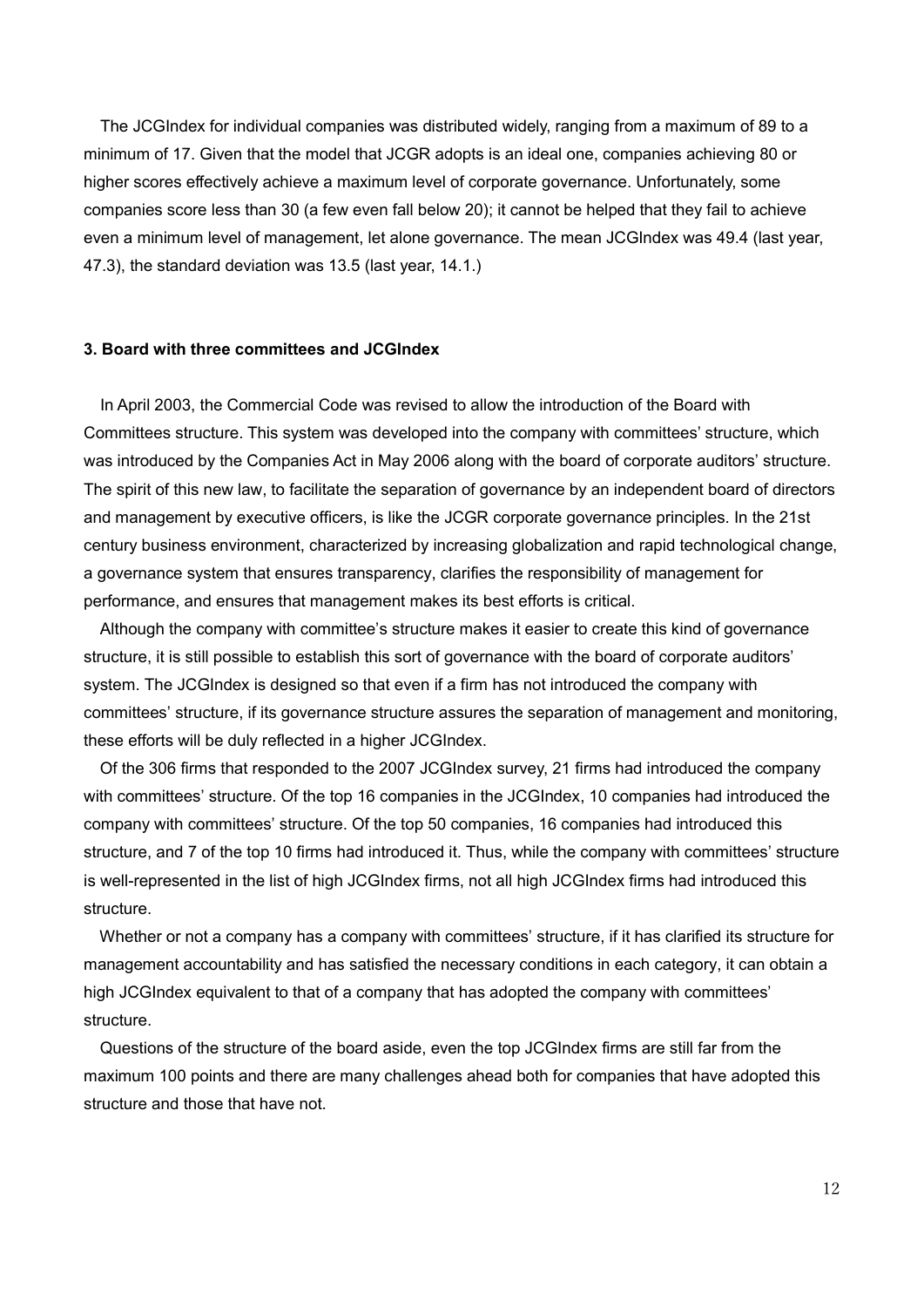## 4. The JCGIndex by industry

The following table shows the average JCGIndex by industry for 2007 and 2006. We report results only for industries for which 5 companies or more responded.

 Note that changes in the average JCGIndex are attributable to the changes in the questionnaire (questions and proportions) and samples, and do not necessarily indicate that corporate governance in a given industry improved or worsened from last year.



(note 1) Name of industry. The number in parentheses is the number of firms in each industry that responded to the survey.

(note 2) In the above figure, the industries are arranged in the following order.

Electric appliances (41)

Service industry (12)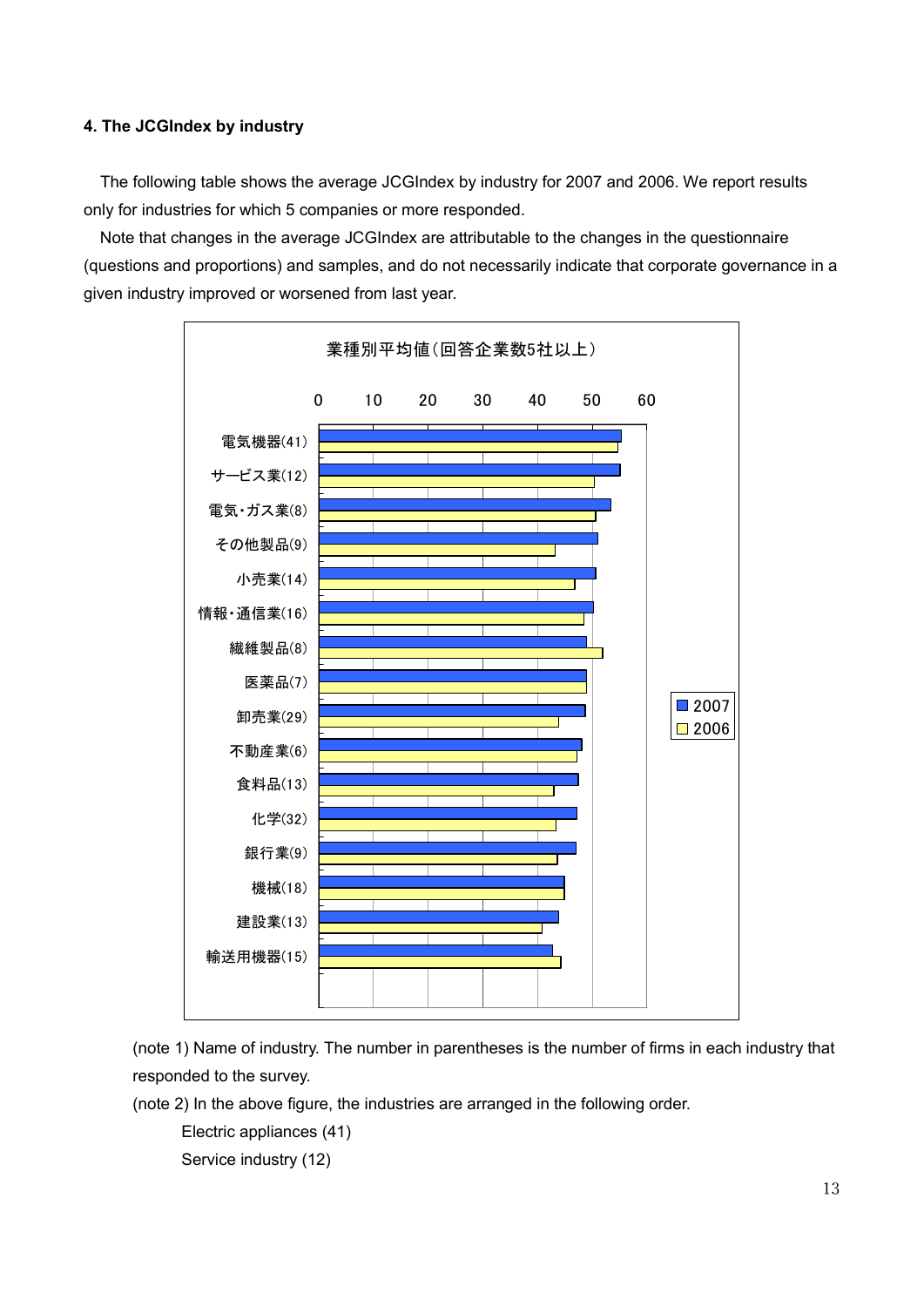Electricity and gas (8) Other manufacturing (9) Retail business (14) Telecommunications (16) Fiber products (8) Pharmaceutical (7) Wholesale business (29) Real estate (6) Food industry (13) Chemical industry (32) Banking (9) Machinery industry (18) Construction (13) Transport equipment (15)

#### 5. Score by category

The following table reports the average points by category for the 306 responding firms. While firms achieved a relatively high percentage of total possible points in Categories III and IV, the achievement rate for Categories I and II was much lower. This clearly indicates that the separation between the governance and management through independent boards has yet to be fully accomplished.

 Until 2005, the achievement rate for Category II was significantly lower than the other Categories. This year, with the rate for Category I dropped and the rate for Category II increased from 2005, the achievement rates for the two Categories on governance are roughly the same. The assumed reason is that even companies with board of corporate auditors have accepted outside directors to ensure the same level of auditing function as the companies with committees. As for management, while the achievement rate for transparency remarkably improved from 2005, the rate for management system decreased from 2005. That could be because we added questions on internal control and introduced questions on anti-takeover measures. We consider internal control and the protection of shareholders in Japan inadequate.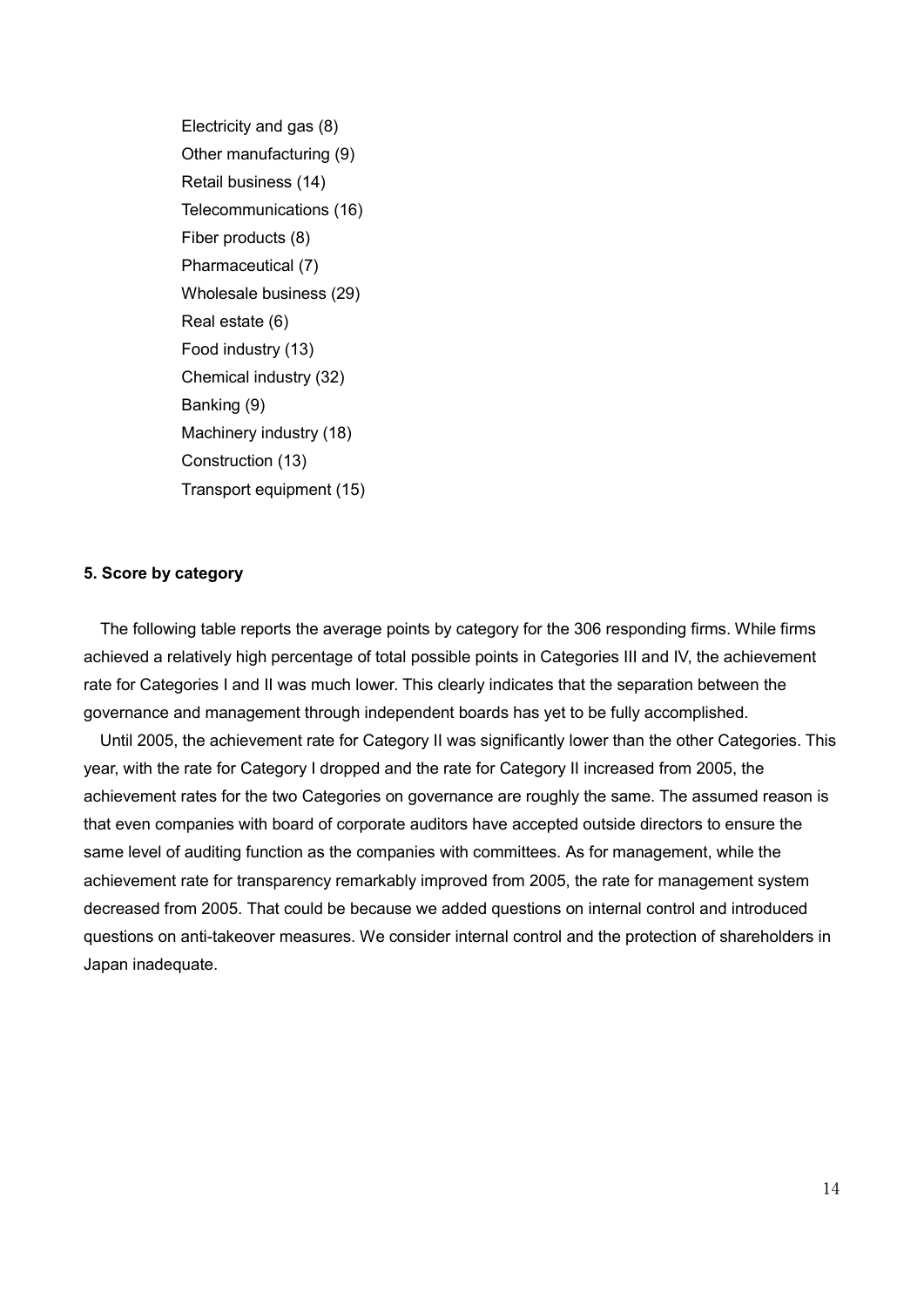|                                                      |                                                   | Weight | Mean   | Achievement rate |
|------------------------------------------------------|---------------------------------------------------|--------|--------|------------------|
|                                                      | Category                                          |        | (B)    | (B) / (A)        |
|                                                      | Corporate objectives and CEO responsibility       |        | 10.3   | 36.9%            |
|                                                      |                                                   |        | (10.2) | $(36.4\%)$       |
|                                                      | Ш<br>Structure and function of board of directors |        | 9.0    | 35.9%            |
|                                                      |                                                   |        | (8.7)  | $(34.8\%)$       |
| $\mathbf{III}$                                       |                                                   |        | 16.7   | 61.7%            |
| Management system                                    |                                                   | (27)   | (15.1) | (55.9%)          |
| IV<br>Transparency and communication to shareholders |                                                   | 20     | 13.5   | 67.3%            |
|                                                      |                                                   | (20)   | (13.3) | $(66.5\%)$       |

\*Results in 2006 are in parentheses.

## III. Analyses based on financial data

In this section, we analyze differences between high and low JCGIndex firms in financial performance, and separately compare performance for each of the 4 categories of the JCGIndex between high category point firms and low category point firms. This report presents comparisons of unadjusted data. We have also created a supplementary report that shows comparisons of data adjusted for industry. Just as before, the differences in these two sets of analyses are not great, suggesting that our results are stable and robust to industry differences.

#### 1. The definition of high and low JCGIndex firms

To analyze the relationship between the JCGIndex and firm characteristics, we constructed two groups: high JCGIndex firms, with JCGIndex greater than one standard deviation above the mean (mean is 49.4 points, standard deviation is 13.5 points) and low JCGIndex firms, with JCGIndex greater than one standard deviation below the mean.

High JCGIndex firms: 51 firms with JCGIndex of 63 or more (49.4+13.5=62.9) Low JCGIndex firms: 47 firms with JCGIndex of 35 or less (49.4-13.5=35.9)

We also used this method to construct groups of high and low firms for each of the four categories that make up the JCGIndex.

## 2. Analysis of relationship between JCGIndex and firm performance

## (1) Method of analysis

We used the high and low JCGIndex groups constructed as described above to compare financial characteristics of high and low JCGIndex firms, and to compare these to all responding firms. Comparisons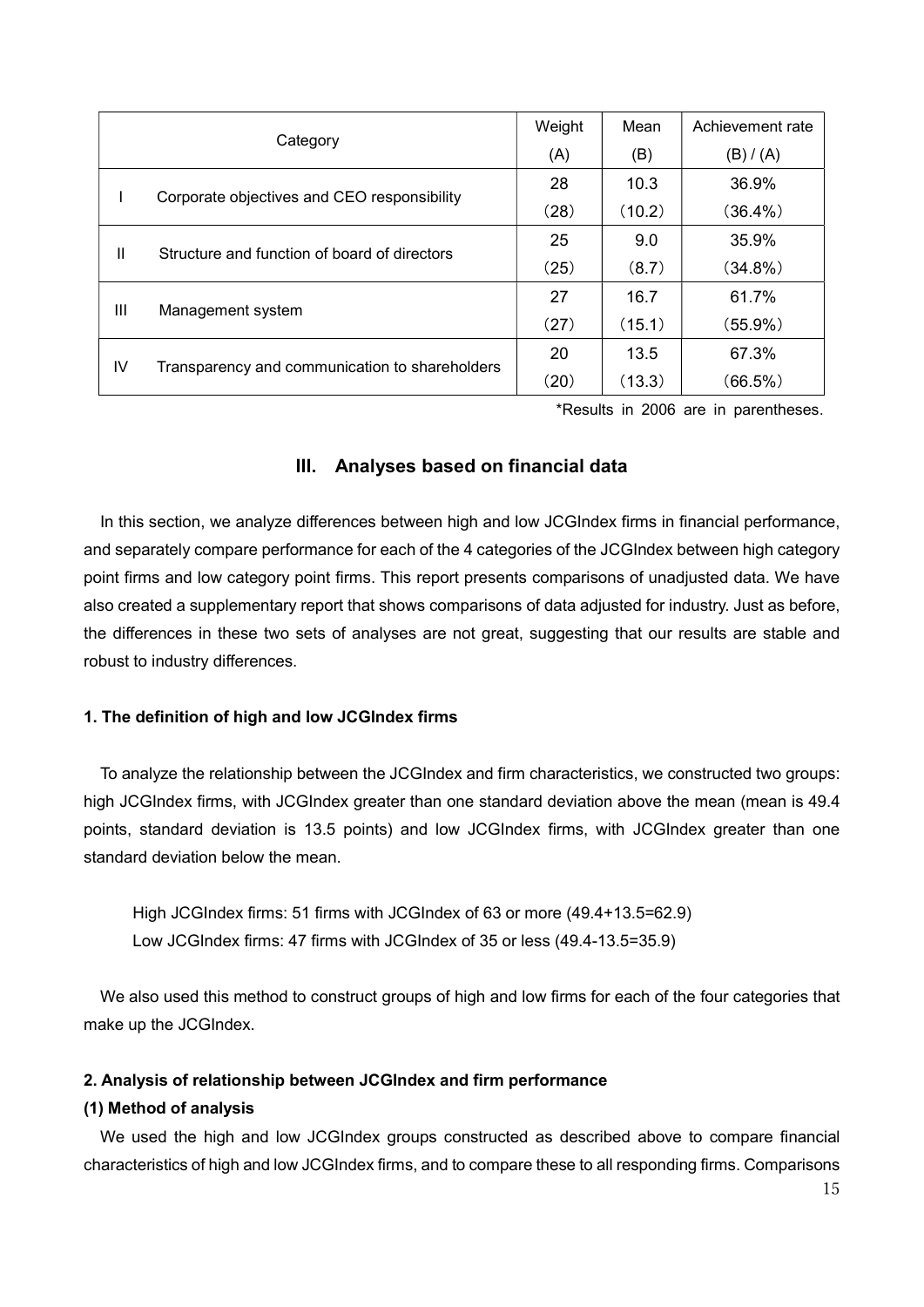are shown in the form of graphs. We show the differences in means and report the degree of statistical significance.

 Financial information is averaged over the previous 3 years (2004-2006) and 5 years (2002-2006), using consolidated reports. Firms that did not report data for the entire period were excluded from our comparison, so there is some variation in the number of firms used for each of the comparison.

 Return on assets (ROA) is profits before payment of interest and tax divided by total assets (averaged across beginning and ending of period). Return on equity (ROE) is profits after tax divided by total shareholders' equity (averaged across beginning and ending of period). Thinking of leverage, ROE should be larger than ROA. However, because ROA includes tax and ROE deducts tax, ROA is larger than ROE in some cases.

The return on common stock is the sum of the dividends and capital gains (or capital loss) for the period, divided by the share price at the beginning of the period.

## (2) Characteristics of firms responding to the JCGIndex

First, we present some of the more interesting differences between the characteristics of firms in the high and low JCGIndex groups.



#### a. Percentage of foreign ownership

Just as 2006, foreign ownership is higher in high JCGIndex firms than in low JCGIndex firms, and this difference is statistically significant (at the 1% level).

Total responding firms: 278 High JCGIndex firms: 49 Low JCGIndex firms: 38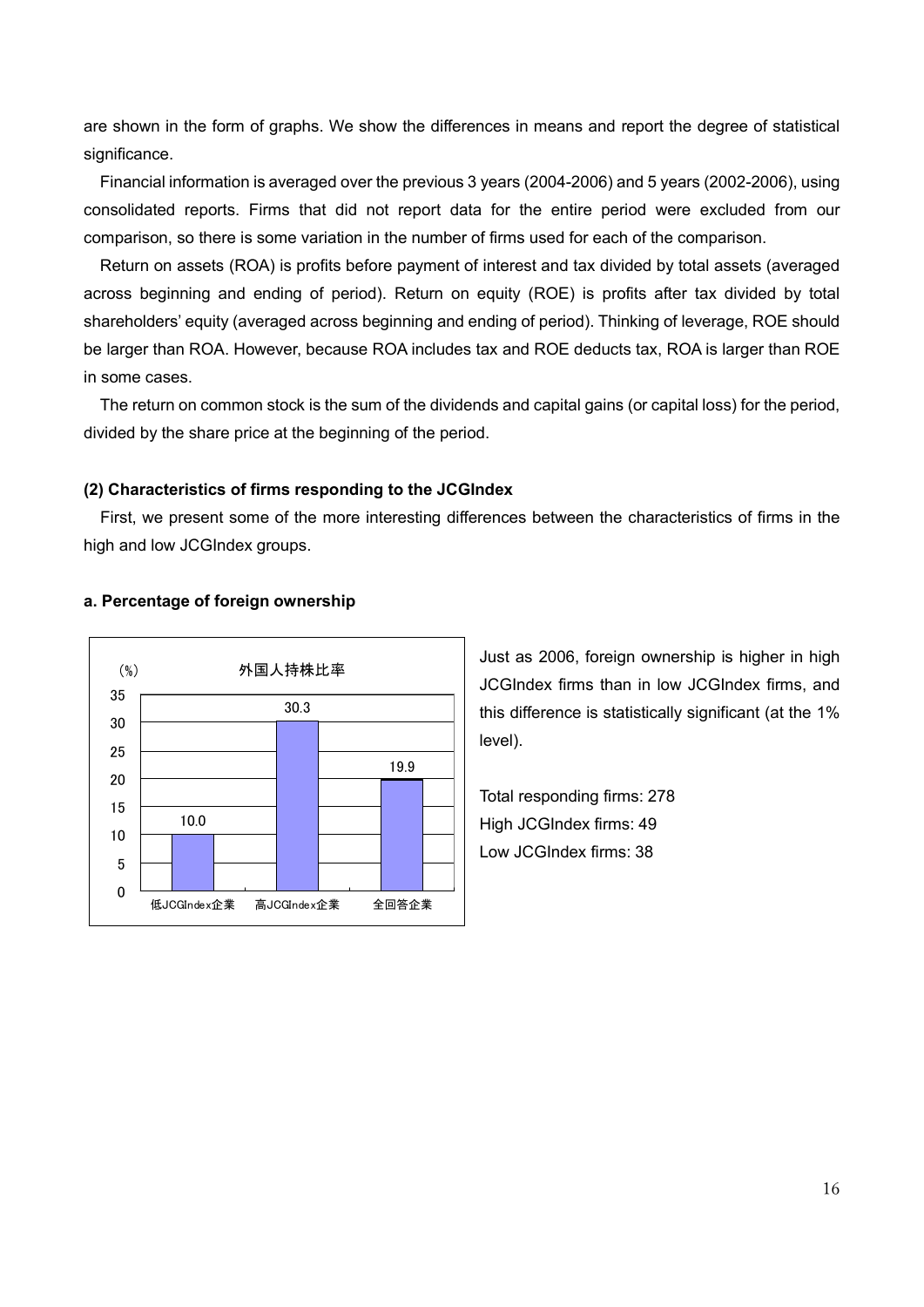## b. Age of CEO



The CEOs of high JCGIndex firms are older than CEOs of low JCGIndex firms, but this difference is not statistically significant (at the 10% level).

Total responding firms: 288 High JCGIndex firms: 46 Low JCGIndex firms: 46

## (3) JCGIndex and firm size

Just as before, the total assets, sales, and number of employees are far greater in the high JCGIndex firms than the low JCGIndex firms.



#### a. Total assets (consolidated, average of 3 years)

Total assets of high JCGIndex firms are greater than total assets of low JCGIndex firms, and this difference is statistically significant (at the 1% level). This result is the same for the 5-year average of total assets.

Total responding firms: 279 High JCGIndex firms: 46 Low JCGIndex firms: 43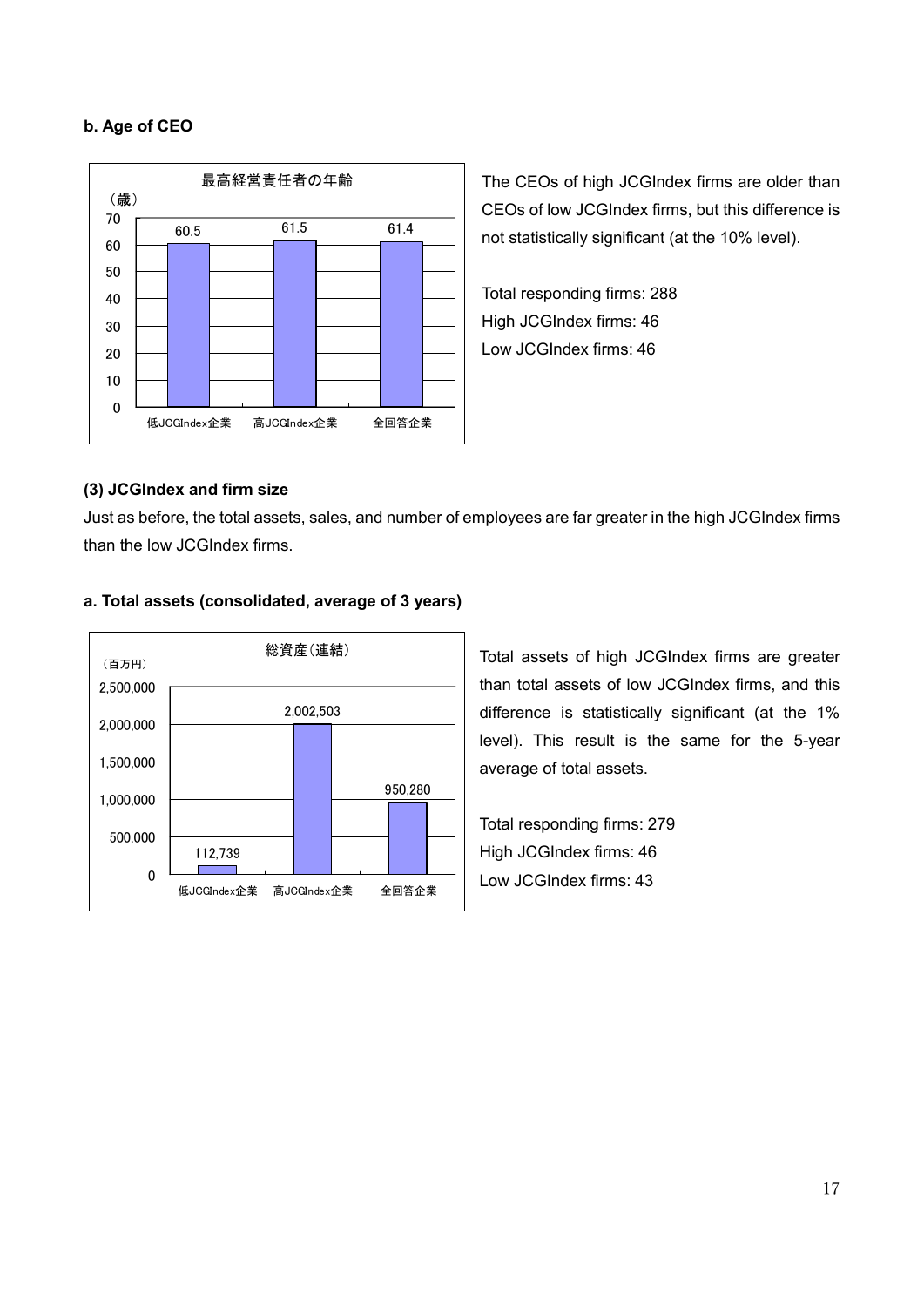#### b. Total sales (consolidated, average of 3 years)



Total sales of high JCGIndex firms are greater than total sales of low JCGIndex firms, and this difference is statistically significant (at the 1% level). This result is the same for the 5-year average of total sales.

Total responding firms: 279 High JCGIndex firms: 46 Low JCGIndex firms: 43





Number of employees of high JCGIndex firms is greater than number of employees in low JCGIndex firms, and this difference is statistically significant (at the 1% level). This result is the same for the 5-year average of number of employees.

Total responding firms: 279 High JCGIndex firms: 46 Low JCGIndex firms: 43

## (4) JCGIndex and financial performance

The essence of corporate governance from the perspective of shareholders is to maintain a return on capital invested. We compared return on total assets (ROA) and return on shareholders' equity (ROE) between high and low JCGIndex groups. For both 3- and 5-year averages, ROA and ROE are higher for high JCGIndex than for low JCGIndex firms, but there is a case where the difference is not statistically significant.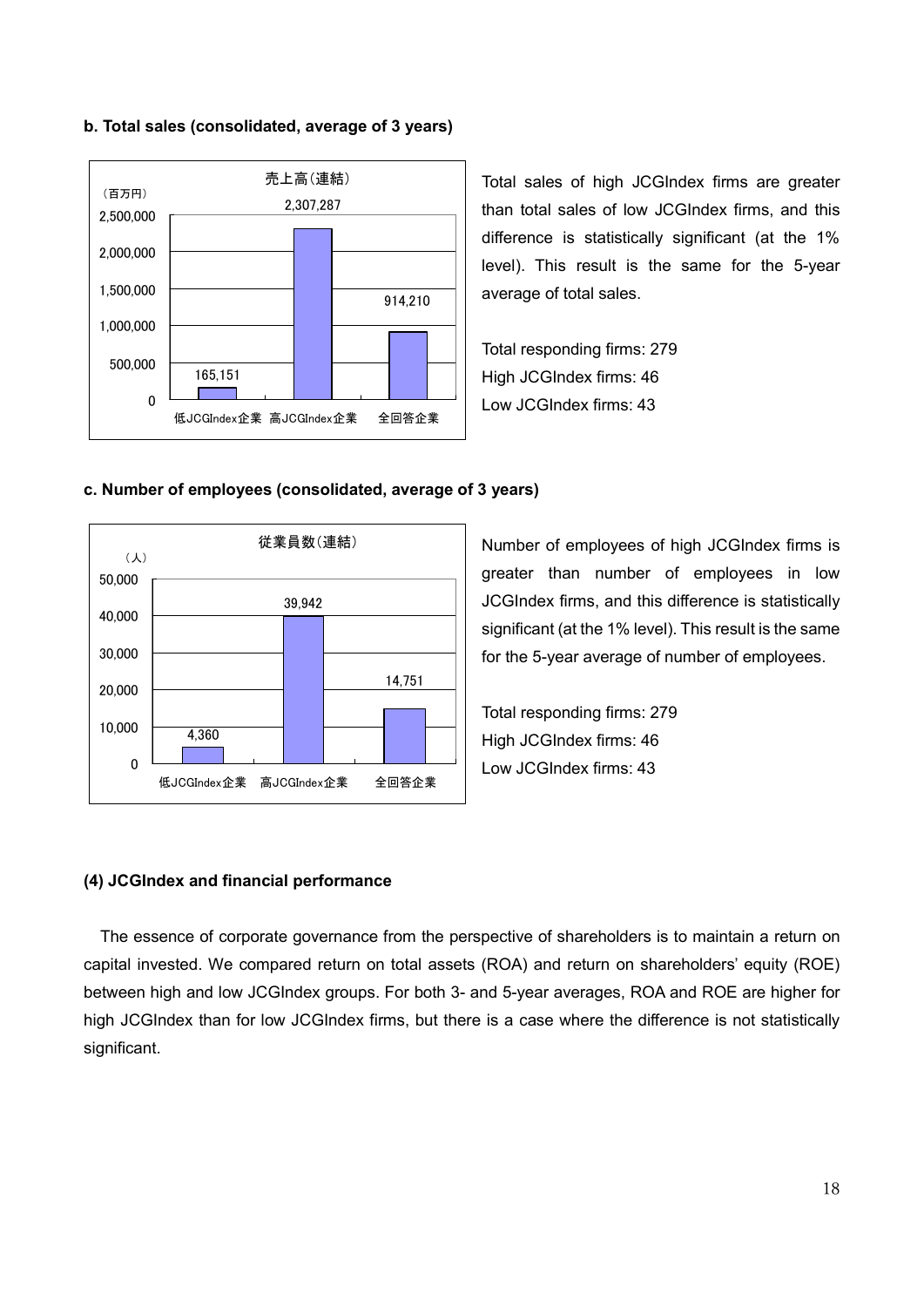#### a. ROA (consolidated, average of 3 years and 5 years)

#### <3 years>



<5 years>



ROA for high JCGIndex firms is higher than ROA for low JCGIndex firms, and this difference is statistically significant (at the 5% level).

Total responding firms: 275 High JCGIndex firms: 44 Low JCGIndex firms: 42

ROA for high JCGIndex firms is higher than ROA for low JCGIndex firms, and this difference is statistically significant (at the 10% level).

Total responding firms: 262 High JCGIndex firms: 40 Low JCGIndex firms: 40

## b. ROE (consolidated, average of 3 years and 5 years)

#### <3 years>



ROE for high JCGIndex firms is higher than ROE for low JCGIndex firms, and this difference is statistically significant (at the 10% level).

Total responding firms: 275 High JCGIndex firms: 44 Low JCGIndex firms: 42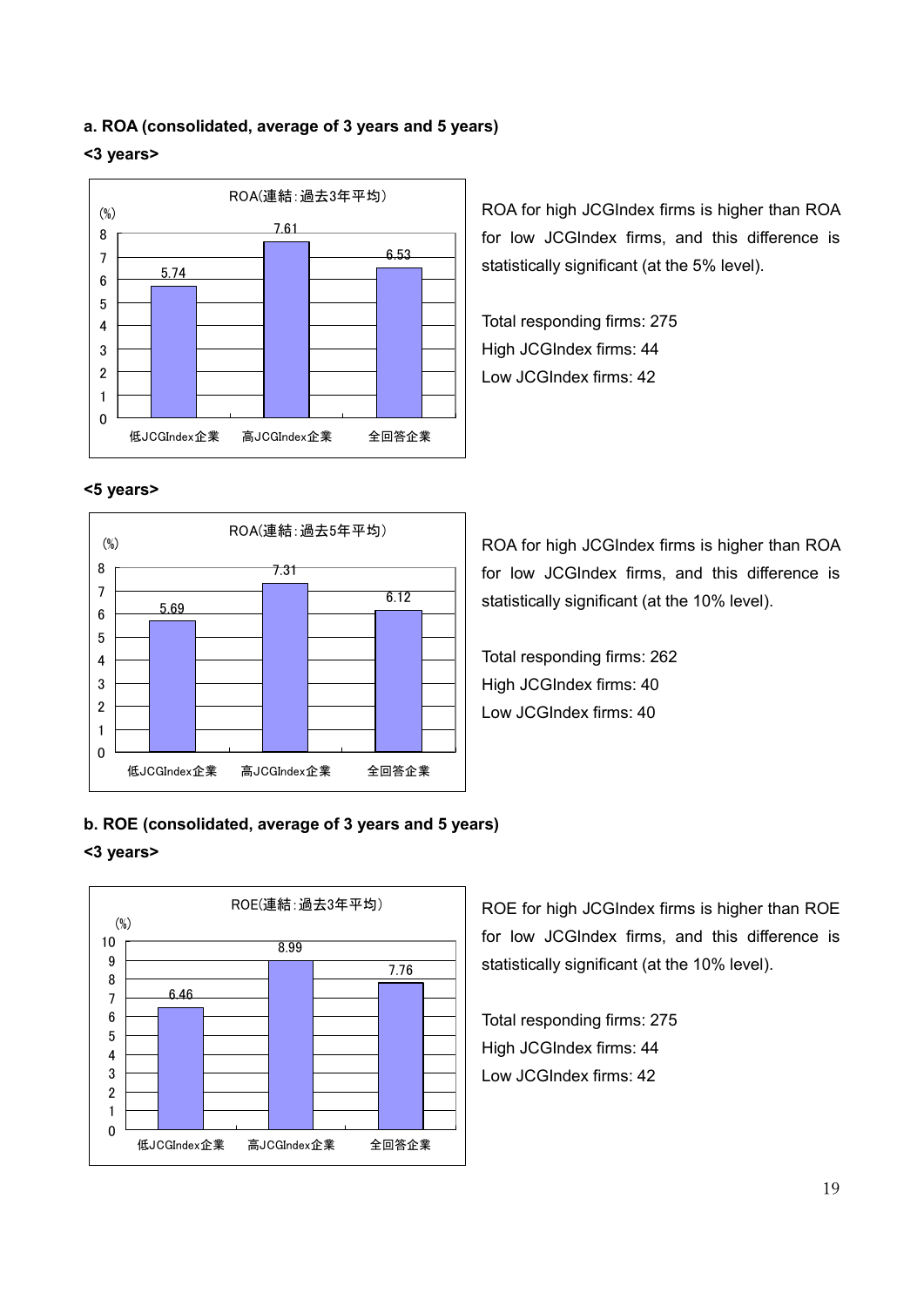#### <5 years>



ROE for high JCGIndex firms is higher than ROE for low JCGIndex firms, but this difference is not statistically significant (at the 10% level).

Total responding firms: 261\* High JCGIndex firms: 40 Low JCGIndex firms: 39\* \*1 outlier was removed.

#### (5) JCGIndex and rate of return on common stock (average of 3 years and 5 years)

In the surveys from 2002 to 2004, taking into consideration the measure of investment risk, beta (β), high JCGIndex firms had higher returns on investment. This pattern has reversed since 2005. This reversal can be attributable to the fact that several companies that reformed the governance in the aftermath of the poor performance have now scored high JCGIndex. Further analysis is required to examine this hypothesis.

 The JCGIndex should be compared with the future performance (ROA, ROE, and return on common stock), but as of now, we are unable to conduct analysis from this perspective because the history of our survey is short, and the size of the samples is too small. Now that we have enough data, we will be able to analyze the relationship between the JCGIndex and the future performance next time.

#### <3 years>



Return on common stock is higher in the high JCGIndex firms than in the low JCGIndex firms, but this difference is not statistically significant (at the 10% level).

Total responding firms: 269 High JCGIndex firms: 47 Low JCGIndex firms: 40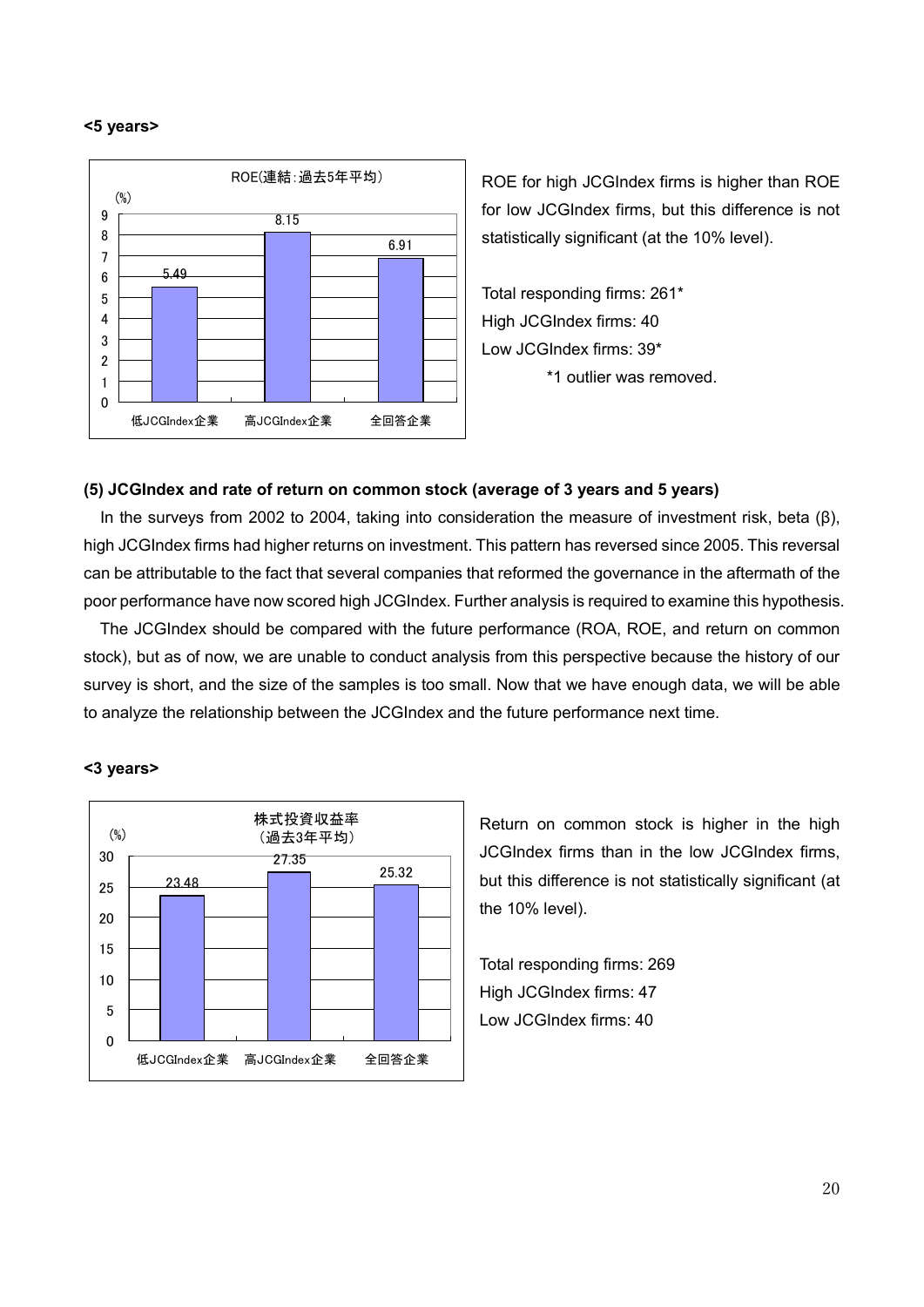#### <5 years>



Return on common stock is lower in the high JCGIndex firms than in the low JCGIndex firms, but this difference is not statistically significant (at the 10% level).

Total responding firms: 254 High JCGIndex firms: 44 Low JCGIndex firms: 38

#### <adjustment for risk>

In a world where there is risk, return (in other words, average profitability in past years or future expected profit) cannot be evaluated without thinking about differences in risk. In modern capital markets, high risk=high return and low risk=low return, for both individual stocks and entire portfolios. This degree of risk is measured by the beta (β), and the risk-adjusted expected return of an investment is calculated as follows:

Expected return = interest rate +  $\beta$ × (expected market return - interest rate)

This formula is called the CAPM, or capital asset pricing model. According to this model, the expected return of a stock is a function of the risk-free rate (interest rate) plus the difference between the expected market return and risk-free rate, times a beta (β). The beta represents the contribution of a single stock to the total variance of the market portfolio, and thus is a measure of the relative risk of a stock. Predictions for the return for stocks listed on the first section of the Tokyo Stock Exchange in excess of the risk-free interest rate are in the range of 3% to 5%. The beta of the market portfolio is set at 1 and is the weighted average of betas of all listed stocks. Thus, betas of individual stocks are distributed around 1.

 From 2002 to 2004, the beta of high JCGIndex firms was higher, but the return was also higher for these firms. So, shareholders of high JCGIndex firms received returns in excess of the risk. This time, the threeyear beta is lower, and the three-year return is higher for high JCGIndex firms. However, even though the five-year beta of high JCGIndex firms is higher, the five-year return is lower for these firms, meaning that the performance was very unfavorable for shareholders. Further analysis is required for these results.

|                     | $3$ -year $\beta$ | 5-γear β |
|---------------------|-------------------|----------|
| High JCGIndex firms | 0.988             | 1.089    |
| Low JCGIndex firms  | 1.011             | 0.939    |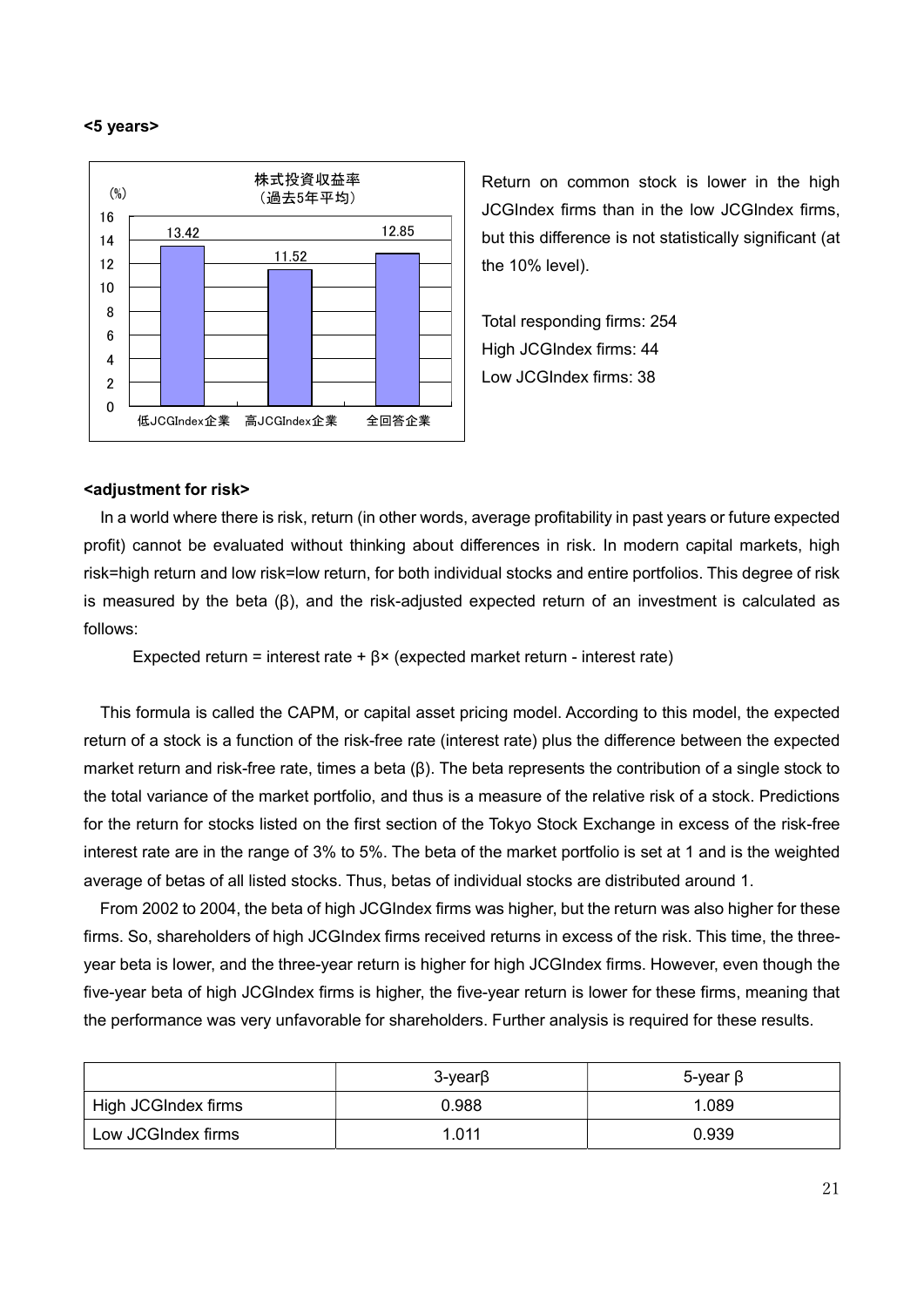| All responding firms | 909. | . ^^-<br>0.927 |
|----------------------|------|----------------|
|----------------------|------|----------------|

#### (6) JCGIndex and growth in number of employees (consolidated, for 3 years)

Japanese companies seem to have secured profit through laying off employees in the past decade, but this is not the case when looking at our survey for six years: High JCGIndex firms, which enjoy better performance, increase the employees. Note that the difference between high JCGIndex firms and low JCGIndex firms is not statistically significant.

Above all, it would be fair to say that companies with good governance establish high performance without reducing employment.



Growth in employment for high JCGIndex firms is higher than growth in employment for low JCGIndex firms, but this difference is not statistically significant (at the 10% level).

Total responding firms: 279 High JCGIndex firms: 46 Low JCGIndex firms: 43

## IV: Category score and financial performance

#### 1. Category specific results and their relationship to the entire JCGIndex

The following table shows the average number of points for each of the 4 categories that make up the JCGIndex for the high and low JCGIndex groups. In the parentheses, we report the contribution of each category expressed as a percentage of the total points. The difference between the high and low JCGIndex groups in the contribution of each category to the total is evident. While each category contributes to the total to roughly the same degree in the high JCGIndex firms, the contribution of Categories I and II is significantly smaller than Categories III and IV in the low JCGIndex firms. This indicates that the JCGIndex reflects the quality of a company's governance.

| category       |              | Ш            | Ш            | IV           | <b>JCGIndex</b> |
|----------------|--------------|--------------|--------------|--------------|-----------------|
| High           | 15.8 (22.4%) | 16.9 (24.0%) | 20.7 (29.5%) | 16.9 (24.1%) | 70.4 (100%)     |
| JCGIndex firms |              |              |              |              |                 |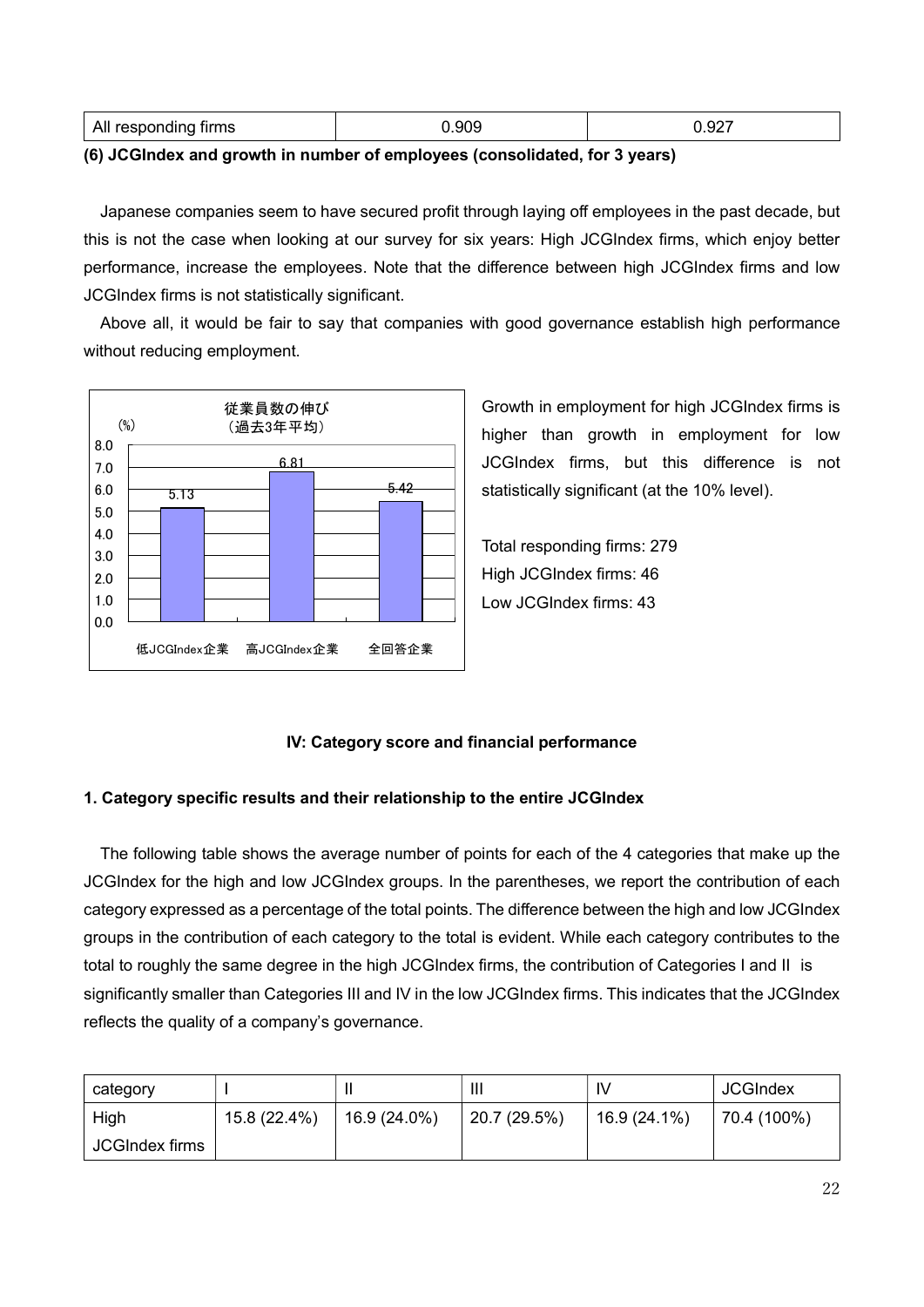| Low            | 5.5(18.8%) | 4.3(14.7%) | $11.2(38.2\%)$ | 8.3(28.3%) | $29.4(100\%)$ |
|----------------|------------|------------|----------------|------------|---------------|
| JCGIndex firms |            |            |                |            |               |

## 2. High and low firms by category and performance

In the following section, we create groups of high and low firms for each category and compare their performance. We calculated the high and low groups in the same way as we calculated the high and low JCGIndex groups. The high groups consist of firms for which the points in a given category are over one standard deviation above the mean for that category, while the low groups consist of firms for which the points in a given category are over one standard deviation below the mean.

We refer to the total points received in categories I, II, III, and IV as Cg1, Cg2, Cg3, Cg4.

## 3. Category I (Corporate objectives and CEO responsibility)

## (1) Distribution of Category I score (Cg1), and definition of high and low Cg1 firms

High and low Cg1 firms are defined as follows;

High Cg1 group: 55 firms for which Cg1 is 15 or more

Low Cg1 group: 58 firms for which Cg1 is 6 or less



## Distribution of Cg1

Mean: 10.3, Standard deviation: 4.2, Maximum, 23, Minimum 0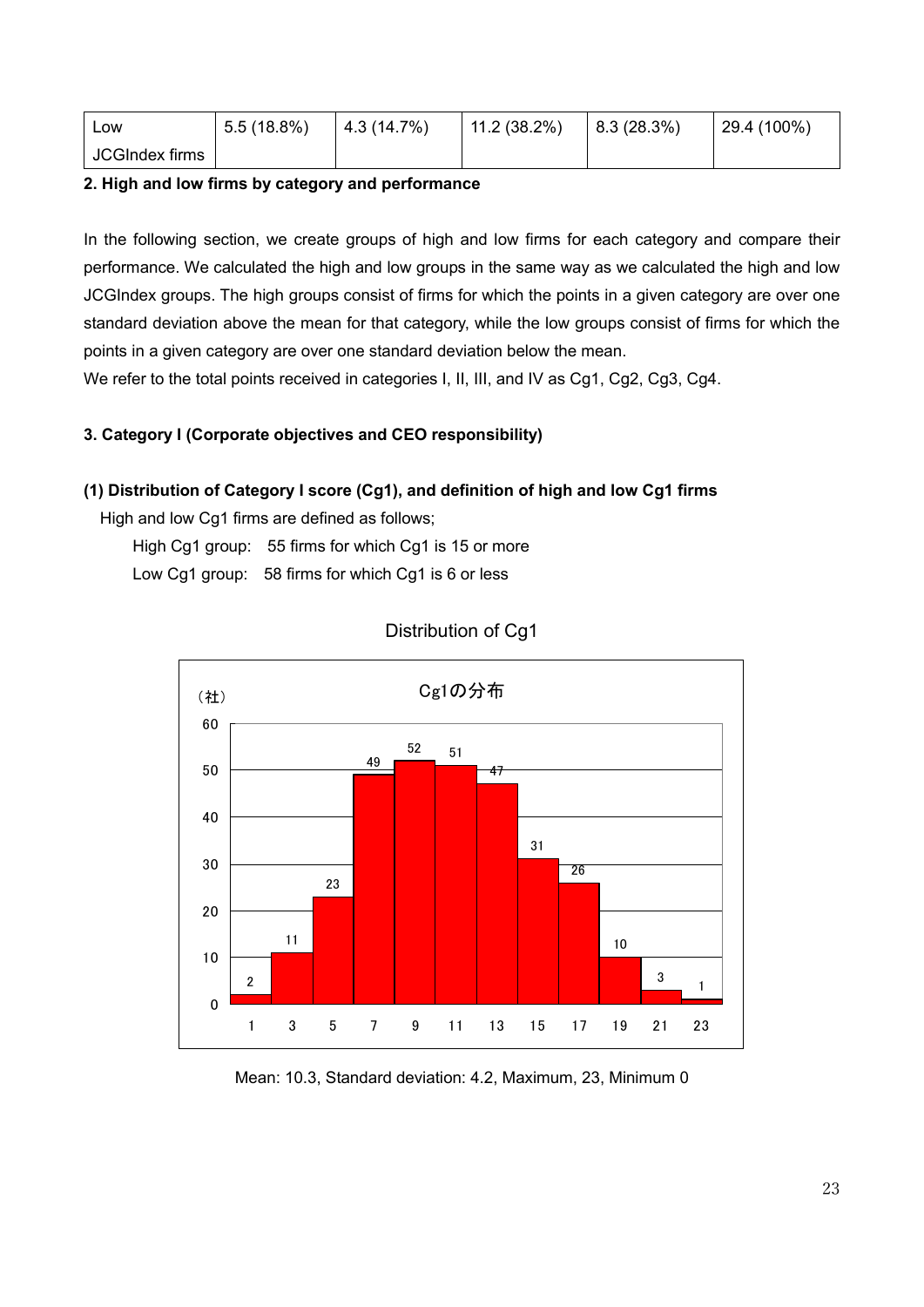## (2) Cg1 and firm characteristics

## a. Percentage of foreign ownership



Foreign ownership is higher in high Cg1 firms than in low Cg1 firms, and this difference is statistically significant (at the 1% level).

Total responding firms: 278 High JCGIndex firms: 52 Low JCGIndex firms: 47

## b. Age of CEO



The CEOs of high Cg1 firms are younger than CEOs of low Cg1 firms, but this difference is not statistically significant (at the 10% level).

Total responding firms: 288 High JCGIndex firms: 50 Low JCGIndex firms: 54

#### (3) Cg1 and firm size

a. Total assets (consolidated, average of 3 years)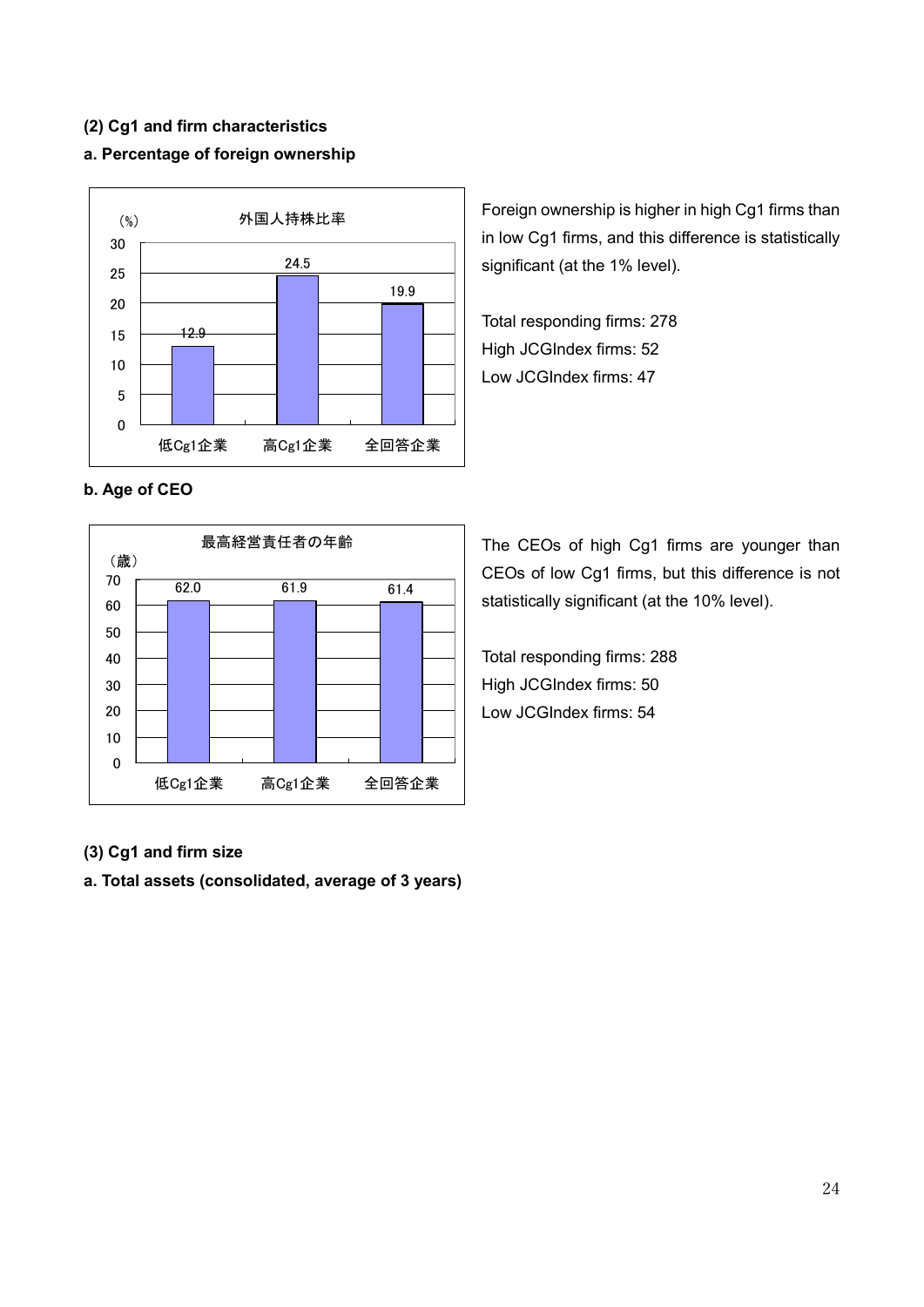

## years)



Total assets of high Cg1 firms are greater than total assets of low Cg1 firms, and this difference is statistically significant (at the 5% level).

Total responding firms: 279 High JCGIndex firms: 49 Low JCGIndex firms: 50

## b. Total sales (consolidated, average of 3

Total sales of high Cg1 firms are greater than total sales of low Cg1 firms, and this difference is statistically significant (at the 5% level).

Total responding firms: 279 High JCGIndex firms: 49 Low JCGIndex firms: 50

## c. Number of employees (consolidated, average of 3 years)



(4) Cg1 and rate of return on capital a. ROA (consolidated, 3 years and 5 years) Number of employees of high Cg1 firms is greater than number of employees in low Cg1 firms, and this difference is significant (at the 1% level).

Total responding firms: 279 High JCGIndex firms: 49 Low JCGIndex firms: 50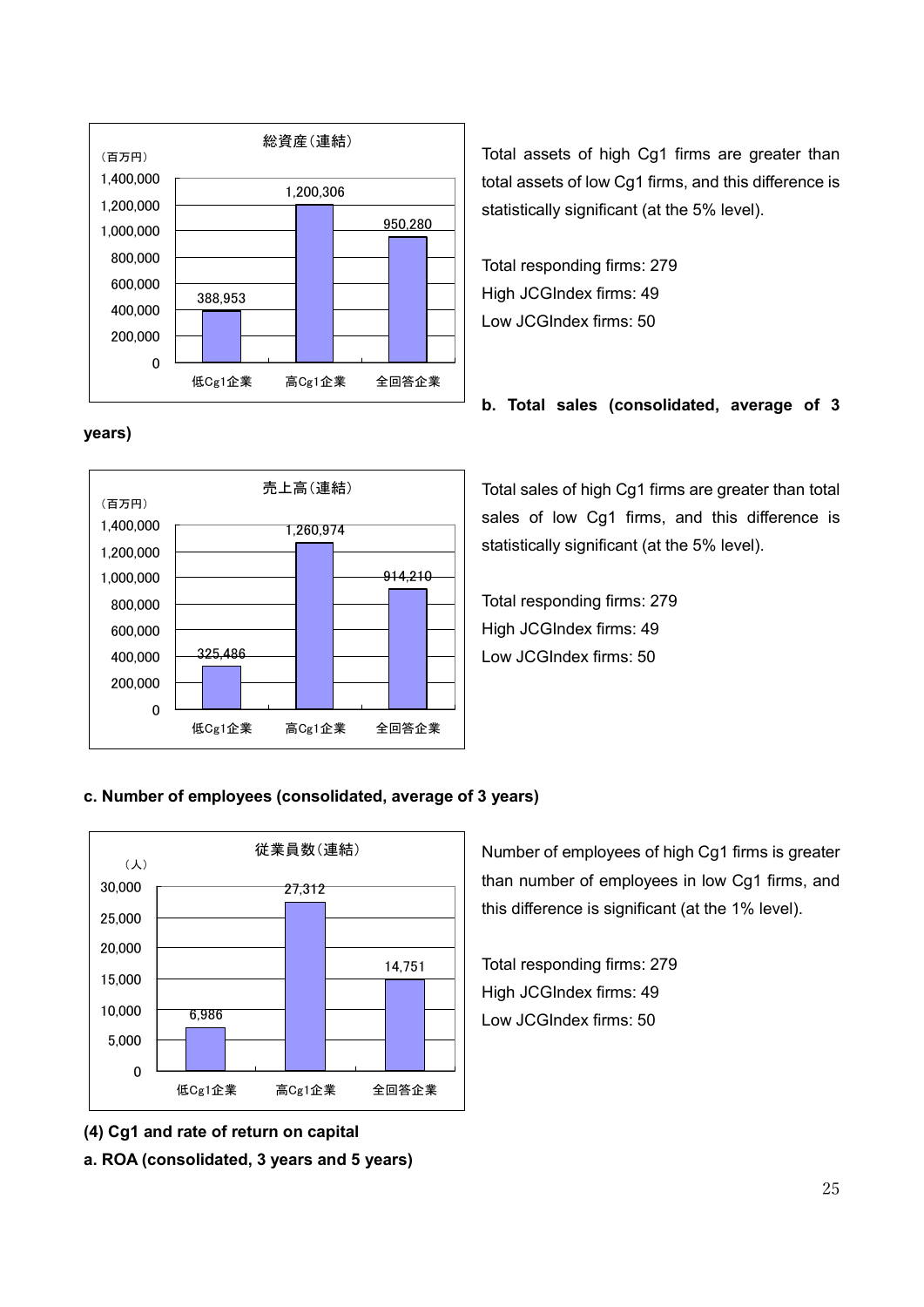#### <3 years>





ROA for high Cg1 firms is higher than ROA for low Cg1 firms, and this difference is statistically significant (at the 5% level).

Total responding firms: 275 High JCGIndex firms: 47 Low JCGIndex firms: 48

#### <5 years>

ROA for high Cg1 firms is higher than ROA for low Cg1 firms, and this difference is statistically significant (at the 5% level).

Total responding firms: 262 High JCGIndex firms: 45 Low JCGIndex firms: 44

# b. ROE (consolidated, average of 3 years and 5 years)

## <3 years>



ROE for high Cg1 firms is higher than ROE for low Cg1 firms, and this difference is statistically significant (at the 5% level).

Total responding firms: 275 High JCGIndex firms: 47 Low JCGIndex firms: 48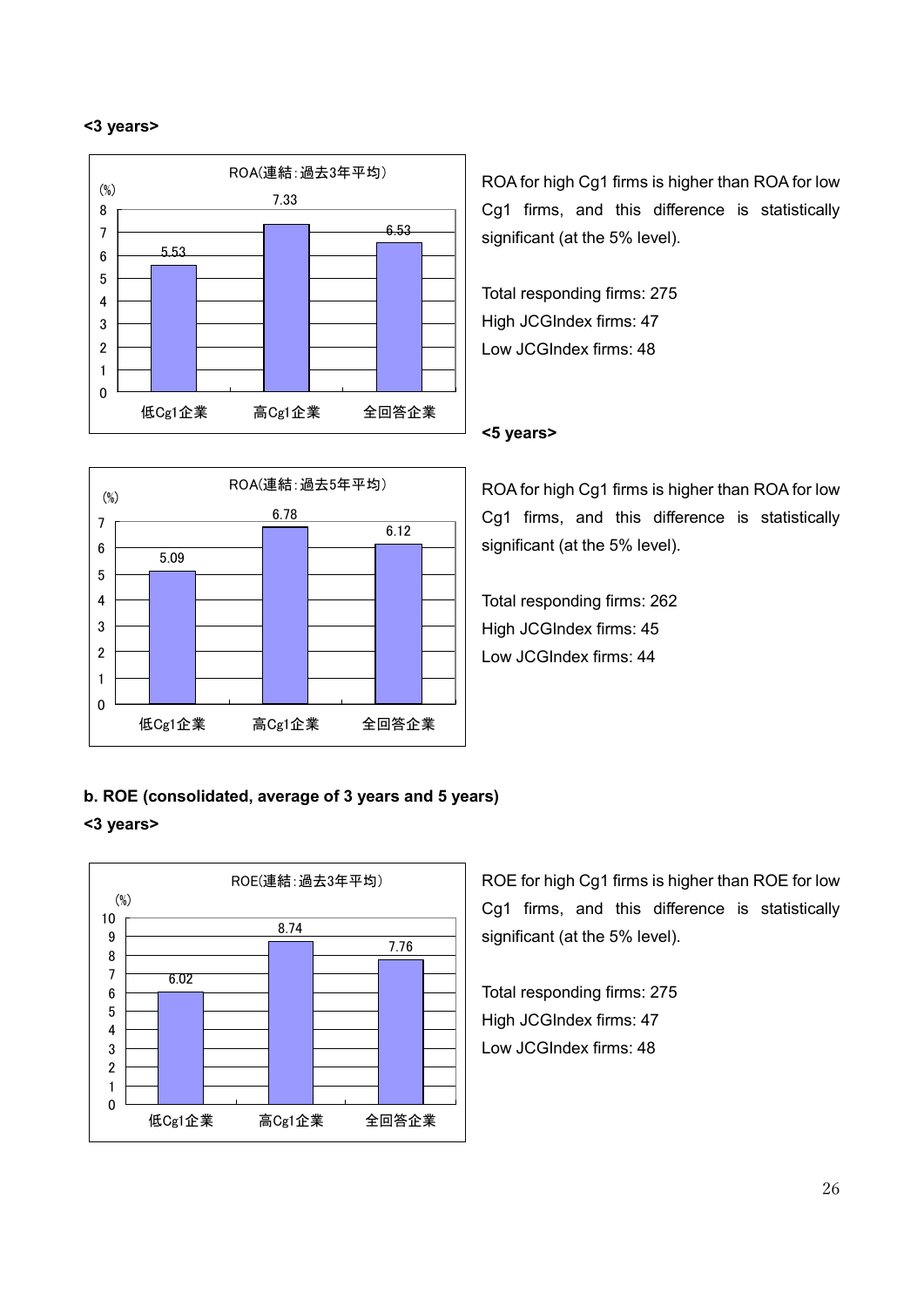#### <5 years>



ROE for high Cg1 firms is higher than ROE for low Cg1 firms, but this difference is not statistically significant (at the 10% level).

Total responding firms: 261\* High JCGIndex firms: 45 Low JCGIndex firms: 44 \*1 outlier was removed.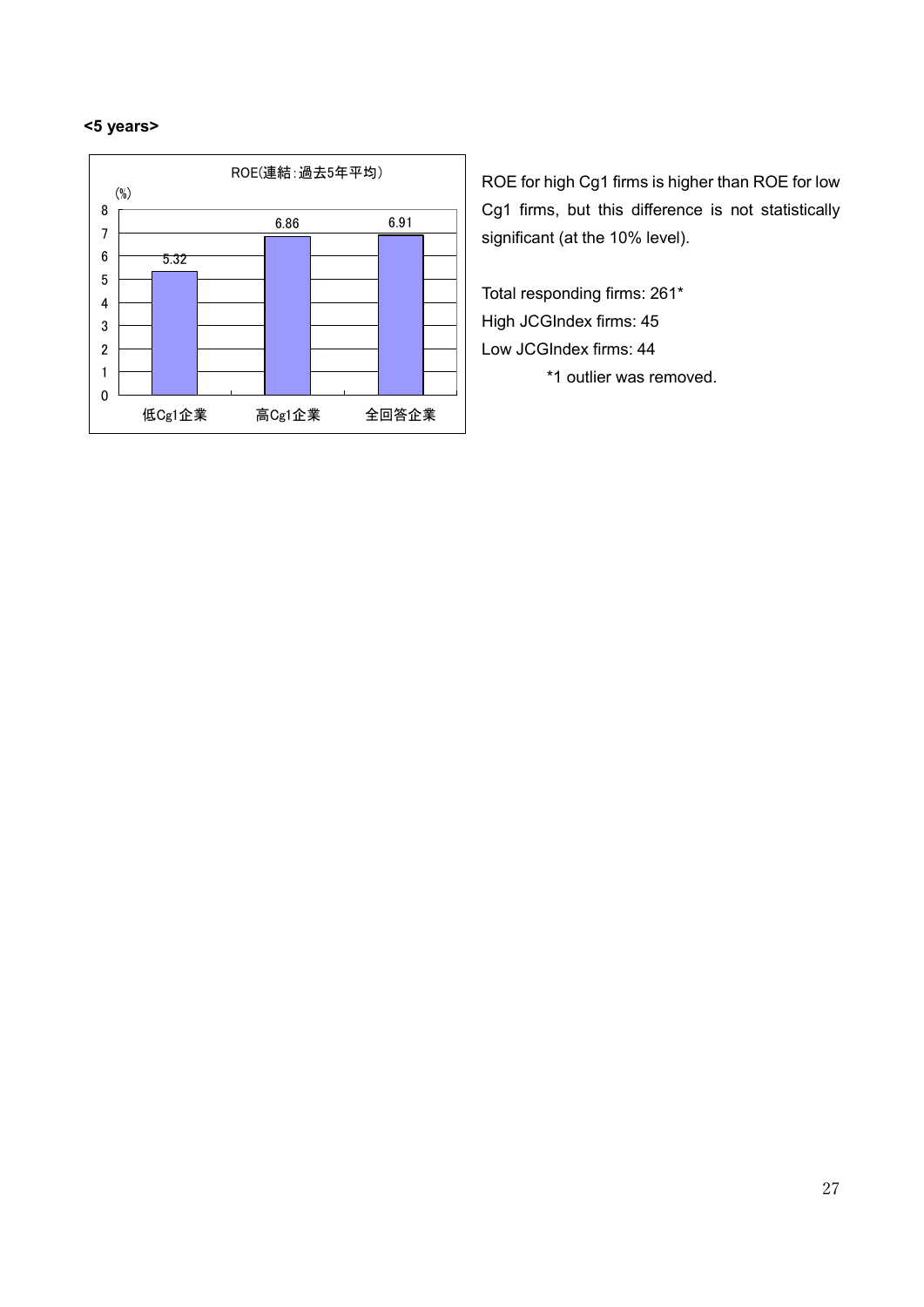# (5) Cg1 and rate of return on common stock (3 years and 5 years) <3 years>



Return on common stock for high Cg1 firms is higher than for low Cg1 firms, but this difference is not statistically significant (at the 10% level).

Total responding firms: 269 High JCGIndex firms: 49 Low JCGIndex firms: 48

## <5 years>



Return on common stock for low Cg1 firms is higher than for high Cg1 firms, but this difference is not statistically significant (at the 10% level).

Total responding firms: 254 High JCGIndex firms: 46 Low JCGIndex firms: 26

#### <adjustment for risk>

The following table shows the betas of high and low Cg1 firms for 3 and 5 years. The difference between betas for the two groups is statistically significant in both cases (at the 1% level). During these periods, some of the downside risk of the high Cg1 firms is seen; even though the five-year risk is higher for high Cg1 firms, the five-year return on common stock was lower for these firms.

|                      | $3$ -year $\beta$ | $5$ -year $\beta$ |
|----------------------|-------------------|-------------------|
| High Cg1 firms       | 0.931             | 1.053             |
| Low Cg1 firms        | 0.932             | 0.834             |
| All responding firms | 0.909             | 0.927             |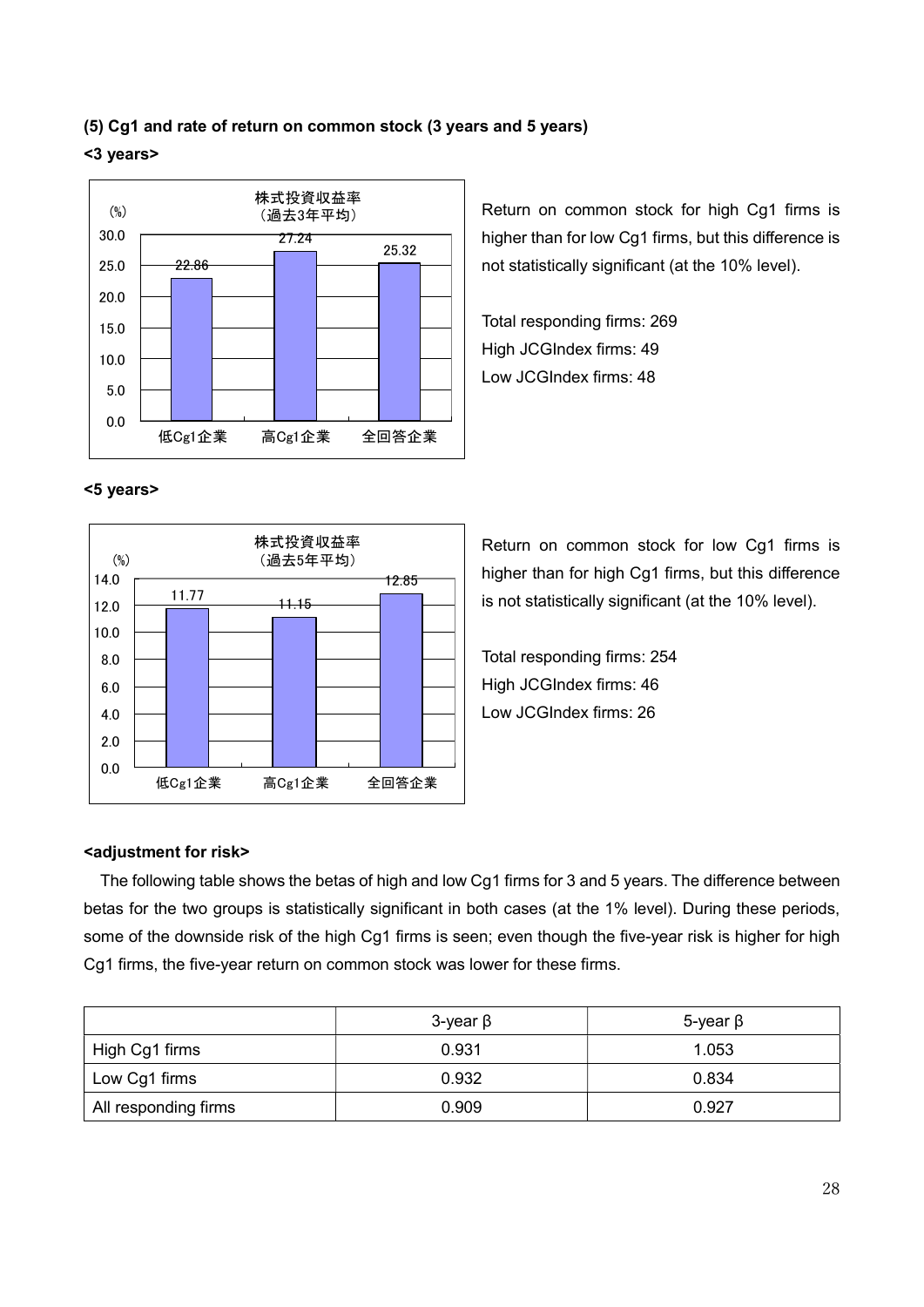## (6) Cg1 and growth in number of employees (consolidated, for 3 years)



Growth in employment for high Cg1 firms is higher than growth in employment for low Cg1 firms, but this difference is not statistically significant (at the 10% level).

Total responding firms: 279 High JCGIndex firms: 49 Low JCGIndex firms: 50

## 4. Category II (Structure and function of board of directors)

## (1) Distribution of category score (Cg2), and definition of high and low Cg2 groups

High and low Cg2 firms are defined as follows;

High Cg2 group: 46 firms for which Cg2 is 15 or over Low Cg2 group: 27 firms for which Cg2 is 3 or under



## Distribution of Cg2

Mean: 9.0, standard deviation: 5.1, maximum, 24, minimum 1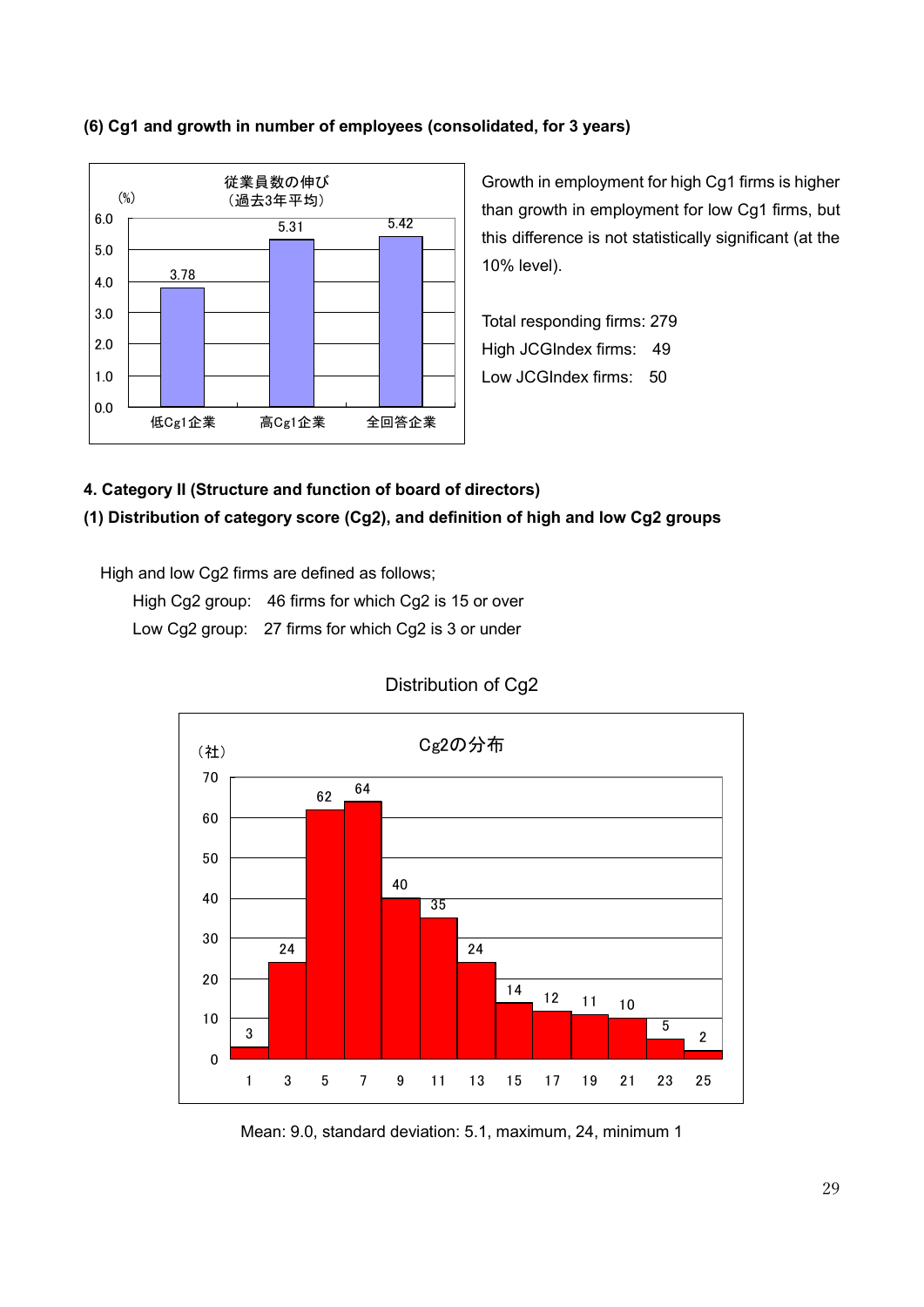## (2) Cg2 and firm characteristics

## a. Percentage of foreign ownership



Foreign ownership is higher in high Cg2 firms than in low Cg2 firms, and this difference is statistically significant (at the 1% level).

Total responding firms: 278 High JCGIndex firms: 42 Low JCGIndex firms: 22

## b. Age of CEO



The CEOs of high Cg2 firms are older than CEOs of low Cg2 firms, but this difference is not statistically significant (at the 10% level).

Total responding firms: 288 High JCGIndex firms: 40 Low JCGIndex firms: 27

## (3) Cg2 and firm size

a. Total assets (consolidated, average of 3 years)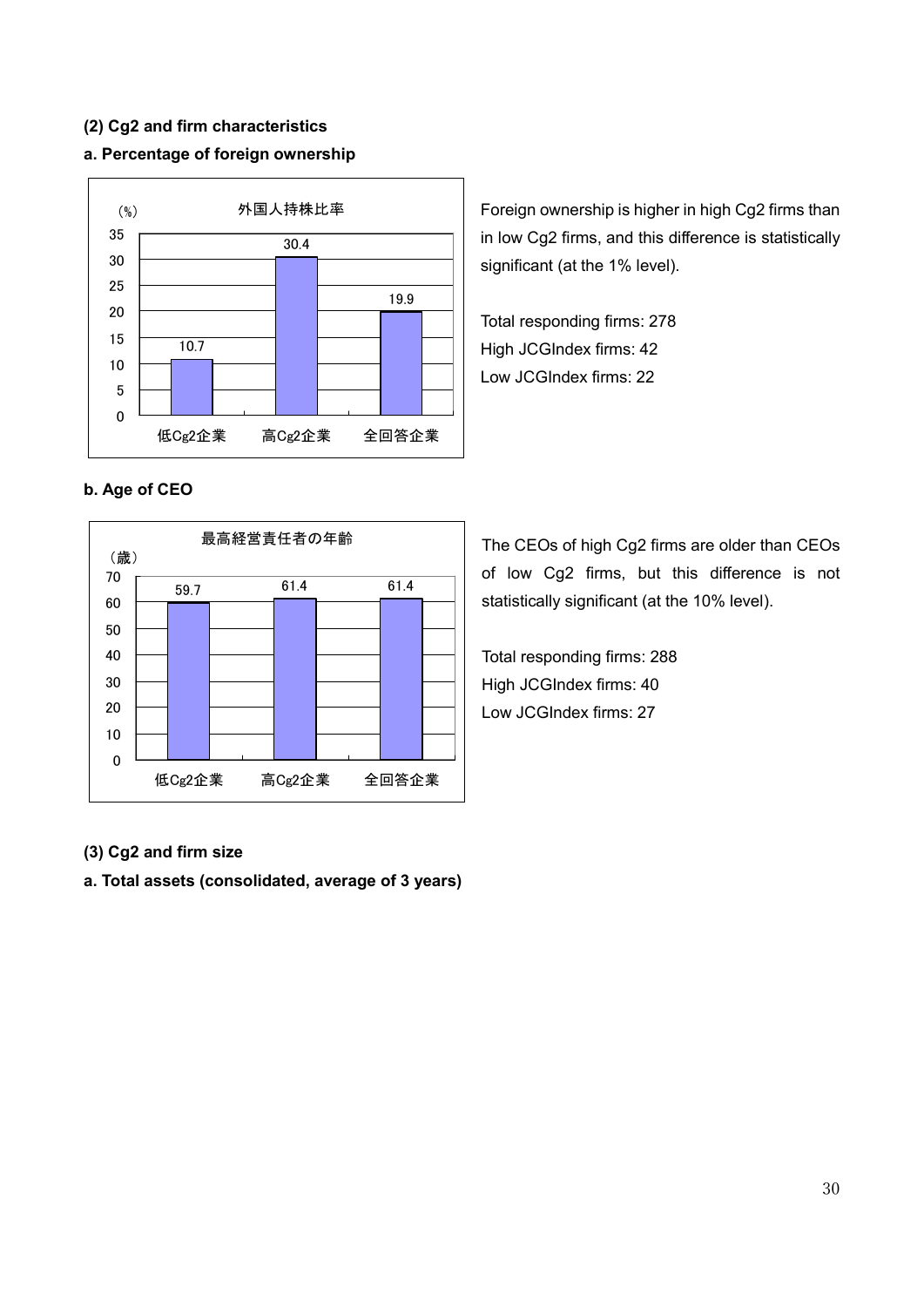



Total assets of high Cg2 firms are greater than total assets of low Cg2 firms, and this difference is statistically significant (at the 1% level).

Total responding firms: 279 High JCGIndex firms: 38 Low JCGIndex firms: 23

# b. Total sales (consolidated, average of 3 years)

Total sales of high Cg2 firms are greater than total sales of low Cg2 firms, and this difference is statistically significant (at the 1% level).

Total responding firms: 279 High JCGIndex firms: 38 Low JCGIndex firms: 23

## c. Number of employees (consolidated, average of 3 years)



Number of employees of high Cg2 firms is greater than number of employees in low Cg2 firms, and this difference is significant (at the 1% level).

Total responding firms: 279 High JCGIndex firms: 38 Low JCGIndex firms: 23

- (4) Cg2 and rate of return on capital
- a. ROA (consolidated, average of 3 years and 5 years)

## <3 years>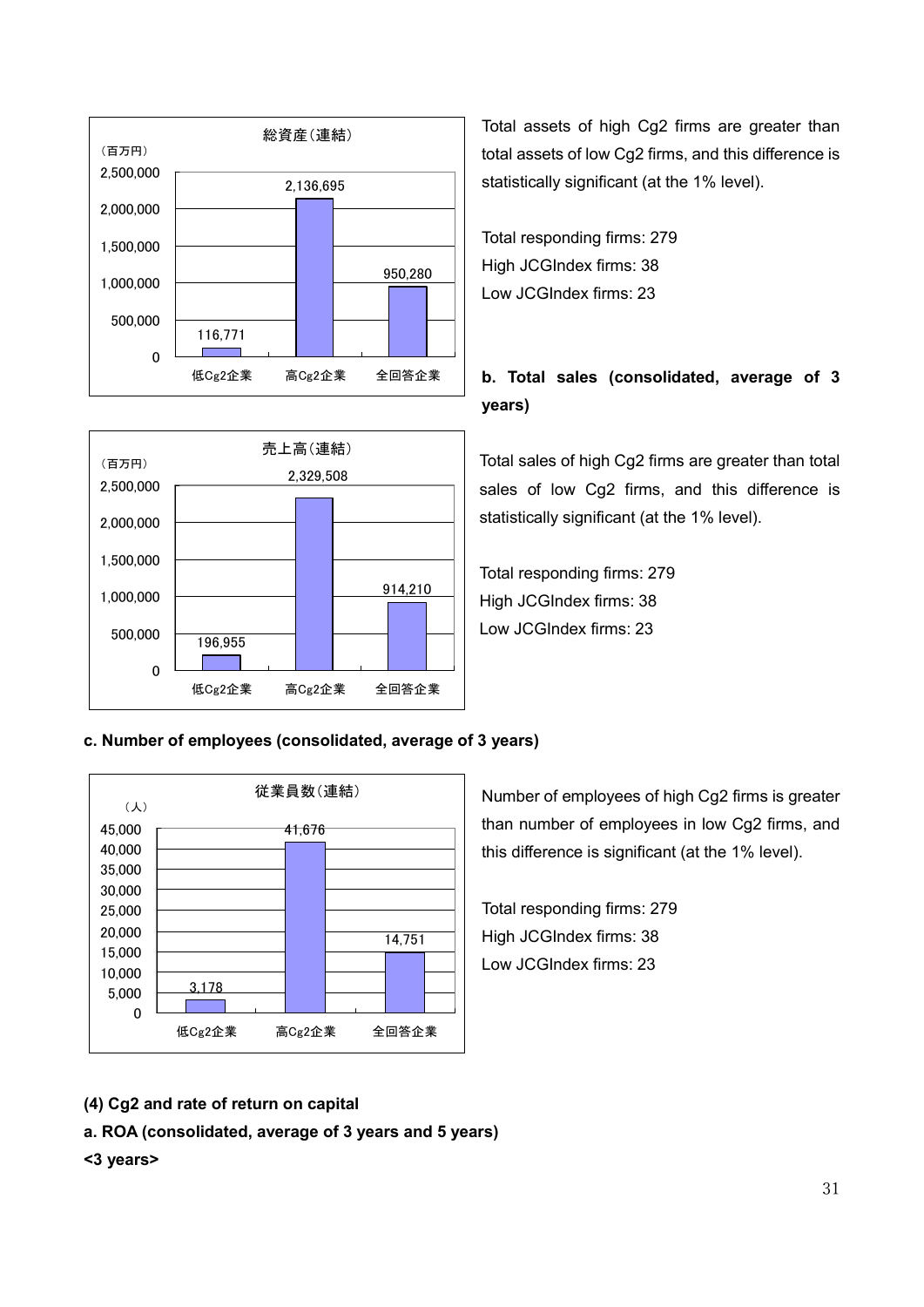



ROA for high Cg2 firms is higher than ROA for low Cg2 firms, and this difference is statistically significant (at the 5% level).

Total responding firms: 275 High JCGIndex firms: 37 Low JCGIndex firms: 23

## <5 years>

ROA for high Cg2 firms is higher than ROA for low Cg2 firms, and this difference is statistically significant (at the 10% level).

Total responding firms: 262 High JCGIndex firms: 34 Low JCGIndex firms: 22

## b. ROE (consolidated, average of 3 years and 5 years)

## <3 years>



ROE for low Cg2 firms is higher than ROE for high Cg2 firms, but this difference is not statistically significant (at the 10% level). Total responding firms: 275 High JCGIndex firms: 37 Low JCGIndex firms: 23

## <5 years>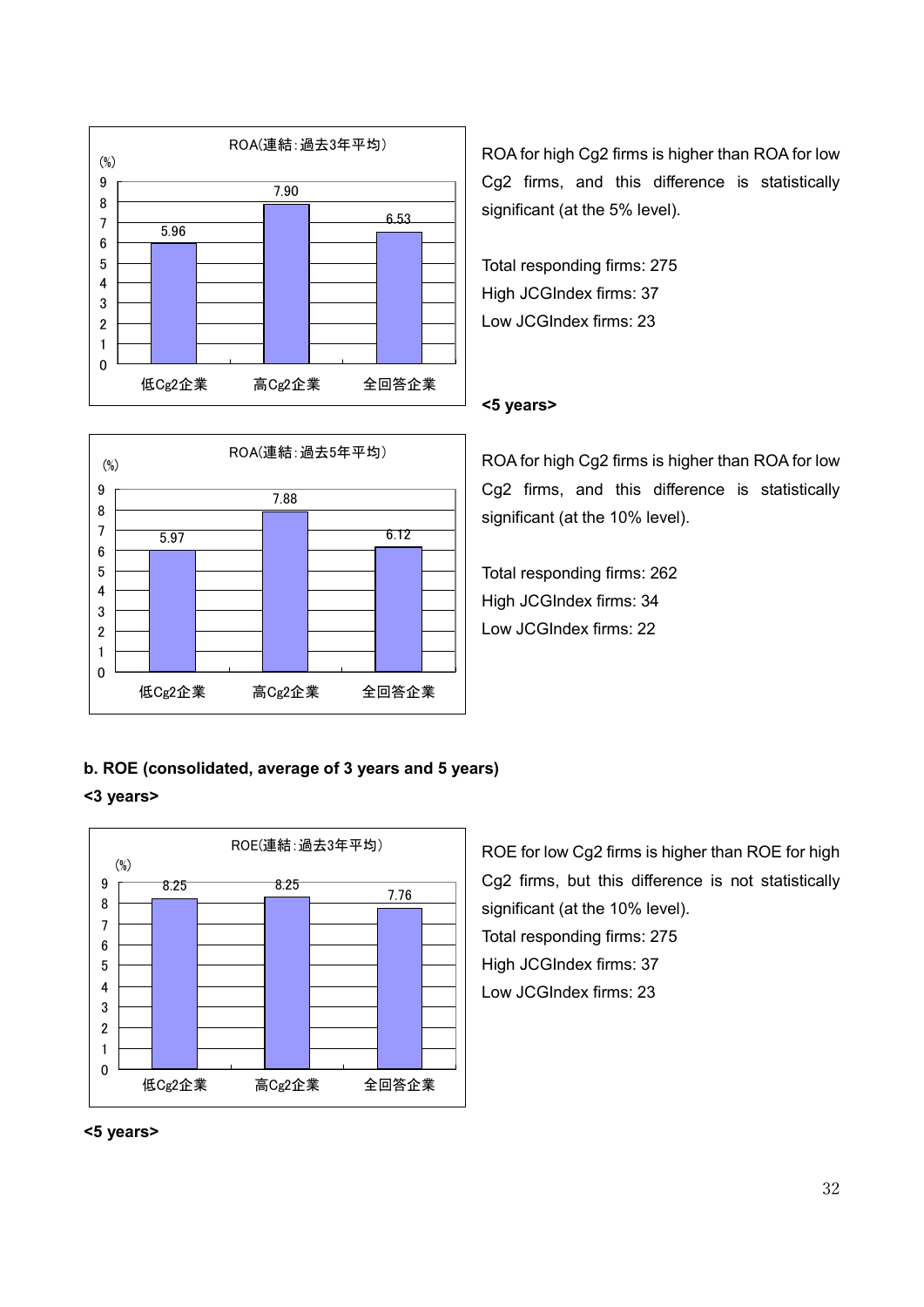

ROE for high Cg2 firms is higher than ROE for low Cg2 firms, but this difference is not statistically significant (at the 10% level).

Total responding firms: 261\* High JCGIndex firms: 34 Low JCGIndex firms: 21\* \*1 outlier was removed.

## (5) Cg2 and rate of return on common stock (3 years and 5 years)

#### <3 years>



Return on common stock for high Cg2 firms is higher than return on common stock for low Cg2 firms, but this difference is not statistically significant (at the 10% level).

Total responding firms: 269 High JCGIndex firms: 41 Low JCGIndex firms: 21

#### <5 years>



Return on common stock for low Cg2 firms is higher than return on common stock for high Cg2 firms, but this difference is not statistically significant (at the 10% level).

Total responding firms: 254 High JCGIndex firms: 39 Low JCGIndex firms: 18

#### <adjustment for risk>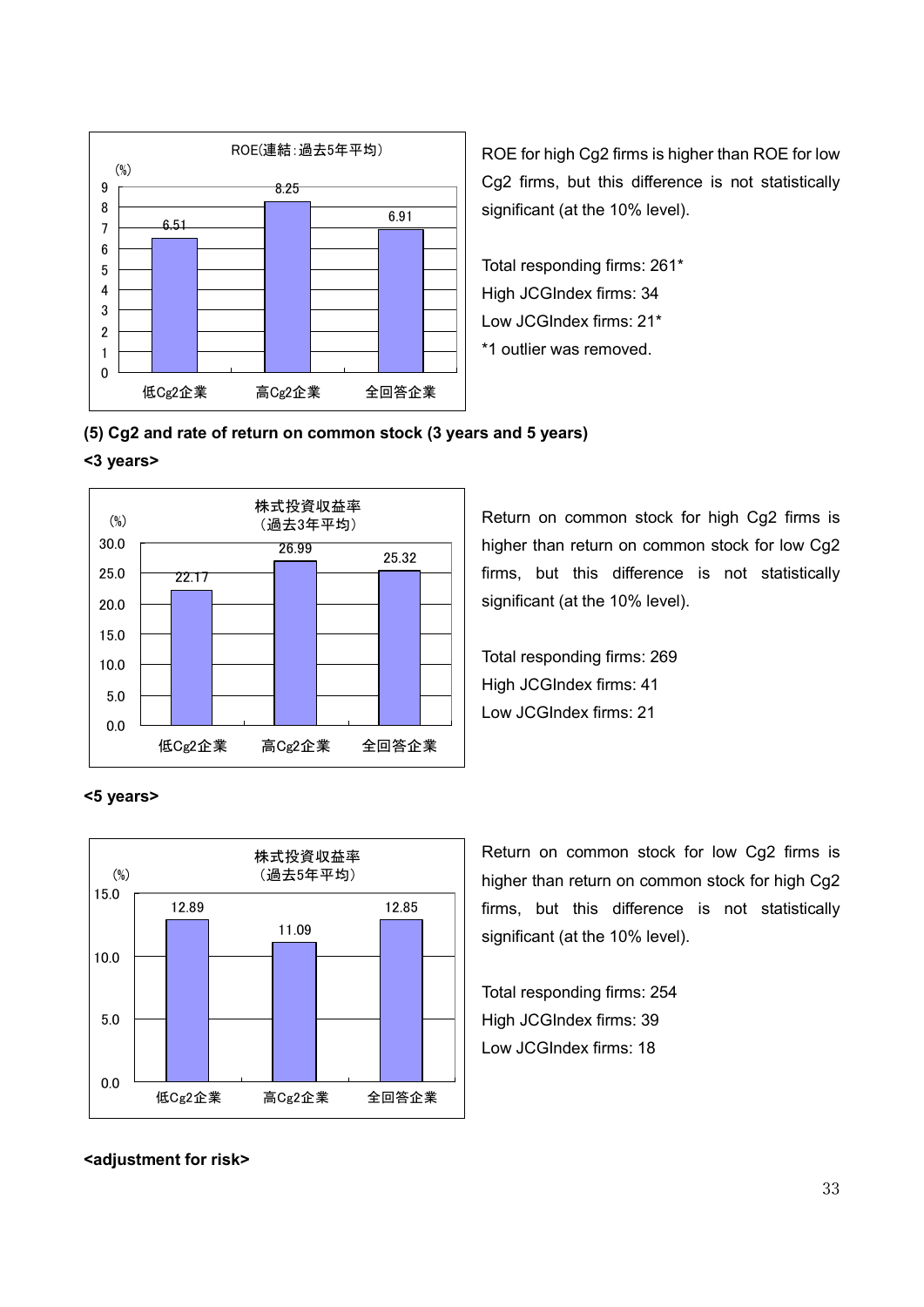The following table shows the betas of high and low Cg2 firms for 3 and 5 years. The significance level of the difference between the betas of high and low Cg2 firms is 5% for 3 years, and 1% for 5 years. During these periods, some of the downside risk of the high Cg2 firms is seen; even though the five-year risk is higher for high Cg2 firms, the return on common stock was lower for these firms.

|                      | $3$ -year $\beta$ | 5-year β |  |
|----------------------|-------------------|----------|--|
| High Cg2 firms       | 1.036             | 1.058    |  |
| Low Cg2 firms        | 0.946             | 0.888    |  |
| All responding firms | 0.909             | 0.927    |  |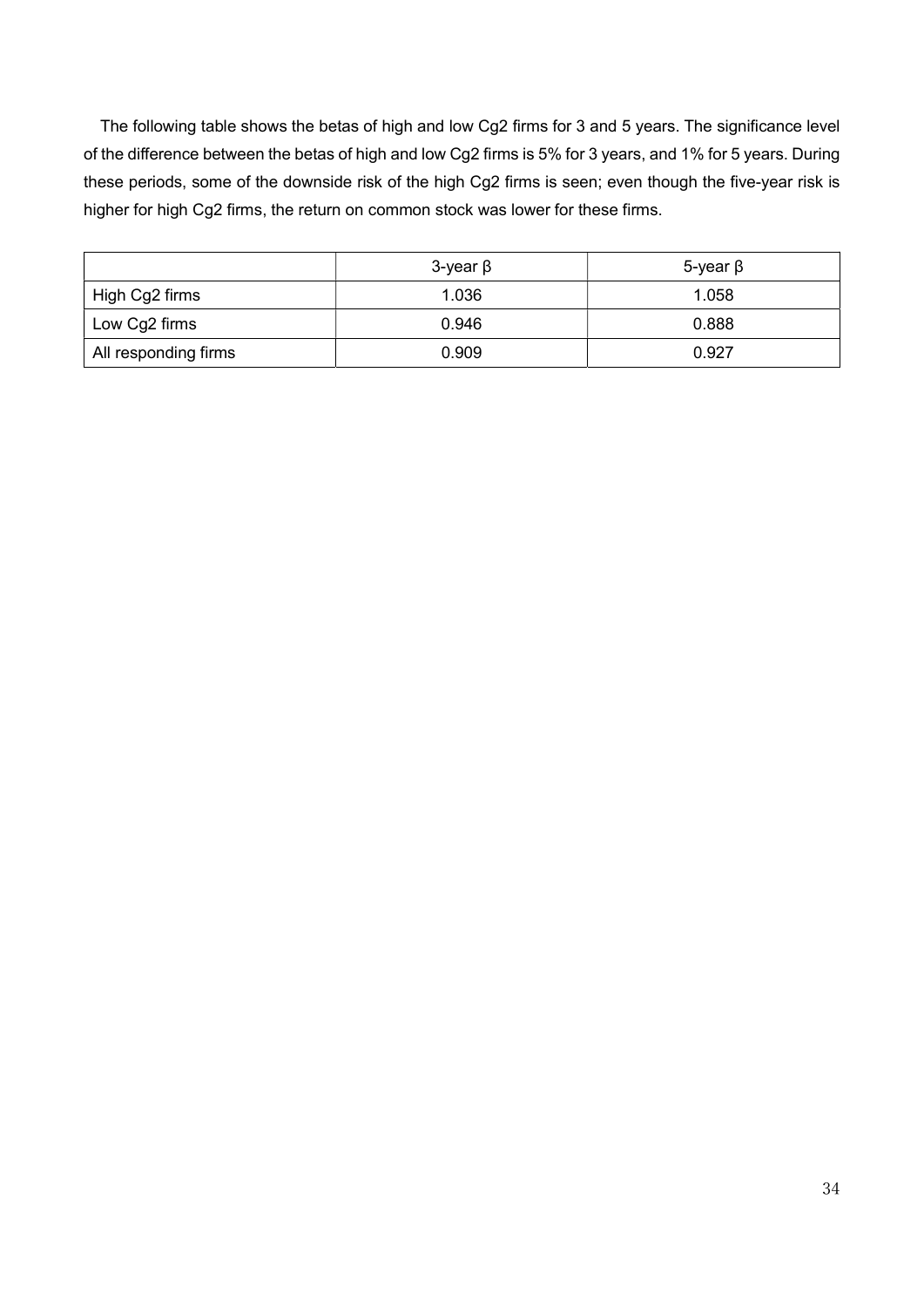## (6) Cg2 and growth in number of employees (consolidated, for 3 years)



Growth in employment for low Cg2 firms is higher than growth in employment for high Cg2 firms, but this difference is not statistically significant (at the 10% level).

Total responding firms: 279 High JCGIndex firms: 38 Low JCGIndex firms: 23

## 5. Category III (Management system)

## (1) Distribution of category III score (Cg3), and definition of high and low Cg3 groups

High and low Cg3 firms are defined as follows;

High Cg3 group: 45 firms for which Cg3 is 21 or more Low Cg3 group: 44 firms for which Cg3 is 12 or less



Distribution of Cg3

Mean: 16.7, standard deviation: 3.9, maximum, 25, minimum 5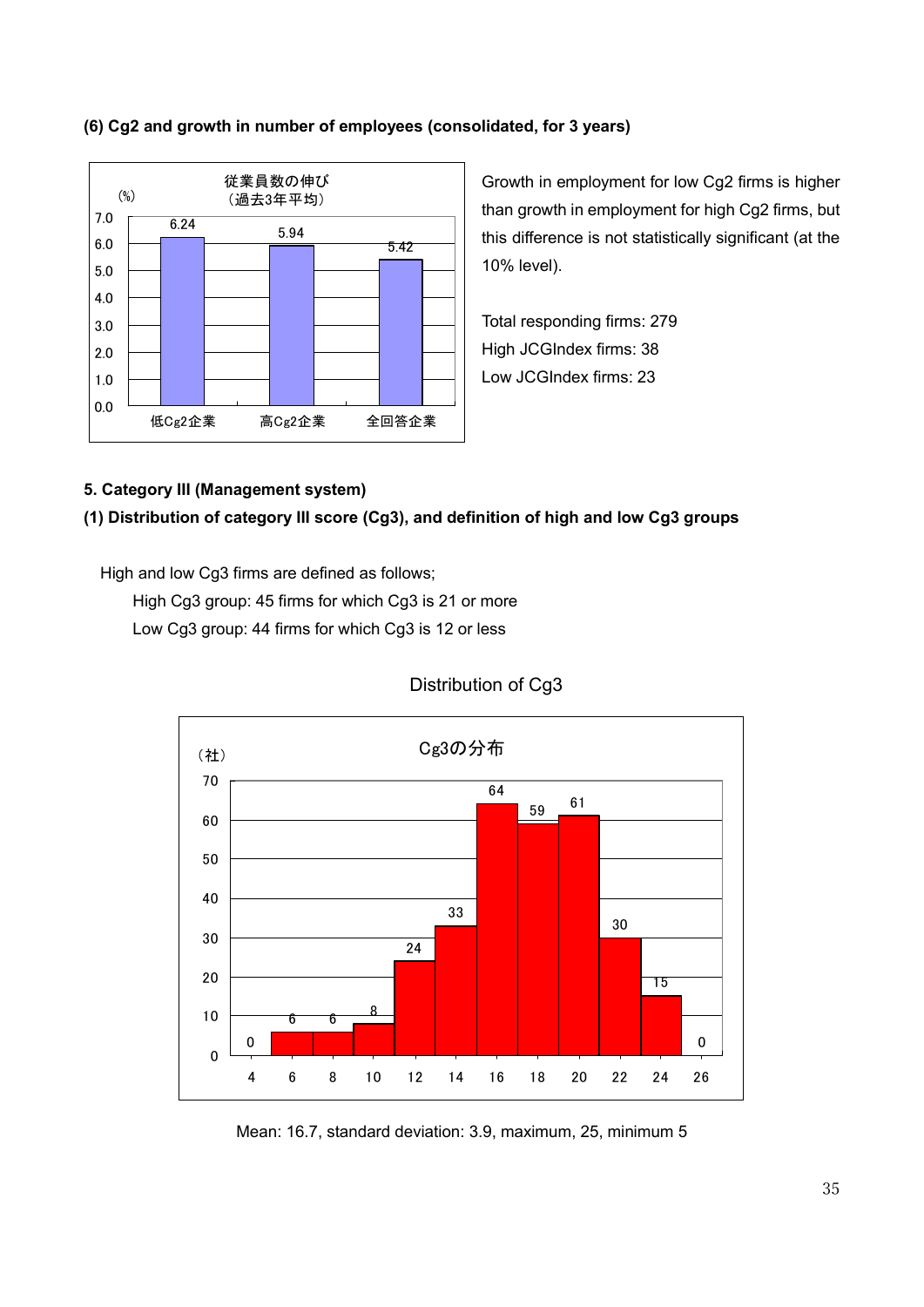## (2) Cg3 and firm characteristics

## a. Percentage of foreign ownership



b. Age of CEO



in low Cg3 firms, and this difference is statistically significant (at the 1% level).

Foreign ownership is higher in high Cg3 firms than

Total responding firms: 278 High JCGIndex firms: 43 Low JCGIndex firms: 35

The CEO's of high Cg3 firms are younger than CEO's of low Cg3 firms, but this difference is not statistically significant (at the 10% level).

Total responding firms: 288 High JCGIndex firms: 41 Low JCGIndex firms: 43

## (2) Cg3 and firm size

## a. Total assets (consolidated, average of 3 years)



Total assets of high Cg3 firms are greater than total assets of low Cg3 firms, and this difference is statistically significant (at the 1% level).

Total responding firms: 279 High JCGIndex firms: 41 Low JCGIndex firms: 39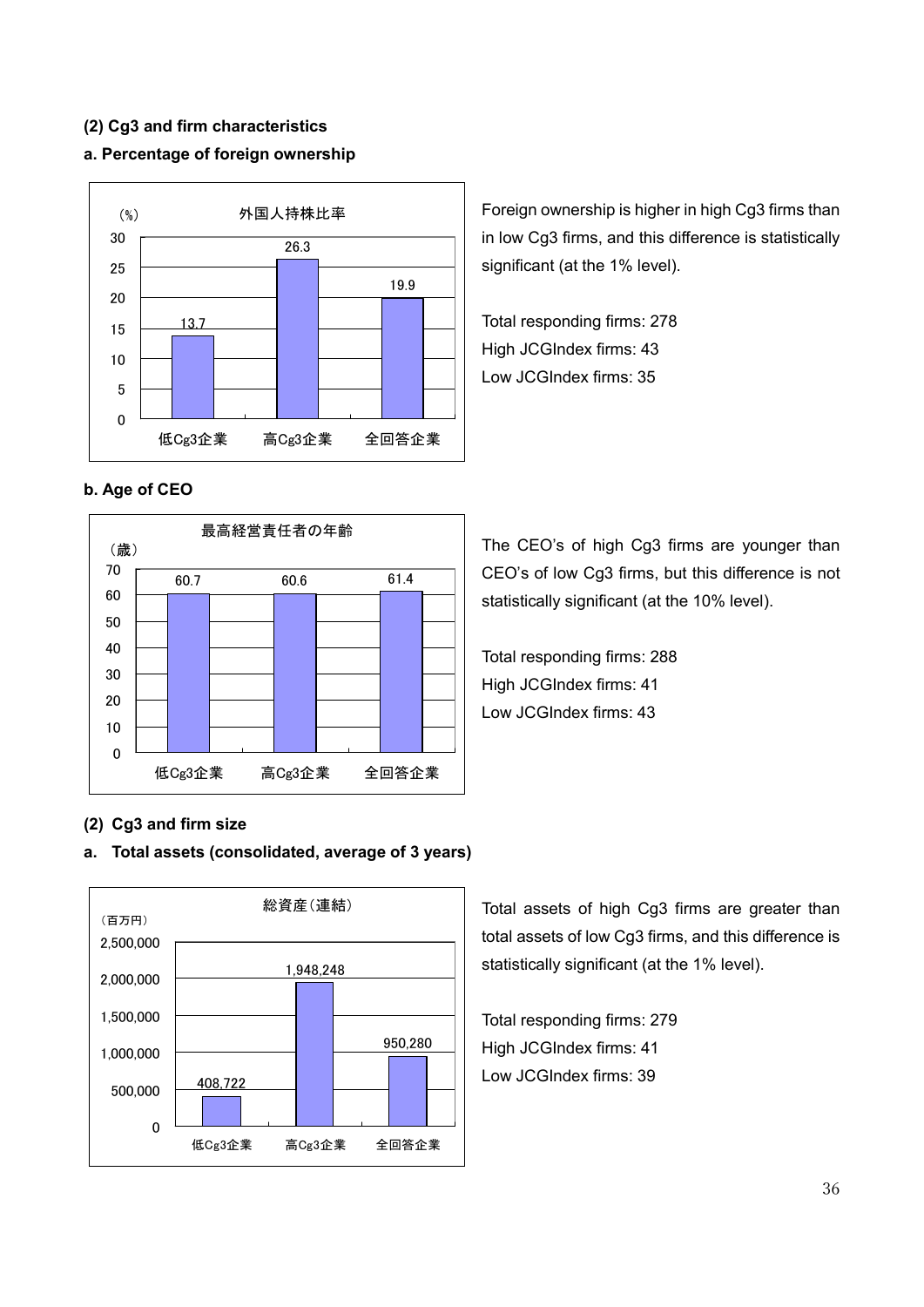## b. Total sales (consolidated, average of 3 years)



Total sales of high Cg3 firms are greater than total sales of low Cg3 firms, and this difference is statistically significant (at the 1% level).

Total responding firms: 279 High JCGIndex firms: 41 Low JCGIndex firms: 39

## c. Number of employees (consolidated, average of 3 years)



Number of employees of high Cg3 firms is greater than number of employees in low Cg3 firms, and this difference is statistically significant (at the 1% level).

Total responding firms: 279 High JCGIndex firms: 41 Low JCGIndex firms: 39

## (4) Cg3 and rate of return on capital

#### a. ROA (consolidated, average of 3 years and 5 years)

#### <3 years>



ROA for high Cg3 firms is higher than ROA for low Cg3 firms, but this difference is not statistically significant (at the 10% level).

Total responding firms: 275 High JCGIndex firms: 41 Low JCGIndex firms: 38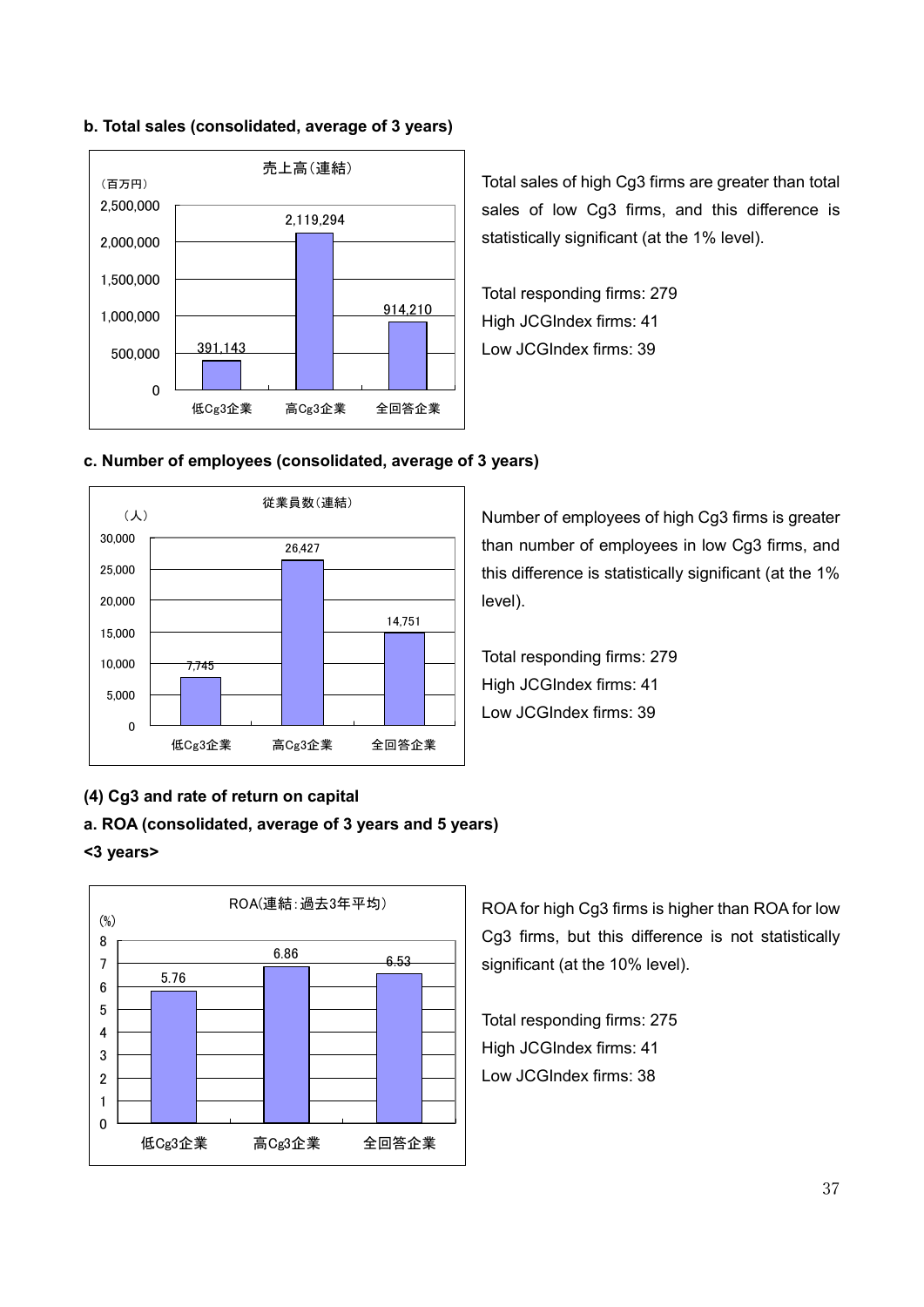#### <5 years>



ROA for high Cg3 firms is higher than ROA for low Cg3 firms, and this difference is statistically significant (at the 10% level).

Total responding firms: 262 High JCGIndex firms: 38 Low JCGIndex firms: 36

## b. ROE (consolidated, average of 3 years and 5 years)

#### <3 years>



ROE for high Cg3 firms is higher than ROE for low Cg3 firms, and this difference is statistically significant (at the 10% level).

Total responding firms: 275 High JCGIndex firms: 41 Low JCGIndex firms: 38

### <5 years>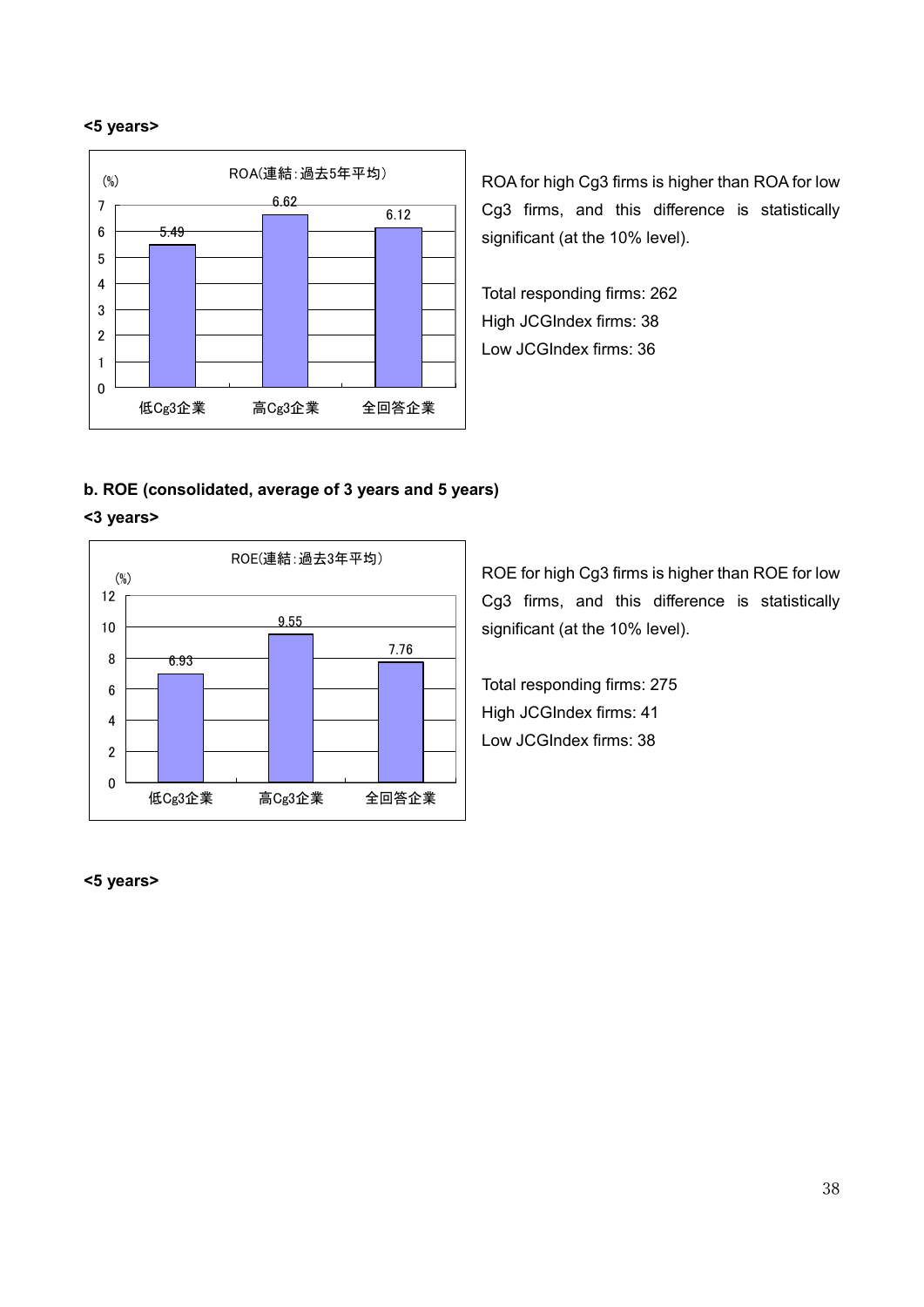

#### (investment of 3 years and 5 years)

#### <3 years>



#### <5 years>



ROE for high Cg3 firms is higher than ROE for low Cg3 firms, but this difference is not statistically significant (at the 10% level).

Total responding firms: 261\* High JCGIndex firms: 38 Low JCGIndex firms: 35\*

\*1 outlier was removed.

(5) Cg3 and rate of return on common stock

Return on common stock for high Cg3 firms is higher than return on common stock for low Cg3 firms, but this difference is not statistically significant (at the 10% level).

Total responding firms: 269 High JCGIndex firms: 43 Low JCGIndex firms: 38

Return on common stock for low Cg3 firms is higher than return on common stock for high Cg3 firms, but this difference is not statistically significant (at the 10% level).

Total responding firms: 254 High JCGIndex firms: 39 Low JCGIndex firms: 34

<adjustment for risk>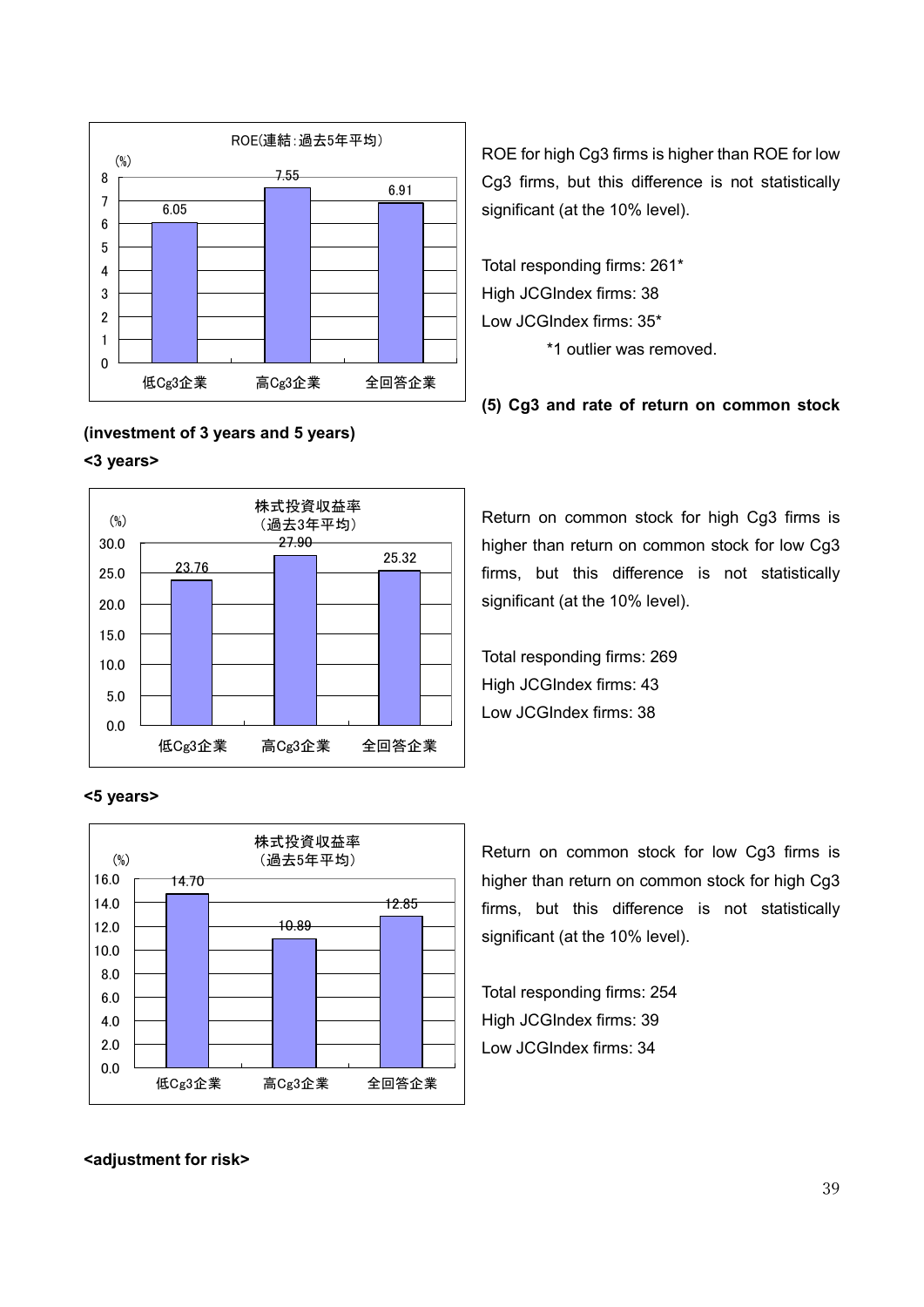The following table shows the betas of high and low Cg3 firms for 3 and 5 years. The difference between betas for the two groups is statistically significant only for 5 years (at the 5% level).

|                      | $3$ -year $\beta$ | 5-year $\beta$ |  |
|----------------------|-------------------|----------------|--|
| High Cg3 firms       | 0.961             | 1.086          |  |
| Low Cg3 firms        | 1.010             | 0.993          |  |
| All responding firms | 0.909             | 0.927          |  |

## (6) Cg3 and growth in number of employees (consolidated, for 3 years)



Growth in employment for high Cg3 firms is higher than growth in employment for low Cg3 firms, but this difference is not statistically significant (at the 10% level).

Total responding firms: 279 High JCGIndex firms: 41 Low JCGIndex firms: 39

# 6. Category IV (Transparency and communication with shareholders) (1) Distribution of category score (Cg4), and definition of high and low Cg4 groups

 High and Low Cg4 firms are defined as follows; High Cg4 group: 56 firms for which Cg4 is 18 or over Low Cg4 group: 52 firms for which Cg4 is 9 or under

Distribution of Cg4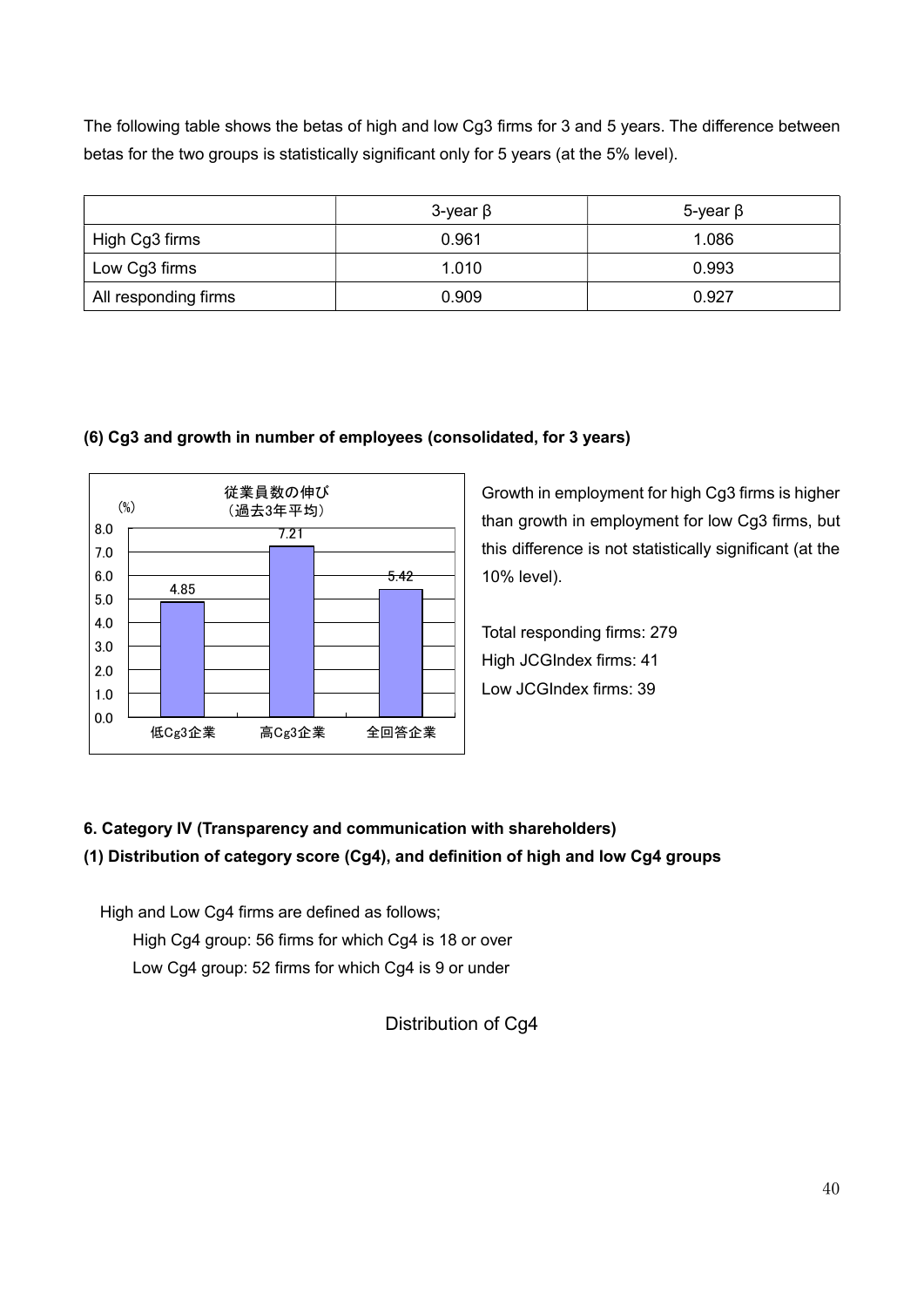

Mean: 13.5, standard deviation: 3.7, maximum, 20, minimum 2

# (2) Cg4 and firm characteristics

## a. Percentage of foreign ownership



Foreign ownership is higher in high Cg4 firms than in low Cg4 firms, and this difference is statistically significant (at the 1% level).

Total responding firms: 278 High JCGIndex firms: 53 Low JCGIndex firms: 47

## b. Age of CEO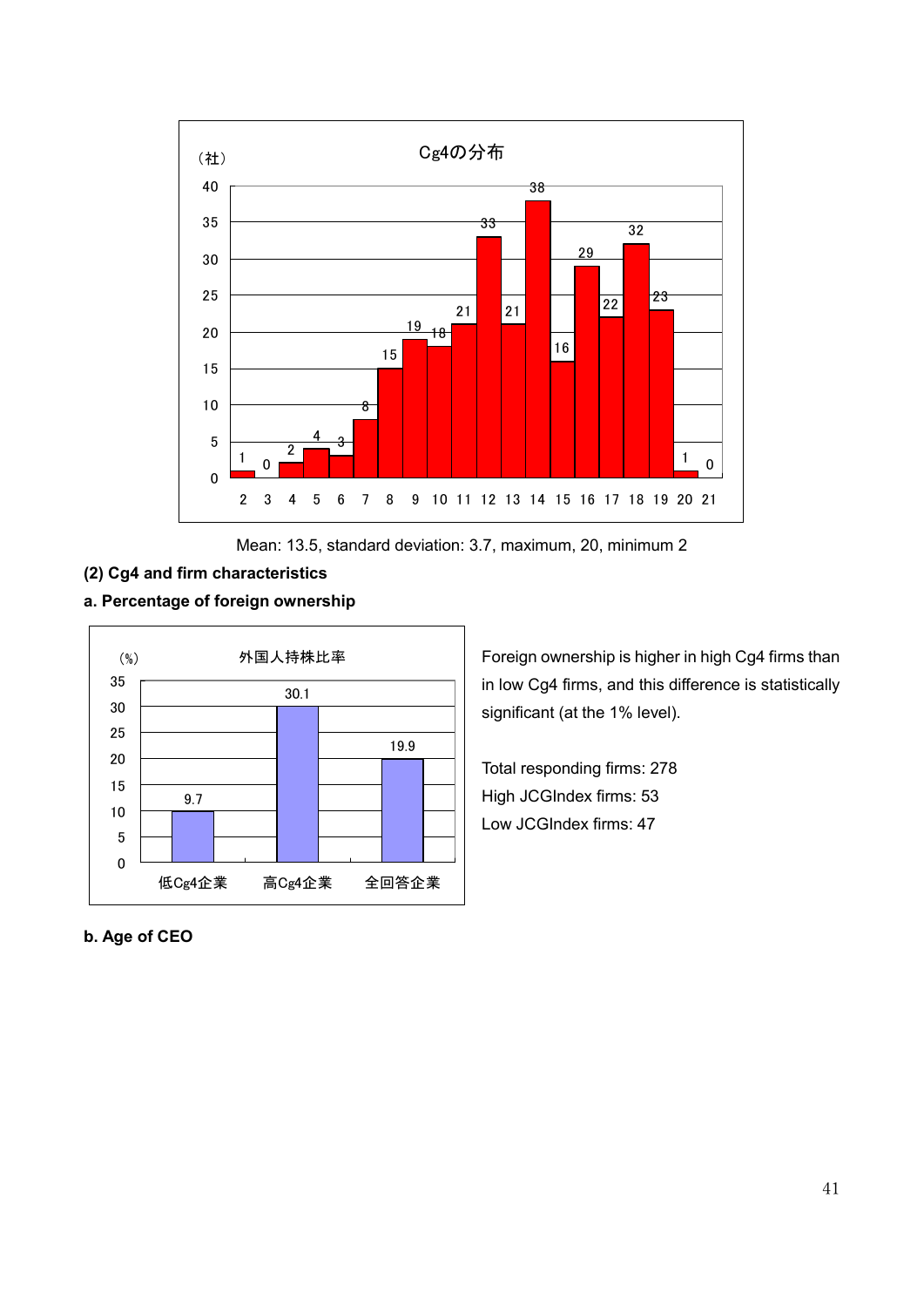

The CEOs of high Cg4 firms are older than CEOs of low Cg4 firms, but this difference is not statistically significant (at the 10% level).

Total responding firms: 288 High JCGIndex firms: 52 Low JCGIndex firms: 50

## (3) Cg4 and firm size

## a. Total assets (consolidated, average of 3 years)



## years)



Total assets of high Cg4 firms are greater than total assets of low Cg4 firms, and this difference is statistically significant (at the 1% level).

Total responding firms: 279 High JCGIndex firms: 52 Low JCGIndex firms: 47

## b. Total sales (consolidated, average of 3

Total sales of high Cg4 firms are greater than total sales of low Cg4 firms, and this difference is statistically significant (at the 1% level).

Total responding firms: 279 High JCGIndex firms: 52 Low JCGIndex firms: 47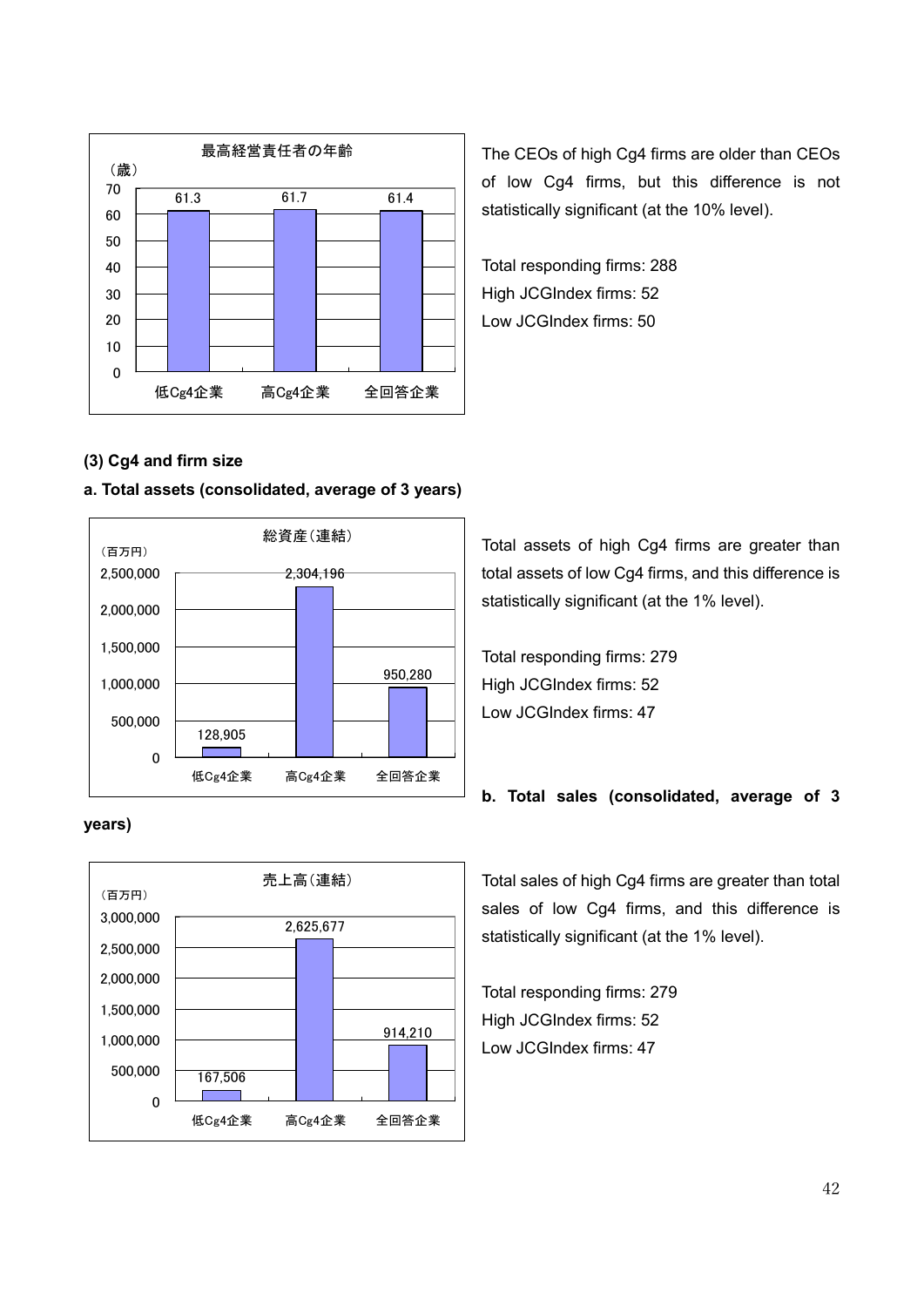

## c. Number of employees (consolidated, average of 3 years)

Number of employees of high Cg4 firms is greater than number of employees in low Cg4 firms, and this difference is statistically significant (at the 1% level).

Total responding firms: 279 High JCGIndex firms: 52 Low JCGIndex firms: 47

## (4) Cg4 and rate of return on capital

## a. ROA (consolidated, average of 3 years and 5 years)

#### <3 years>





ROA for high Cg4 firms is higher than ROA for low Cg4 firms, and this difference is statistically significant (at the 1% level).

Total responding firms: 275 High JCGIndex firms: 50 Low JCGIndex firms: 47

#### <5 years>

ROA for high Cg4 firms is higher than ROA for low Cg4 firms, and this difference is statistically significant (at the 1% level).

Total responding firms: 262 High JCGIndex firms: 44 Low JCGIndex firms: 46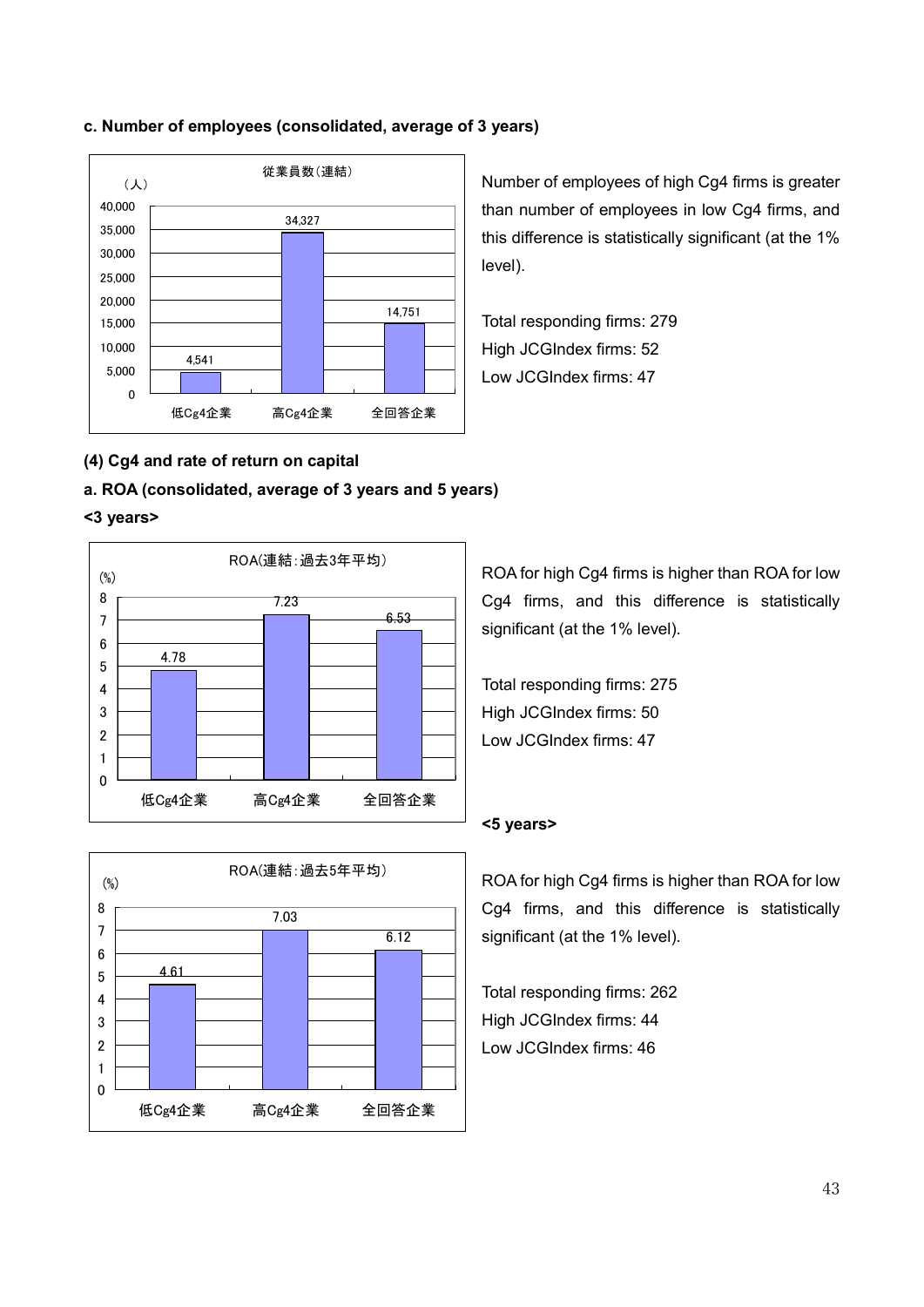## b. ROE (consolidated, average of 3 years and 5 years)

#### <3 years>



ROE for high Cg4 firms is higher than ROE for low Cg4 firms, and this difference is statistically significant (at the 5% level).

| Total responding firms: | 275 |
|-------------------------|-----|
| High JCGIndex firms:    | 50  |
| Low JCGIndex firms:     | 47  |

#### <5 years>



ROE for high Cg4 firms is higher than ROE for low Cg4 firms, and this difference is statistically significant (at the 1% level).

Total responding firms: 261\* High JCGIndex firms: 44 Low JCGIndex firms: 45\* \*1 outlier was removed.

## (5) Cg4 and rate of return on common stock (average of 3 years and 5 years)

#### <3 years>



Return on common stock for high Cg4 firms is higher than return on common stock for low Cg4 firms, but this difference is not statistically significant (at the 10% level).

Total responding firms: 269 High JCGIndex firms: 52 Low JCGIndex firms: 47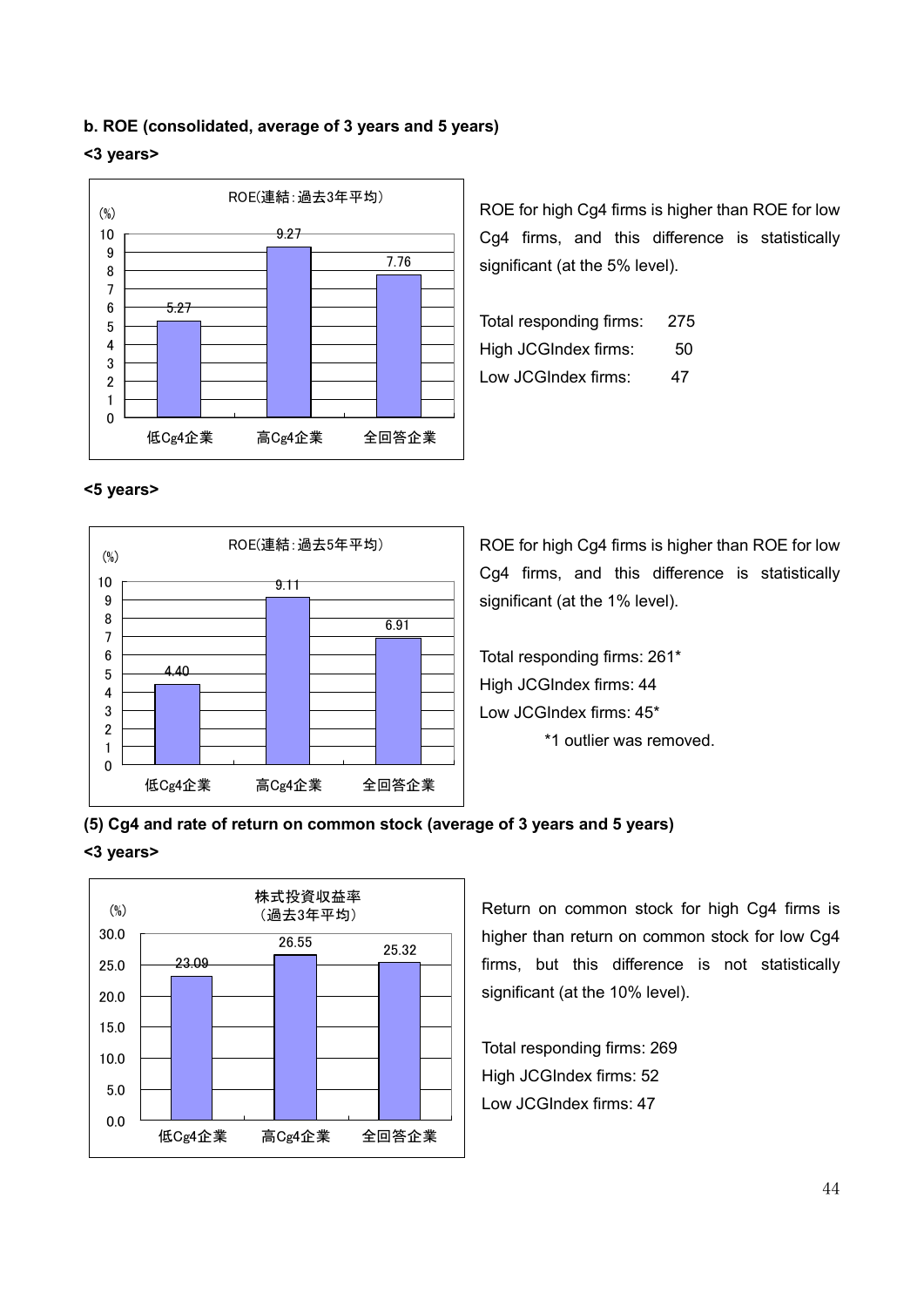#### <5 years>



Return on common stock for low Cg4 firms is higher than return on common stock for high Cg4 firms, but this difference is not statistically significant (at the 10% level).

Total responding firms: 254 High JCGIndex firms: 48 Low JCGIndex firms: 46

#### <adjustment for risk>

The following table shows the betas of high and low Cg4 firms for 3 and 5 years. The difference between betas for the two groups is statistically significant for both 3 and 5 years (at the 1% level).

|                      | 3-year $\beta$ | 5-year $\beta$ |  |
|----------------------|----------------|----------------|--|
| High Cg4 firms       | 0.935          | 1.060          |  |
| Low Cg4 firms        | 0.953          | 0.914          |  |
| All responding firms | 0.909          | 0.927          |  |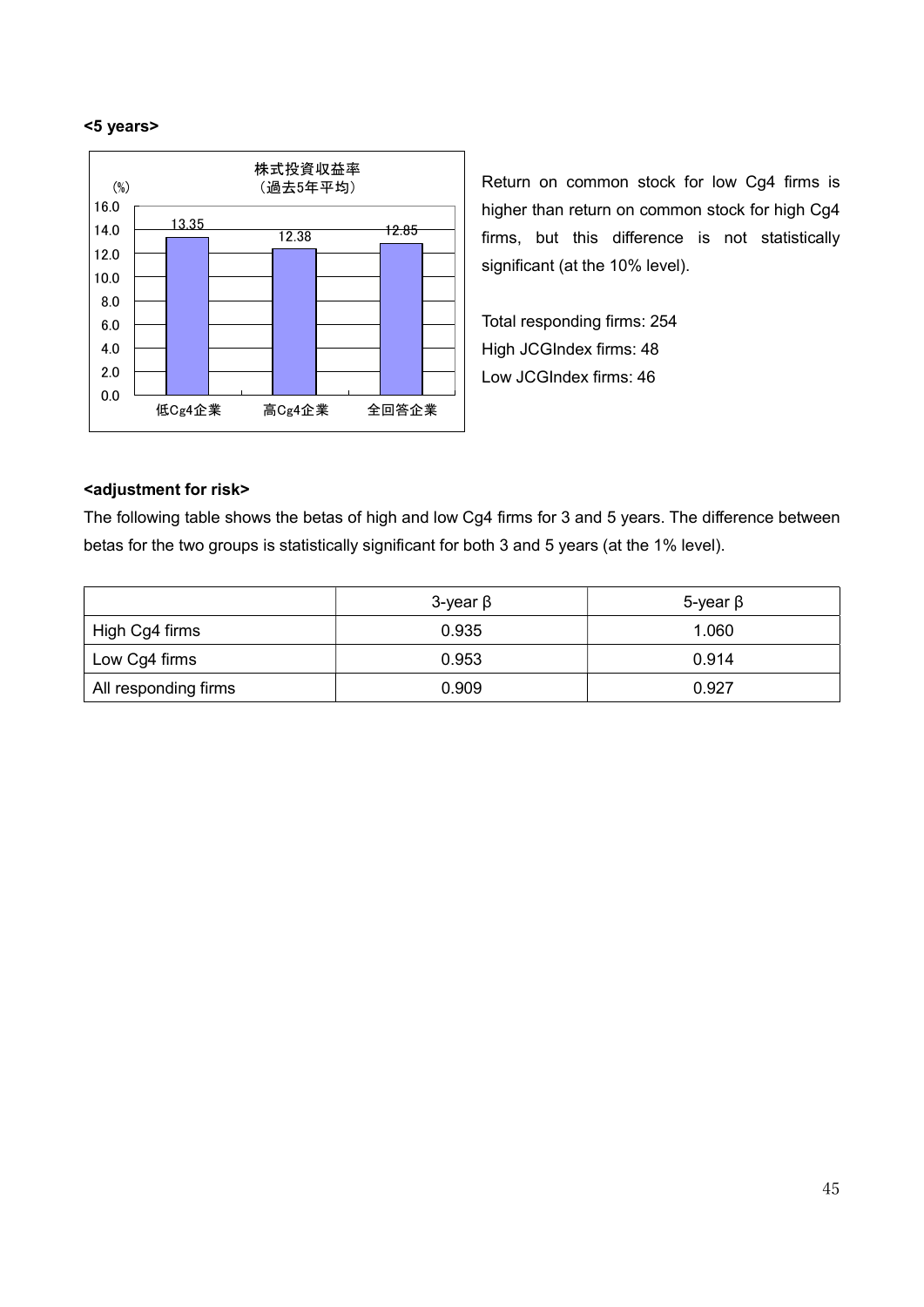

#### (6) Cg4 and growth in number of employees (consolidated, for 3 years)

Growth in employment for high Cg4 firms is higher than growth in employment for low Cg4 firms, but this difference is not statistically significant (at the 10% level).

Total responding firms: 279 High JCGIndex firms: 52 Low JCGIndex firms: 47

## Conclusion

Over 6 consecutive years, a total of 731 firms have responded to the JCGIndex survey. In each year, these responses have shown a clear relationship between the JCGIndex and firm performance. High JCGIndex firms enjoy superior performance to low JCGIndex firms. The closer a firm's governance system is to the JCGR corporate governance model, the more value it provides to its shareholders.

 Compared to 2002-2004, however, the level of statistical significance in comparisons of performance for high and low JCGIndex groups has declined since 2005, and high JCGIndex firms do not necessarily provide a higher return to shareholders. One possible explanation is that firms that have recently been experiencing poor performance have embarked on governance reforms. As a result, the high JCGIndex group mixes firms that have excellent performance and governance with troubled firms that have recently revised their governance systems. We are conducting further research to better understand this phenomenon.

 When evaluating the results, it is necessary to keep the following in mind: First, these results reflect past performance and do not necessarily mean a future relationship. Second, while the sample size of 306 is is not small, it represents only 20% of the about 1,700 Tokyo First Section listed firms. However, over six years, we have found very similar results among different sets of responding firms. This suggests that while the annual sample size has been small, our findings are robust. Third, the relationship between the JCGIndex and financial results that we show here is correlation, and not causation, and further research is necessary to establish causal relationships.

 JCGR, an NPO operated by unpaid staff, greatly owes to donors who have a profound understanding on corporate governance. We are more obliged to maximize your kind support by continuing the Corporate Governance Survey so that we can offer ever more convincing proposals underpinned by the accumulation of data.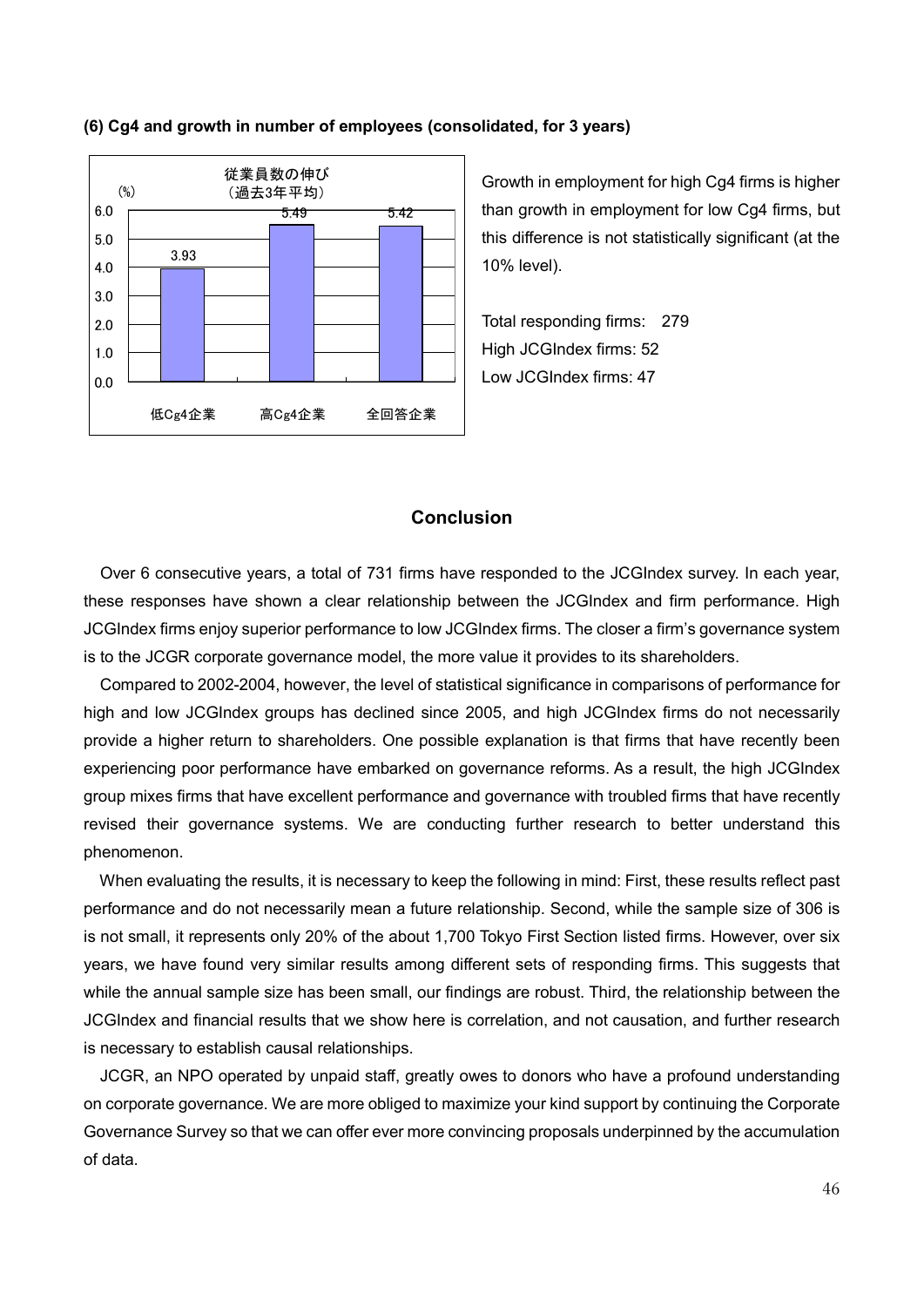## An explanation of the data used for analysis

- 1. Industry classifications Tokyo Stock Exchange industry classifications
- 2. Financial data

Source: NEEDS (Nikkei Shinbunsha data bank)

Firms covered: Tokyo Stock Exchange First Section firms (1,762 firms as of November 18, 2007). Items: Total assets, sales, number of employees, ROA, ROE (firm-based and consolidated) Period: January 2002 to December 2006

3. Return on common stock

Source: Nihon Shoken Keizei Kenkyusho 2006 Kabushiki Toshi Shueki Ritsu Firms covered: Tokyo Stock Exchange First Section firms (1,762 firms as of November 18, 2007). Items: Monthly returns on individual stock and market Period: January 2002 to December 2006

4. Beta

Calculated by Fujitsu Research Institute Source: Toyo Keizai Inc., "Stock Price CD-ROM 2006"

5. Calculation of characteristics of the responding firms

Average, minimum, maximum and standard deviation of the responded firms were compared with those of the Tokyo Stock Exchange First Section firms, based on consolidated financial data for the previous 3 or 5 years.